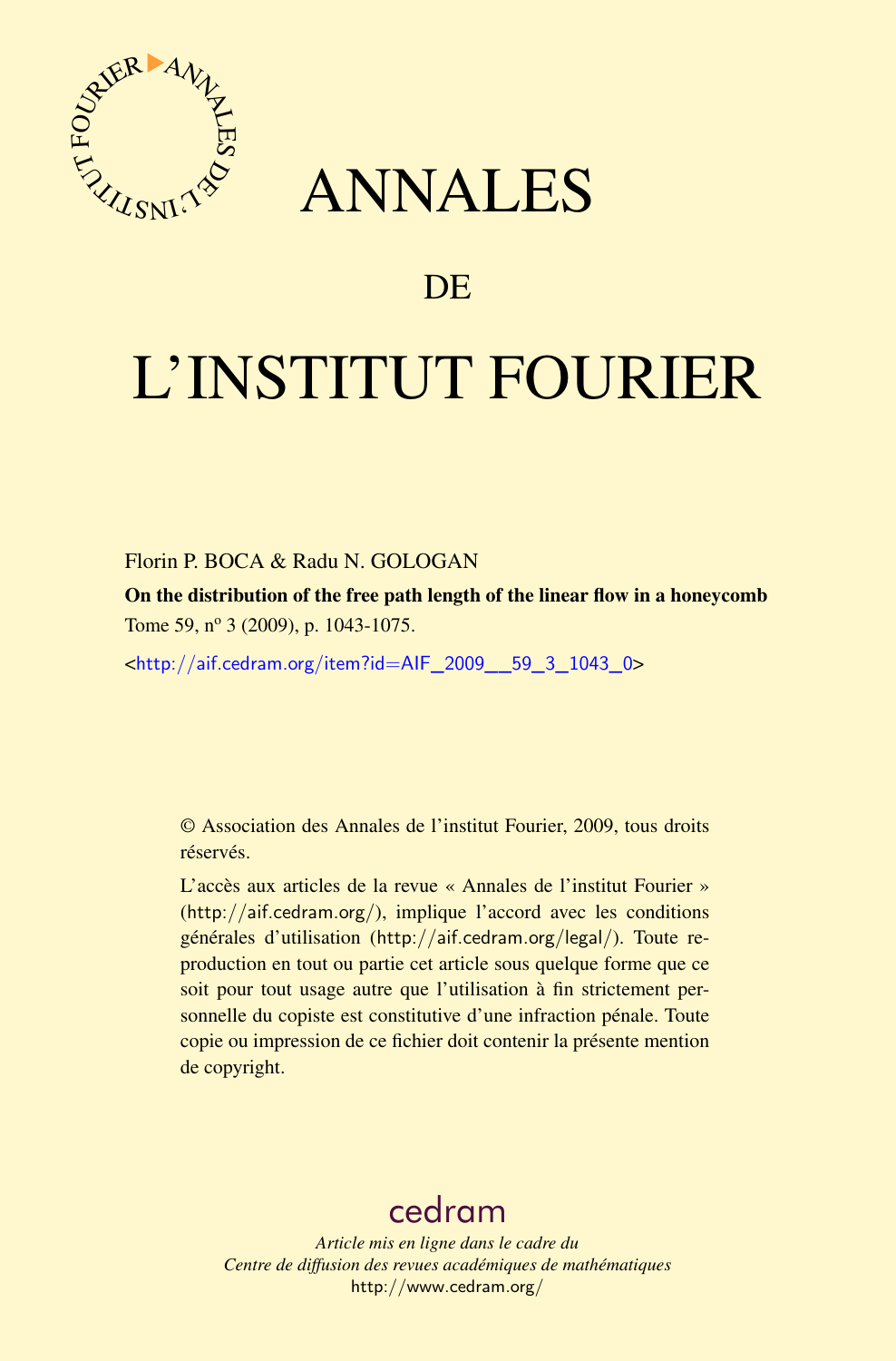## ON THE DISTRIBUTION OF THE FREE PATH LENGTH OF THE LINEAR FLOW IN A HONEYCOMB

#### **by Florin P. BOCA & Radu N. GOLOGAN**

ABSTRACT. — Consider the region obtained by removing from  $\mathbb{R}^2$  the discs of radius  $\varepsilon$ , centered at the points of integer coordinates  $(a, b)$  with  $b \not\equiv a \pmod{l}$ . We are interested in the distribution of the free path length (exit time)  $\tau_{\ell,\varepsilon}(\omega)$ of a point particle, moving from  $(0, 0)$  along a linear trajectory of direction  $\omega$ , as  $\varepsilon \to 0^+$ . For every integer number  $\ell \geqslant 2$ , we prove the weak convergence of the probability measures associated with the random variables  $\varepsilon\tau_{\ell,\varepsilon}$ , explicitly computing the limiting distribution. For  $\ell = 3$ , respectively  $\ell = 2$ , this result leads to asymptotic formulas for the exit time of a billiard with pockets of radius  $\varepsilon \to 0^+$ centered at the corners and trajectory starting at the center in a regular hexagon, respectively in a square.

RÉSUMÉ. — Nous considérons la région obtenue en enlevant de  $\mathbb{R}^2$  les disques de rayon  $\varepsilon$ , centrés aux points de coordonnées entières  $(a, b)$  avec  $b \not\equiv a \pmod{l}$ . Nous étudions la répartition de la longueur du libre parcours (temps de sortie)  $\tau_{\ell,\varepsilon}(\omega)$  d'une particule ponctuelle, partant de  $(0,0)$  sur une trajectoire rectiligne de direction  $\omega$  quand  $\varepsilon \to 0^+$ . Pour tout nombre entier  $\ell \geq 2$ , on montre la convergence faible des mesures de probabilité attachées aux variables aléatoires  $\varepsilon\tau_{\ell,\varepsilon}$ , en calculant la distribution limite d'une manière explicite. Pour  $\ell = 3$ , respectivement  $\ell = 2$ , ce résultat mène à des formules asymptotiques pour le temps de sortie d'un billard avec des poches de rayon  $\varepsilon \to 0^+$  centrés aux coins dans un hexagone régulier, respectivement dans un carré.

#### **1. Introduction**

Recent progress led to a better understanding of the statistics of the free path length of the periodic Lorentz gas in the small scatterer limit  $[2, 3, 5, 6, 7, 8, 9, 10]$  $[2, 3, 5, 6, 7, 8, 9, 10]$  $[2, 3, 5, 6, 7, 8, 9, 10]$  $[2, 3, 5, 6, 7, 8, 9, 10]$  $[2, 3, 5, 6, 7, 8, 9, 10]$  $[2, 3, 5, 6, 7, 8, 9, 10]$  $[2, 3, 5, 6, 7, 8, 9, 10]$  $[2, 3, 5, 6, 7, 8, 9, 10]$  $[2, 3, 5, 6, 7, 8, 9, 10]$  $[2, 3, 5, 6, 7, 8, 9, 10]$  $[2, 3, 5, 6, 7, 8, 9, 10]$  $[2, 3, 5, 6, 7, 8, 9, 10]$  $[2, 3, 5, 6, 7, 8, 9, 10]$  $[2, 3, 5, 6, 7, 8, 9, 10]$  $[2, 3, 5, 6, 7, 8, 9, 10]$ . The aim of this paper is to study situations where periodicity conditions are altered by imposing certain congruence conditions on the integer lattice points where scatterers are placed. The case of

*Keywords:* Periodic Lorentz gas, linear flow, Farey fractions, honeycomb lattice. *Math. classification:* 11P21, 37D50, 82C40.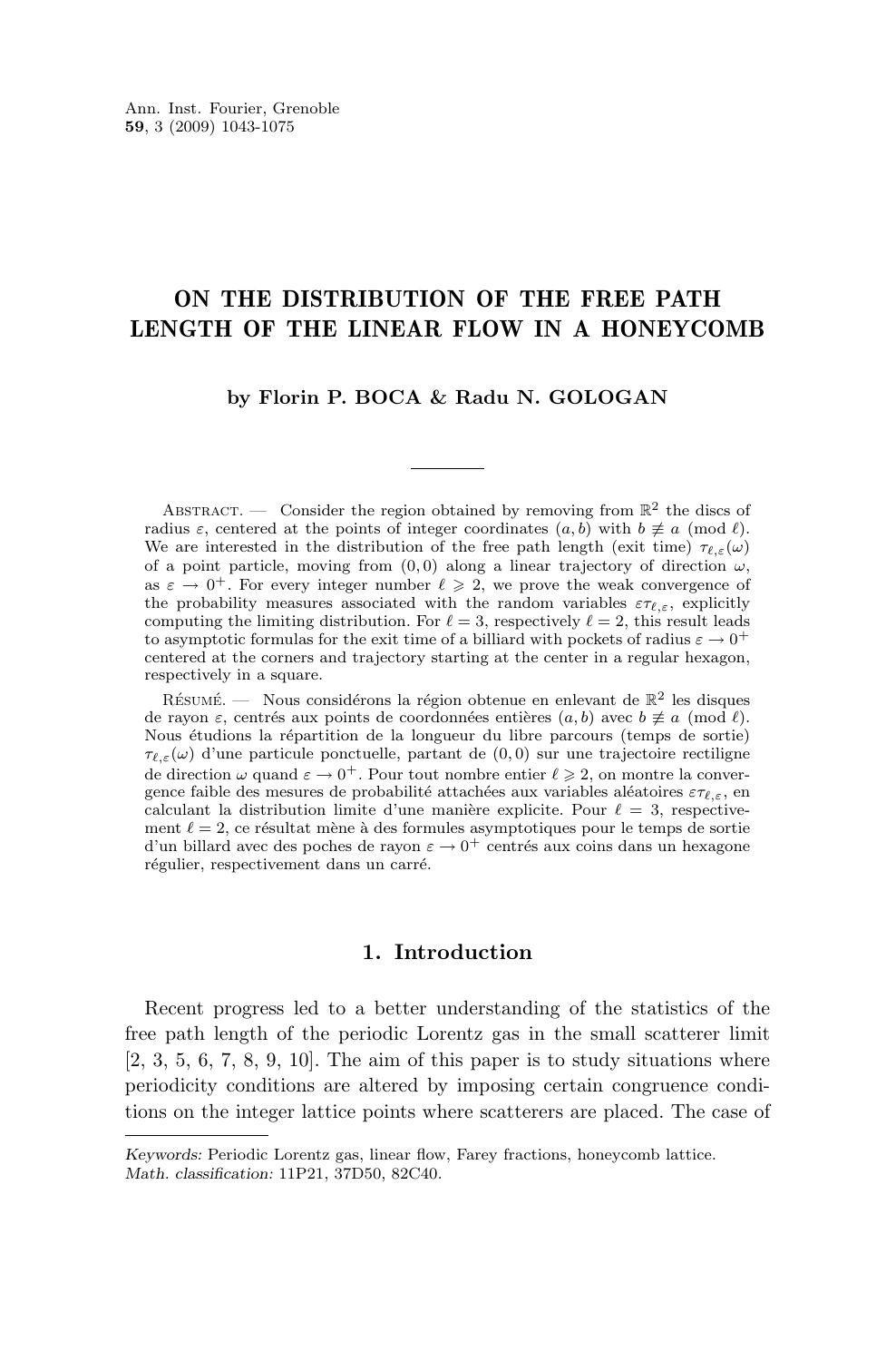the honeycomb lattice arises as a particular example in this context. In this paper we only consider the situation where motion originates at the origin, extending the results from [\[2\]](#page-32-0) and [\[3\]](#page-32-0). The case where the initial position is randomly chosen is more intricate and will not be treated here.

Let  $\ell \geq 2$  be an integer. Consider the set  $\mathbb{Z}_{(\ell)}^2$  of pairs  $(a, b)$  of integers with  $a \not\equiv b \pmod{l}$ . For every  $\varepsilon > 0$  consider the "fat lattice points" (*scatterers*) given by small discs of radius  $\varepsilon$  centered at all points of  $\mathbb{Z}_{(\ell)}^2$ and the region

$$
Z_{\ell,\varepsilon} = \{ x \in \mathbb{R}^2 : \text{dist}(x, \mathbb{Z}_{(\ell)}^2) \geqslant \varepsilon \}
$$

obtained by removing all scatterers. In  $\mathbb{R}^2$  consider a point-like particle moving at constant unit speed along a linear trajectory originating at (0, 0). The *free path length* (*exit time*) is defined as

$$
\tau_{\ell,\varepsilon}(\omega)=\inf\{\tau>0:\tau\vec{\omega}\in\partial Z_{\ell,\varepsilon}\},\,
$$

the distance traveled to reach the first scatterer along the direction  $\vec{\omega} =$  $e^{i\omega} \in \mathbb{T}$ ,  $\omega \in [0, 2\pi)$ , and as  $+\infty$  when the particle escapes to infinity without reaching any scatterer. The Lebesgue measure of a measurable set  $A \subseteq \mathbb{R}$  is denoted by |A|. This paper is concerned with the study, in the small scatterer limit  $(\varepsilon \to 0^+)$ , of the asymptotic behavior of the repartition function of  $\varepsilon\tau_{\ell,\varepsilon}$  defined by

$$
\mathbb{P}_{\ell,\varepsilon}(\lambda) = \frac{1}{2\pi} \left| \left\{ \omega \in [0,2\pi) : \tau_{\ell,\varepsilon}(\omega) > \frac{\lambda}{\varepsilon} \right\} \right|.
$$

To accomplish this we first consider the situation where scatterers are obtained by translating the vertical segment  $V_{\varepsilon} = \{0\} \times [-\varepsilon, \varepsilon]$  by  $(a, b) \in$  $\mathbb{Z}_{(\ell)}^2$  and estimate, for any interval  $I \subseteq [0,1]$  of length  $|I| \asymp \varepsilon^c$  with fixed  $c \in (0,1)$ , the repartition

$$
\mathbb{G}_{\ell,I,\varepsilon}(\lambda) = \left| \left\{ \omega \in \arctan I : q_{\ell,\varepsilon}(\omega) > \frac{\lambda}{\varepsilon} \right\} \right|, \qquad \varepsilon \to 0^+,
$$

of the *horizontal free path length*

$$
q_{\ell,\varepsilon}(\omega) = \inf \left\{ q : (q, q \tan \omega) \in \mathbb{Z}_{(\ell)}^2 + V_{\varepsilon} \right\}, \qquad \omega \in \left[0, \frac{\pi}{4}\right].
$$

In this paper  $\varphi$  denotes Euler's totient function. The dilogarithm is defined by

$$
\text{Li}_2(x) = \sum_{n=1}^{\infty} \frac{x^n}{n^2} = -\int_0^x \frac{\ln(1-t)}{t} dt, \qquad x \in [0,1].
$$

Clearly  $\text{Li}_2(1) = \zeta(2) = \frac{\pi^2}{6}$  $\frac{1}{6}$ .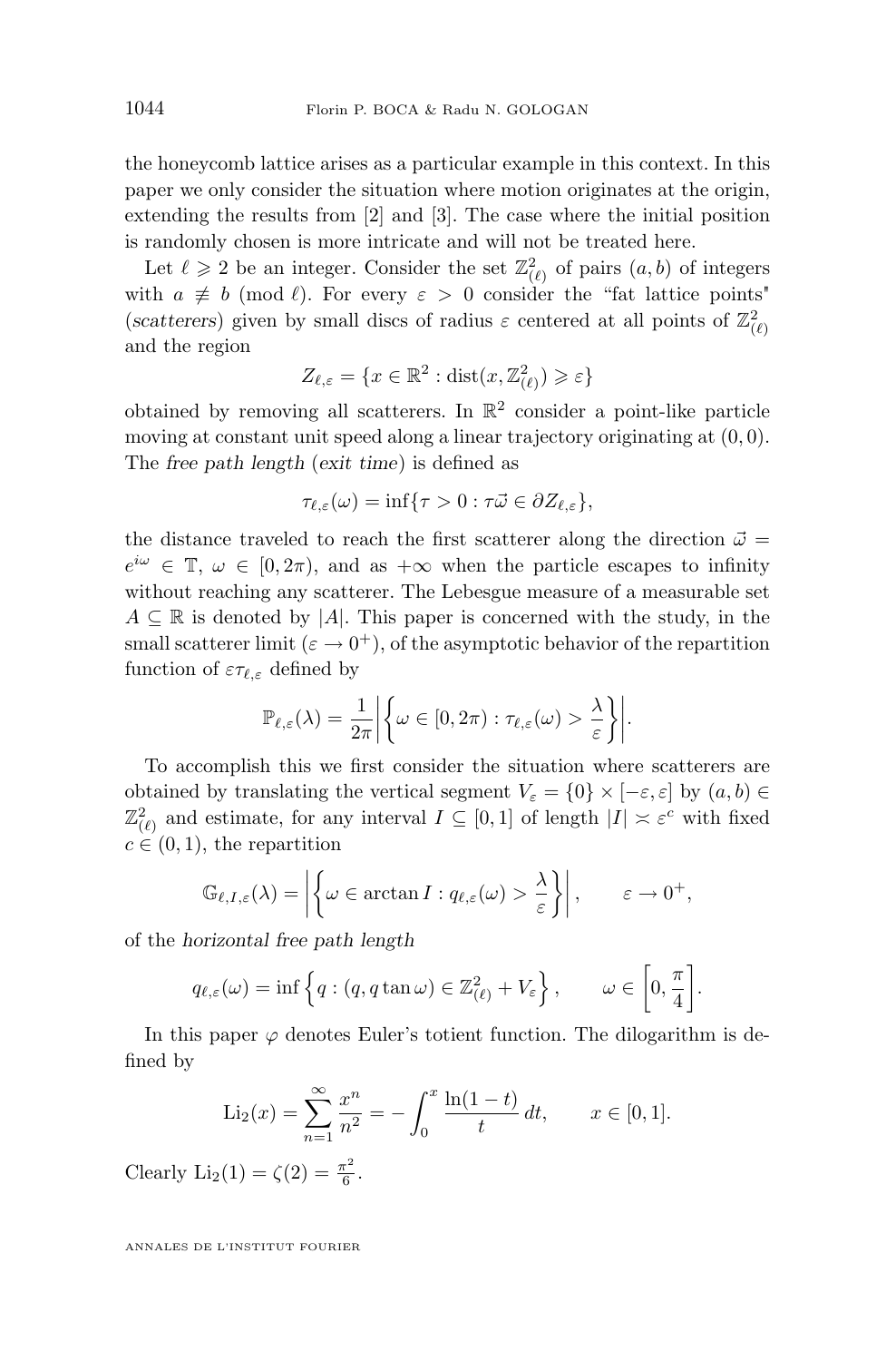<span id="page-3-0"></span>The main result of this paper shows that the limit of  $\mathbb{P}_{\ell,\varepsilon}$  exists as  $\varepsilon \to 0^+$ and this limit is explicitly computed.

THEOREM 1.1. — (i) For every  $0 < c_1 < 1$  and  $\delta > 0$ , as  $\varepsilon \to 0^+$ ,

(1.1) 
$$
\mathbb{G}_{\ell,I,\varepsilon}(\lambda) = c_I G_{\ell}(\lambda) + O_{\delta,\lambda,\ell}\left(\varepsilon^{-\delta + \theta(c,c_1)}\right), \qquad \lambda > 0,
$$

*where*

$$
c_I = \int_I \frac{du}{1+u^2}
$$
,  $\theta(c, c_1) = \min \left\{ c + c_1, \frac{1}{2} - 2c_1 \right\}$ ,

and the limiting repartition function  $G_{\ell}$  is given by

$$
G_{\ell}(\lambda) = \begin{cases} 1 - \left(\frac{1}{\zeta(2)} + A(\ell)\right)\lambda & \text{if } \lambda \in \left(0, \frac{1}{2}\right], \\ 1 - \frac{\lambda}{\zeta(2)} + A(\ell)H_2(\lambda) & \text{if } \lambda \in \left[\frac{1}{2}, 1\right], \\ \frac{2C(\ell)}{\ell}H_3(\lambda) & \text{if } \lambda \in [1, \infty), \end{cases}
$$

*with*

$$
C(\ell) = \frac{\varphi(\ell)}{\zeta(2)\ell} \prod_{\substack{p|\ell \ p \text{ prime}}} \left(1 - \frac{1}{p^2}\right)^{-1} = \frac{\varphi(\ell)}{\ell} \prod_{\substack{p\nmid \ell \ p \text{ prime}}} \left(1 - \frac{1}{p^2}\right),
$$
  
(1.2) 
$$
A(\ell) = \frac{1}{\zeta(2)} - \frac{2C(\ell)}{\ell},
$$

$$
H_2(\lambda) = 3\lambda - 2 + \zeta(2) - (\ln \lambda)^2 + 2(1 - \lambda) \ln\left(\frac{1}{\lambda} - 1\right) - 2 \operatorname{Li}_2(\lambda),
$$

$$
H_3(\lambda) = \operatorname{Li}_2\left(\frac{1}{\lambda}\right) - (\lambda - 1) \ln\left(1 - \frac{1}{\lambda}\right) - 1.
$$

(ii) *For every*  $\delta > 0$ *, as*  $\varepsilon \to 0^+$ *,* 

$$
\mathbb{P}_{\ell,\varepsilon}(\lambda) = G_{\ell}(\lambda) + O_{\delta,\lambda,\ell}\left(\varepsilon^{\frac{1}{8}+\delta}\right), \qquad \lambda > 0.
$$



*Figure 1.1. The repartition function*  $G_3$  *and the density function*  $g_3$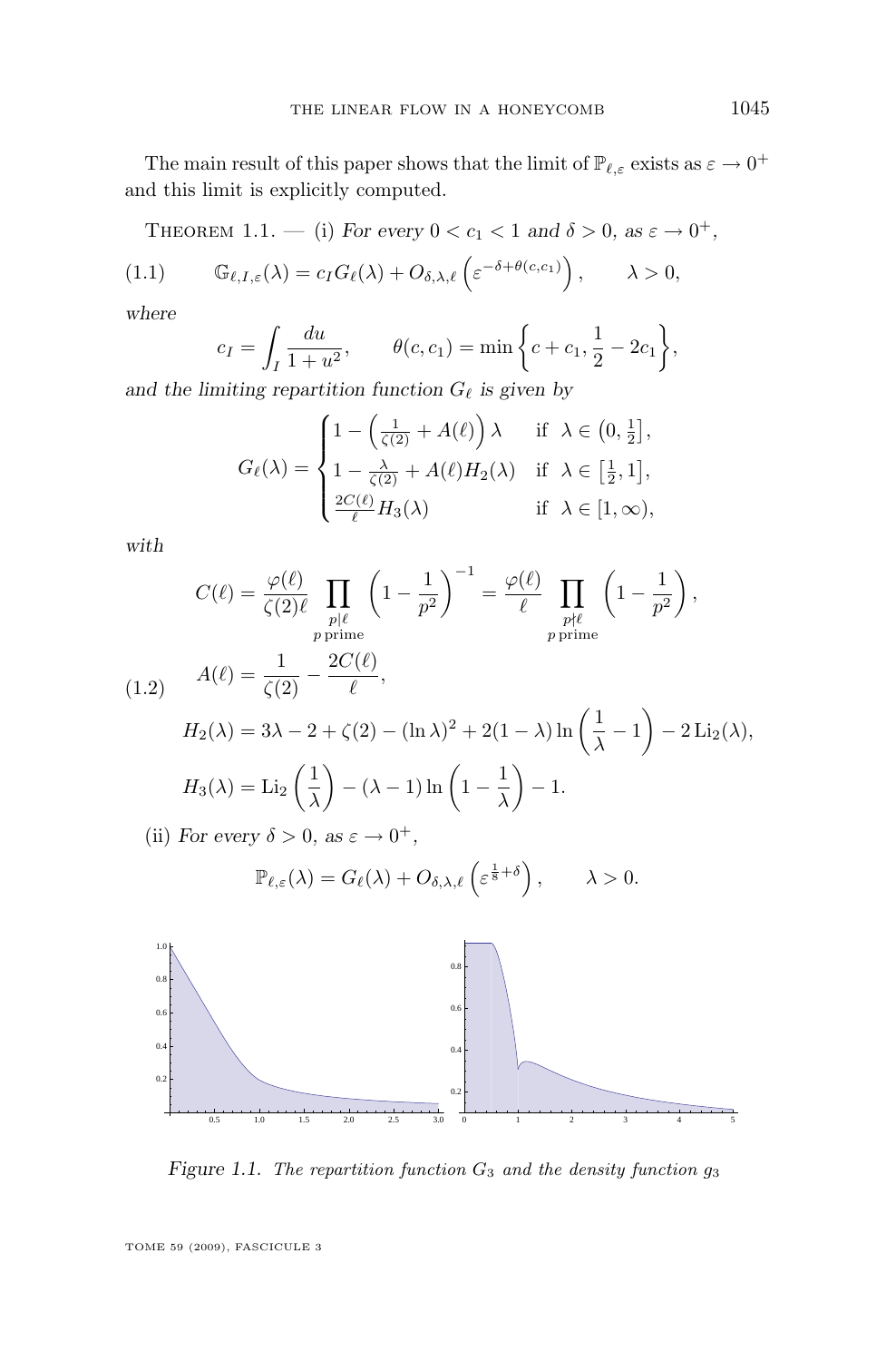<span id="page-4-0"></span>The continuity of  $G_{\ell}$  at  $\lambda = \frac{1}{2}$  is equivalent with the well known dilogarithm identity

$$
\sum_{n=1}^{\infty} \frac{1}{2^n n^2} = \text{Li}_2\left(\frac{1}{2}\right) = \int_0^{1/2} \frac{1}{u} \ln \frac{1}{1-u} du = \frac{\zeta(2) - (\ln 2)^2}{2}.
$$

Since  $\frac{C(\ell)}{\ell} \to 0$  and  $A(\ell) \to \frac{1}{\zeta(2)}$  as  $\ell \to \infty$ , the compactly supported limiting repartition  $H(\lambda)$  from [\[2,](#page-32-0) Theorem 1.1] is being recovered as  $\lim_{\ell\to\infty}$  $G_{\ell}(\lambda)$ .



*Figure 1.2. The free path in a hexagonal billiard and in a honeycomb*

Our original motivation for considering this problem comes from the study of the exit time of the linear motion with specular cushion collisions on a hexagonal (open) billiard table with (small) circular open pockets of radius  $\varepsilon$  removed from its corners (see Figure 1.2). The starting remark here is that, after unfolding the hexagon to a honeycomb in  $\mathbb{R}^2$ , one can deform the later to  $\mathbb{Z}_{(3)}^2$ . This process converts the problem on the hexagonal billiard with pockets into one concerning the free path length of a Lorentz gas in  $\mathbb{R}^2$  with small identical ellipses centered at the points from  $\mathbb{Z}_{(3)}^2$  as scatterers (see Figure [5.1\)](#page-28-0).

Let  $\tau_{\varepsilon}^{\text{hex}}(\omega)$  denote the exit time in the hexagonal billiard with discs of radius  $\varepsilon$  removed from the corners and motion starting at the center, and let

$$
\mathbb{P}_{\varepsilon}^{\text{hex}}(\lambda) = \frac{1}{2\pi} \left| \left\{ \omega \in [0, 2\pi] : \tau_{\varepsilon}^{\text{hex}}(\omega) > \frac{\lambda}{\varepsilon} \right\} \right|
$$

denote the repartition function of  $\varepsilon \tau_{\varepsilon}^{\text{hex}}$ . We prove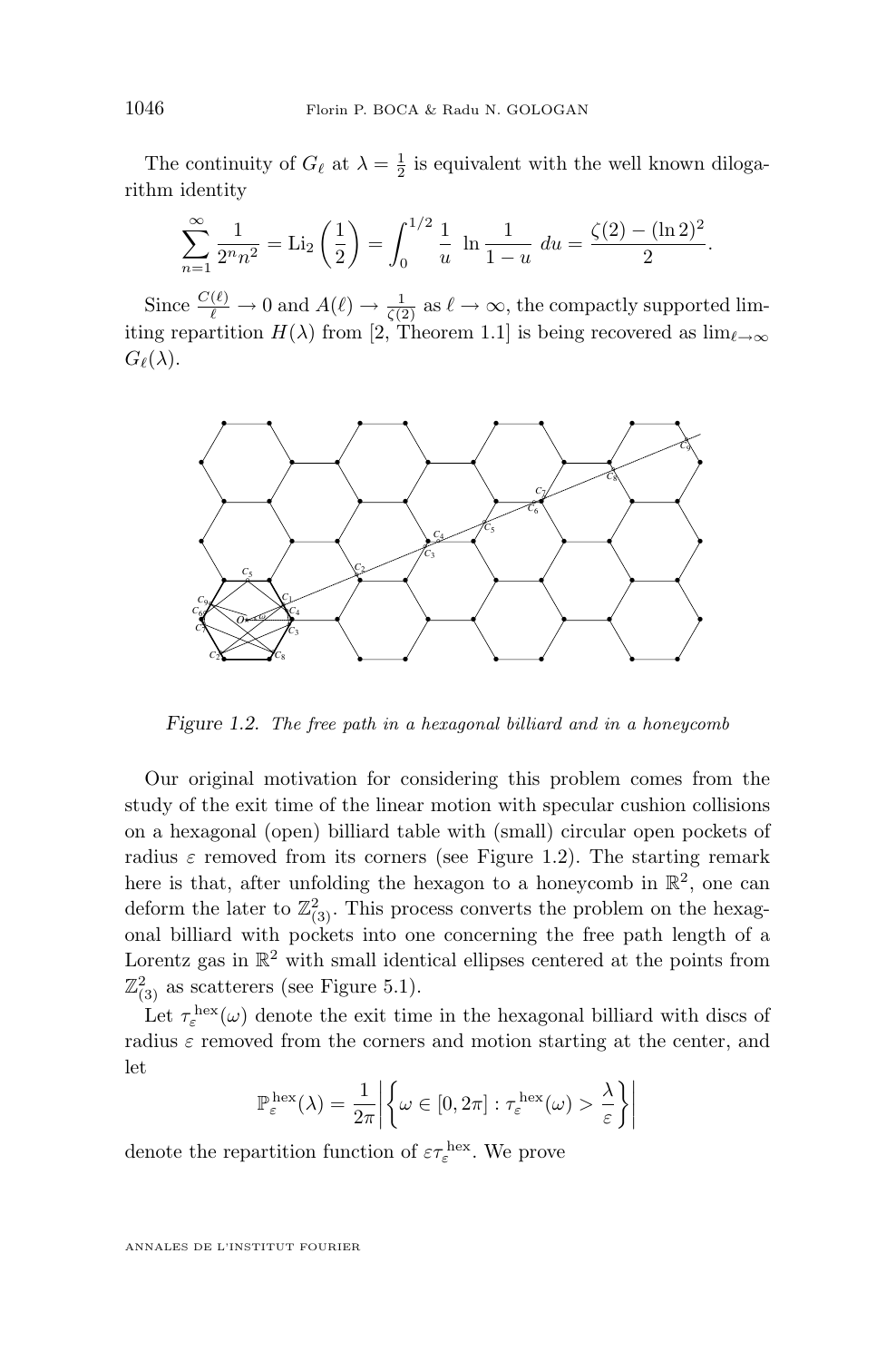THEOREM 1.2. — *For every*  $\delta > 0$ , as  $\varepsilon \to 0^+$ ,

$$
\mathbb{P}_{\varepsilon}^{\text{hex}}(\lambda) = G_3\left(\frac{2\lambda}{\sqrt{3}}\right) + O_\delta\left(\varepsilon^{\frac{1}{8}-\delta}\right), \qquad \lambda > 0.
$$

Scaling  $\varepsilon$  to  $\varepsilon$ √ 2 one can apply Theorem [1.1](#page-3-0) (ii) with  $\ell = 2$  to estimate the repartition function  $\mathbb{P}_{\varepsilon}^{\square}(\lambda) = \frac{1}{2\pi} |\{\omega \in [0, 2\pi] : \tau_{\varepsilon}^{\square}(\omega) > \frac{\lambda}{\varepsilon} \}|$  of the exit time  $\tau_{\varepsilon}^{\square}(\omega)$  of a billiard in the unit square with pockets of radius  $\varepsilon$  at the corners and trajectory starting at the center (see Figure 1.3), getting

THEOREM 1.3. — *For every*  $\delta > 0$ , as  $\varepsilon \to 0^+$ ,

$$
\mathbb{P}_{\varepsilon}^{\square}(\lambda) = G_2\left(\frac{\lambda}{\sqrt{2}}\right) + O_{\delta}\left(\varepsilon^{\frac{1}{8}-\delta}\right), \qquad \lambda > 0.
$$



*Figure 1.3. The free path in a square billiard with trajectory starting at the center*

Theorem 1.3 should be compared with the situation where the initial position is at one of the four vertices, and where the limiting distribution has compact support [\[2,](#page-32-0) [3\]](#page-32-0). It is not clear whether these methods would directly extend to other concrete initial positions, such as  $(\frac{1}{n},0)$ ,  $n \in \mathbb{N}$ . However, it looks likely that further refinements could lead to "space-phase average" results similar to those from [\[5\]](#page-32-0). The main difficulty seems to arise from the increasing complexity and number of cases that need to be analyzed in detail, leading to integrals in the main terms of the asymptotic formula which are manifestly more intricate than in the case of the square.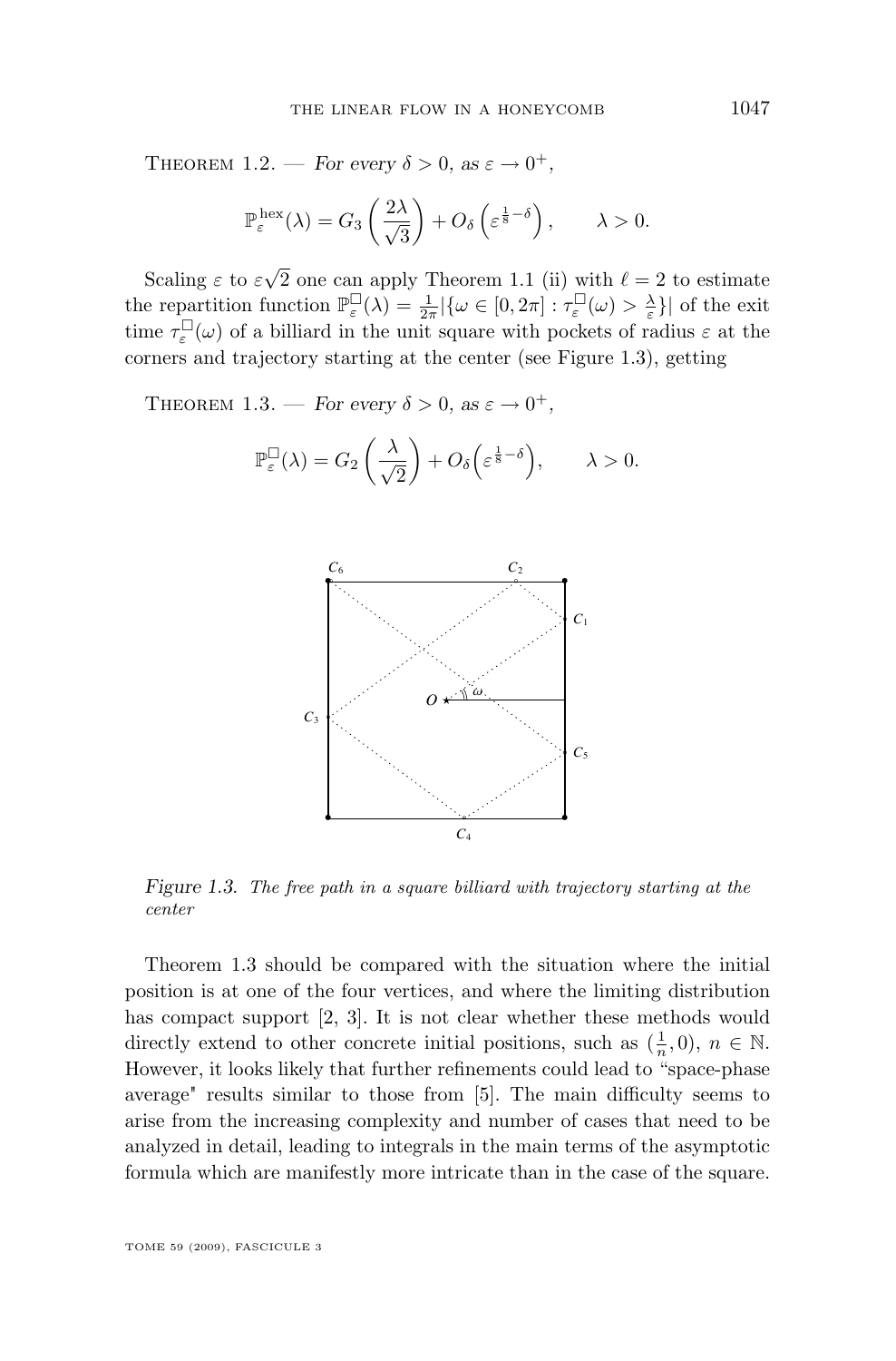## <span id="page-6-0"></span>**2.** The contribution of consecutive Farey fractions  $\gamma < \gamma'$  $\textbf{with} \, \, \gamma, \gamma' \in \mathcal{F}_Q \setminus \mathcal{F}^{(\ell)}$

Let  $\varepsilon > 0$  and  $Q = \left[\frac{1}{\varepsilon}\right]$ , the integer part of  $\frac{1}{\varepsilon}$ . Denote by  $\mathcal{F}_Q$  the set of Farey fractions  $\gamma = \frac{a}{q}$  in lowest terms with  $0 < a \leqslant q \leqslant Q$ . For any interval  $I \subseteq [0,1]$ , set  $\mathcal{F}_{I,Q} = I \cap \mathcal{F}_Q$ . Denote by  $\mathcal{F}_Q^{(\ell)}$  the set of Farey fractions  $\gamma = \frac{a}{q} \in \mathcal{F}_Q$  with  $\ell \mid (q - a)$ , and set  $\mathcal{F}_{I,Q}^{(\ell)} = I \cap \mathcal{F}_Q^{(\ell)}$ . Set also  $\mathcal{F}^{(\ell)} = \cup_{Q=1}^{\infty} \mathcal{F}_Q^{(\ell)}$ . It is well known that  $\gamma = \frac{a}{q} < \gamma' = \frac{a'}{q'}$  $\frac{a'}{q'}$  are consecutive elements in  $\mathcal{F}_Q$  if and only if

$$
a'q - aq' = 1 \quad \text{and} \quad q + q' > Q \ge \max\{q, q'\}.
$$

In particular we have

(2.1) 
$$
\varepsilon(q+q')\geqslant\varepsilon(Q+1)>1\geqslant\max\{\varepsilon q,\varepsilon q'\}.
$$

For convenience consider

$$
\tilde{\mathbb{G}}_{\ell,I,\varepsilon}(\lambda) := \left| \{ \omega \in \arctan I : q_{\ell,\varepsilon}(\omega) > \lambda Q \} \right| = \mathbb{G}_{\ell,I,\varepsilon} \left( \lambda \varepsilon \left[ \frac{1}{\varepsilon} \right] \right), \quad \lambda > 0.
$$

For any interval  $I \subseteq [0,1]$  with  $|I| \times Q^{-c}$ ,  $0 < c < 1$ , we will prove a formula of type

$$
\tilde{\mathbb{G}}_{\ell,I,\varepsilon}(\lambda) = c_I G_{\ell}(\lambda) + O_{\delta}\left(\varepsilon^{-\delta + \theta(c,c_1)}\right),
$$

which will immediately imply [\(1.1\)](#page-3-0), because  $\varepsilon\left[\frac{1}{\varepsilon}\right] = 1 + O(\varepsilon)$  and for any compact set  $K \subseteq \mathbb{R}_+$  there is  $C_K > 0$  such that

(2.2) 
$$
|G_{\ell}(x') - G_{\ell}(x'')| \leq C_K |x' - x''|, \qquad x', x'' \in K.
$$

Given  $\gamma < \gamma'$  consecutive elements in  $\mathcal{F}_Q$ , denote  $t_0 = \gamma' - \frac{\varepsilon}{q'} = \frac{a' - \varepsilon}{q'}$ ,  $u_0 = \gamma + \frac{\varepsilon}{q} = \frac{a+\varepsilon}{q}$ . Employing (2.1) and

$$
(2.3) \t t_0 - \gamma = \frac{1 - \varepsilon q}{qq'}, \t u_0 - t_0 = \frac{\varepsilon (q + q') - 1}{qq'}, \t \gamma' - u_0 = \frac{1 - \varepsilon q'}{qq'},
$$

we find  $\gamma \leq t_0 < u_0 \leq \gamma'$ . In particular if  $\gamma < \gamma' < \gamma''$  are consecutive elements in  $\mathcal{F}_Q$ , then  $\gamma + \frac{\varepsilon}{q} \leq \gamma' < \gamma'' - \frac{\varepsilon}{q''}$ . Therefore the intervals  $[\gamma \frac{\varepsilon}{q}, \gamma + \frac{\varepsilon}{q}, \gamma = \frac{a}{q} \in \mathcal{F}_Q$ , cover the interval  $[0, 1]$  in such a way that every element in [0, 1] belongs to at most two of these intervals. As a result any trajectory with slope  $\tan \omega \in (\gamma, \gamma')$  will intersect, as in the case of the square lattice [\[2,](#page-32-0) [3\]](#page-32-0), one of the scatterers  $(q, a) + V_{\varepsilon}$  or  $(q', a') + V_{\varepsilon}$ .

Since  $a'q - aq' = 1$ , only two situations can occur here:  $\gamma \notin \mathcal{F}^{(\ell)}$  and  $\gamma' \notin \mathcal{F}^{(\ell)}$ , respectively  $\gamma \in \mathcal{F}^{(\ell)}$  or  $\gamma' \in \mathcal{F}^{(\ell)}$ . The later will be discussed in Section 3. In the remainder of this section we assume that  $\gamma \notin \mathcal{F}^{(\ell)}$  and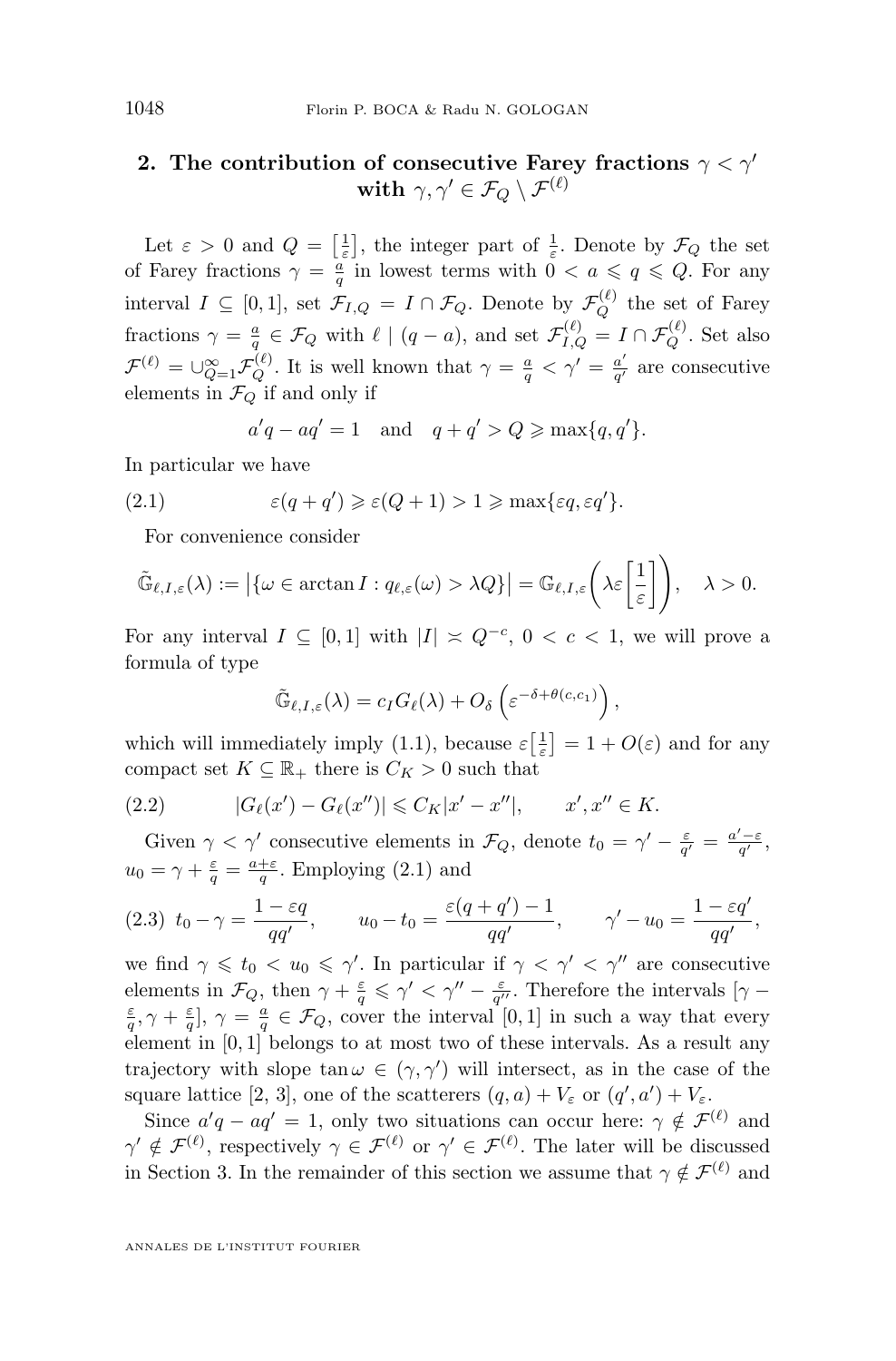<span id="page-7-0"></span> $\gamma' \notin \mathcal{F}^{(\ell)}$ , situation where the horizontal free path is given (see Figure 2.1) by

$$
q_{\ell,\varepsilon}(\omega) = \begin{cases} q & \text{if } \gamma < \tan \omega < t_0, \\ \min\{q,q'\} & \text{if } t_0 < \tan \omega < u_0, \\ q' & \text{if } u_0 < \tan \omega < \gamma'. \end{cases}
$$

$$
q_{\ell,\varepsilon}(\omega) = q \Bigg|_{\substack{q_{\ell,\varepsilon}(\omega) = \min\{q, q'\} \Bigg| q_{\ell,\varepsilon}(\omega) = q' \Bigg| \\ \frac{1}{\gamma} \frac{1}{t_0} \frac{1}{t_0} \frac{1}{t_0} \frac{1}{t_0} \frac{1}{t_0} \frac{1}{t_0} \frac{1}{t_0} \frac{1}{t_0} \frac{1}{t_0} \frac{1}{t_0} \frac{1}{t_0} \frac{1}{t_0} \frac{1}{t_0} \frac{1}{t_0} \frac{1}{t_0} \frac{1}{t_0} \frac{1}{t_0} \frac{1}{t_0} \frac{1}{t_0} \frac{1}{t_0} \frac{1}{t_0} \frac{1}{t_0} \frac{1}{t_0} \frac{1}{t_0} \frac{1}{t_0} \frac{1}{t_0} \frac{1}{t_0} \frac{1}{t_0} \frac{1}{t_0} \frac{1}{t_0} \frac{1}{t_0} \frac{1}{t_0} \frac{1}{t_0} \frac{1}{t_0} \frac{1}{t_0} \frac{1}{t_0} \frac{1}{t_0} \frac{1}{t_0} \frac{1}{t_0} \frac{1}{t_0} \frac{1}{t_0} \frac{1}{t_0} \frac{1}{t_0} \frac{1}{t_0} \frac{1}{t_0} \frac{1}{t_0} \frac{1}{t_0} \frac{1}{t_0} \frac{1}{t_0} \frac{1}{t_0} \frac{1}{t_0} \frac{1}{t_0} \frac{1}{t_0} \frac{1}{t_0} \frac{1}{t_0} \frac{1}{t_0} \frac{1}{t_0} \frac{1}{t_0} \frac{1}{t_0} \frac{1}{t_0} \frac{1}{t_0} \frac{1}{t_0} \frac{1}{t_0} \frac{1}{t_0} \frac{1}{t_0} \frac{1}{t_0} \frac{1}{t_0} \frac{1}{t_0} \frac{1}{t_0} \frac{1}{t_0} \frac{1}{t_0} \frac{1}{t_0} \frac{1}{t_0} \frac{1}{t_0} \frac{1}{t_0} \frac{1}{t_
$$

*Figure 2.1. The horizontal free path when*  $\gamma, \gamma' \in \mathcal{F}_{I,Q} \setminus \mathcal{F}^{(\ell)}$ 

In this way the contribution of the interval  $[\gamma, \gamma']$  to  $\tilde{\mathbb{G}}_{\ell,I,\varepsilon}(\lambda)$  is given by

$$
\begin{cases}\n0 & \text{if } \max\{q, q'\} \leq \lambda Q, \\
\arctan \gamma' - \arctan \gamma & \text{if } \min\{q, q'\} > \lambda Q, \\
\arctan \gamma' - \arctan u_0 & \text{if } q \leq \lambda Q < q', \\
\arctan t_0 - \arctan \gamma & \text{if } q' \leq \lambda Q < q.\n\end{cases}
$$

This contribution is zero whenever  $\lambda \geq 1$ , so we next assume  $0 < \lambda < 1$ . Using [\(2.3\)](#page-6-0), the estimates

(2.4) 
$$
\arctan(x+h) - \arctan x = \frac{h}{1+x^2} + O(h^2),
$$

$$
\frac{1}{1+\gamma^2} - \frac{1}{1+\gamma'^2} \leq 2(\gamma' - \gamma) = \frac{2}{qq'},
$$

and the inequality

$$
\sum_{\gamma \in \mathcal{F}_Q} \frac{1}{q^2 q'^2} \leqslant \sum_{\gamma \in \mathcal{F}_Q} \frac{1}{Qqq'} = \frac{1}{Q},
$$

we infer that the contribution to  $\tilde{\mathbb{G}}_{\ell,I,\varepsilon}(\lambda)$  of all intervals  $[\gamma,\gamma'] \subseteq I$  with  $\gamma < \gamma'$  consecutive elements in  $\mathcal{F}_Q$  and  $\gamma, \gamma' \notin \mathcal{F}^{(\ell)}$  is given by

$$
\mathbb{G}_{\ell,I,\varepsilon}^{(1)}(\lambda) = A_{I,Q}(\lambda) + B_{I,Q}(\lambda) + C_{I,Q}(\lambda) + O(\varepsilon),
$$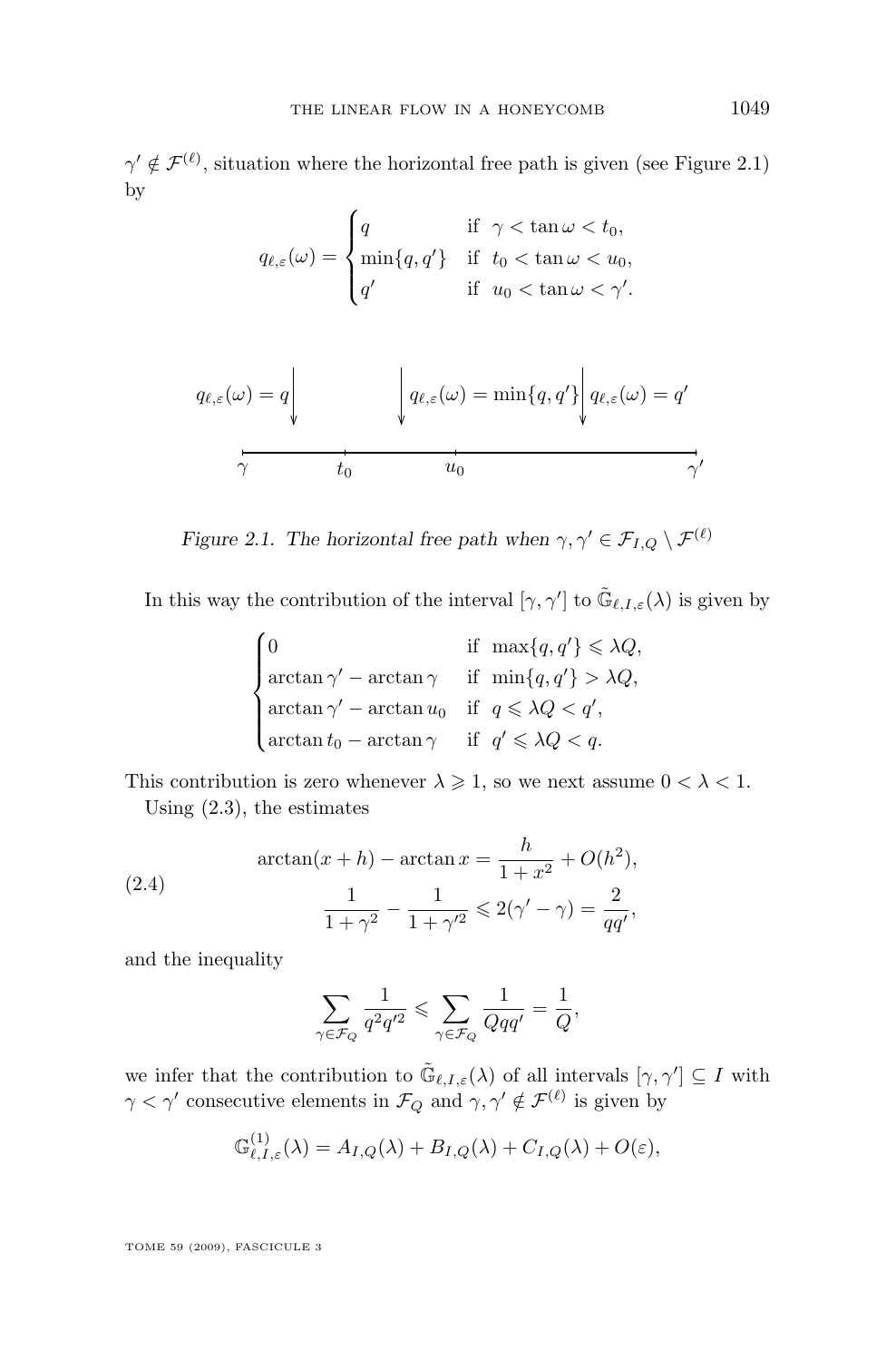with

(2.5)  
\n
$$
A_{I,Q}(\lambda) = \sum_{\substack{\gamma,\gamma' \in \mathcal{F}_{I,Q}\backslash \mathcal{F}^{(\ell)} \\ \min\{q,q'\} > \lambda Q}} \frac{1}{qq'} \cdot \frac{1}{1+\gamma^2},
$$
\n
$$
B_{I,Q}(\lambda) = \sum_{\substack{\gamma,\gamma' \in \mathcal{F}_{I,Q}\backslash \mathcal{F}^{(\ell)} \\ q \leq \lambda Q < q'}} \frac{1-\varepsilon q'}{qq'} \cdot \frac{1}{1+\gamma'^2},
$$
\n(2.6)  
\n
$$
C_{I,Q}(\lambda) = \sum_{\substack{\gamma,\gamma' \in \mathcal{F}_{I,Q}\backslash \mathcal{F}^{(\ell)} \\ q' \leq \lambda Q < q'}} \frac{1-\varepsilon q}{qq'} \cdot \frac{1}{1+\gamma^2}.
$$

Since there are no consecutive elements in  $\mathcal{F}_Q$  which belong both to  $\mathcal{F}^{(\ell)}$ we have

(2.7) 
$$
A_{I,Q}(\lambda) = A_{I,Q}^+(\lambda) - A_{I,Q}^{-,1}(\lambda) - A_{I,Q}^{-,2}(\lambda),
$$

with

$$
A_{I,Q}^{+}(\lambda) = \sum_{\substack{\gamma,\gamma' \in \mathcal{F}_{I,Q} \\ \min\{q,q'\} > \lambda Q}} \frac{1}{qq'} \cdot \frac{1}{1+\gamma^2},
$$
  

$$
A_{I,Q}^{-,1}(\lambda) = \sum_{\substack{\gamma \in \mathcal{F}_{I,Q}^{(\ell)}, \gamma' \in \mathcal{F}_{I,Q} \\ \min\{q,q'\} > \lambda Q}} \frac{1}{qq'} \cdot \frac{1}{1+\gamma^2},
$$
  

$$
A_{I,Q}^{-,2}(\lambda) = \sum_{\substack{\gamma \in \mathcal{F}_{I,Q}, \gamma' \in \mathcal{F}_{I,Q}^{(\ell)} \\ \min\{q,q'\} > \lambda Q}} \frac{1}{qq'} \cdot \frac{1}{1+\gamma^2},
$$
  

$$
\min\{q,q'\} > \lambda Q
$$

and respectively

(2.8) 
$$
B_{I,Q}(\lambda) = B_{I,Q}^+(\lambda) - B_{I,Q}^{-,1}(\lambda) - B_{I,Q}^{-,2}(\lambda),
$$

$$
C_{I,Q}(\lambda) = C_{I,Q}^+(\lambda) - C_{I,Q}^{-,1}(\lambda) - C_{I,Q}^{-,2}(\lambda),
$$

with

$$
\begin{split} B_{I,Q}^+(\lambda) = \sum_{\substack{\gamma,\gamma' \in \mathcal{F}_{I,Q} \\ q \leqslant \lambda Q < q'}} \frac{1 - \varepsilon q'}{qq'} \cdot \frac{1}{1 + \gamma^{\,\prime\,2}}, \\ C_{I,Q}^+(\lambda) = \sum_{\substack{\gamma,\gamma' \in \mathcal{F}_{I,Q} \\ q' \leqslant \lambda Q < q}} \frac{1 - \varepsilon q}{qq'} \cdot \frac{1}{1 + \gamma^2}, \end{split}
$$

<span id="page-8-0"></span>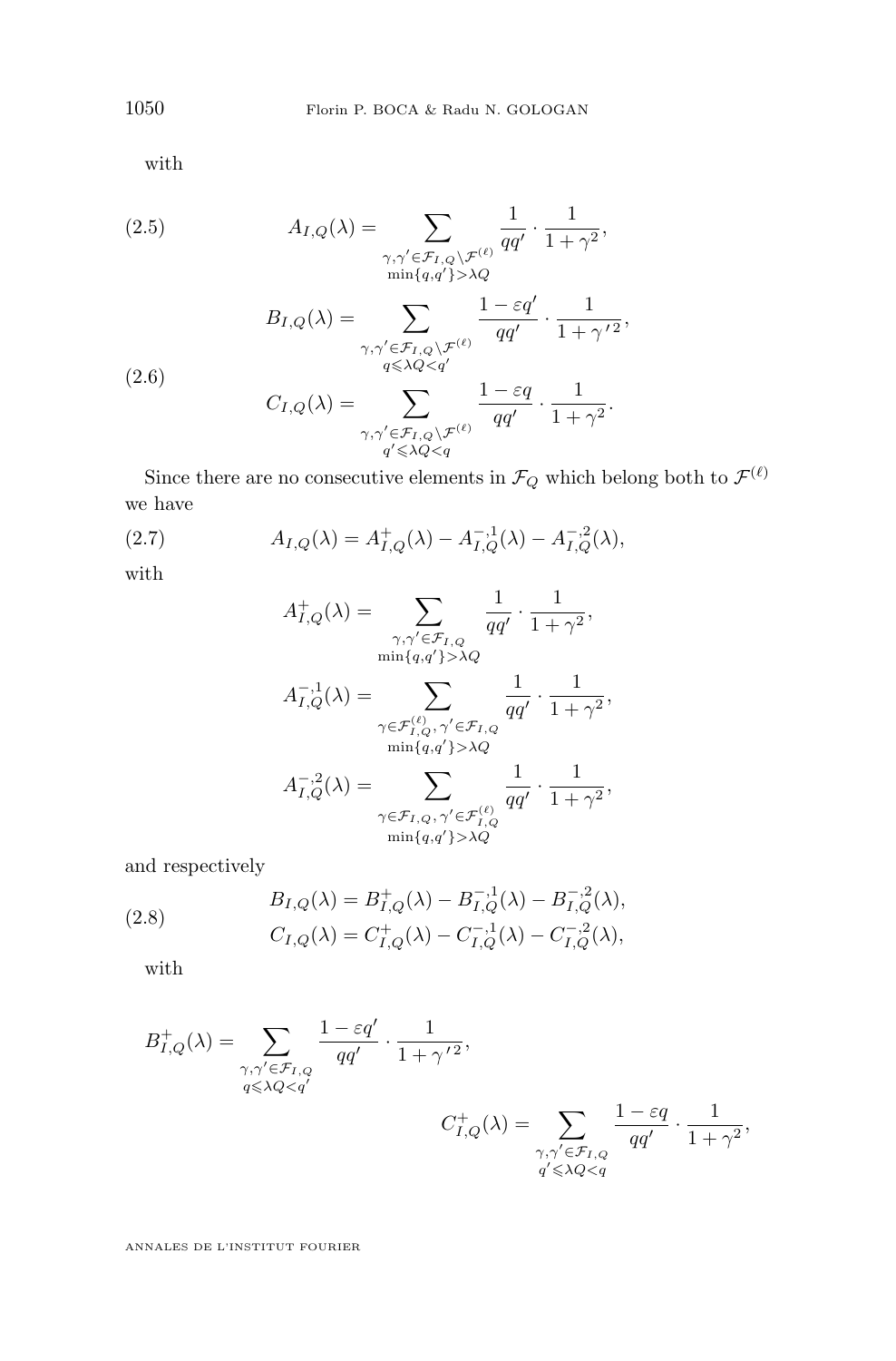<span id="page-9-0"></span>
$$
B_{I,Q}^{-,1}(\lambda) = \sum_{\substack{\gamma \in \mathcal{F}_{I,Q}^{(\ell)}, \gamma' \in \mathcal{F}_{I,Q} \\ q \leq \lambda Q < q'}} \frac{1 - \varepsilon q'}{qq'} \cdot \frac{1}{1 + \gamma'^2},
$$
\n
$$
C_{I,Q}^{-,1}(\lambda) = \sum_{\substack{\gamma \in \mathcal{F}_{I,Q}^{(\ell)}, \gamma' \in \mathcal{F}_{I,Q} \\ q' \leq \lambda Q < q}} \frac{1 - \varepsilon q}{qq'} \cdot \frac{1}{1 + \gamma^2},
$$

$$
B_{I,Q}^{-,2}(\lambda) = \sum_{\substack{\gamma \in \mathcal{F}_{I,Q}, \gamma' \in \mathcal{F}_{I,Q}^{(\ell)} \\ q \leqslant \lambda Q < q'}} \frac{1 - \varepsilon q'}{qq'} \cdot \frac{1}{1 + \gamma'^2},
$$
\n
$$
C_{I,Q}^{-,2}(\lambda) = \sum_{\substack{\gamma, \gamma' \in \mathcal{F}_{I,Q} \\ q' \leqslant \lambda Q < q}} \frac{1 - \varepsilon q}{qq'} \cdot \frac{1}{1 + \gamma^2}.
$$

LEMMA 2.1. — For any function  $V \in C^1[0, N]$  with total variation  $T_0^N V$ and  $C(\ell)$  *as in* [\(1.2\)](#page-3-0)*,* 

$$
\sum_{\substack{1 \leqslant k \leqslant N \\ \gcd(\ell,k)=1}} \frac{\varphi(k)}{k} \, V(k) = C(\ell) \int_0^N V + O_{\ell}\Big( (\|V\|_{\infty} + T_0^N V)\ln N \Big).
$$

*Proof.* — The left-hand side  $L_{\ell,N}$  can be expressed as

$$
\sum_{\substack{1 \leq k \leq N \\ \gcd(\ell,k)=1}} \sum_{d|k} \frac{\mu(d)}{d} V(k).
$$

Writing  $k = dk'$  with  $1 \leq k' \leq \lfloor \frac{N}{d} \rfloor$  and  $gcd(\ell, d) = gcd(\ell, k') = 1$ , denoting  $V_n(x) = V(nx), \sigma_0(\ell) := \# \{ d \geq 1 : d | \ell \},$  and using Möbius summation  $(as in [1, Lemma 2.2])$  $(as in [1, Lemma 2.2])$  $(as in [1, Lemma 2.2])$  we have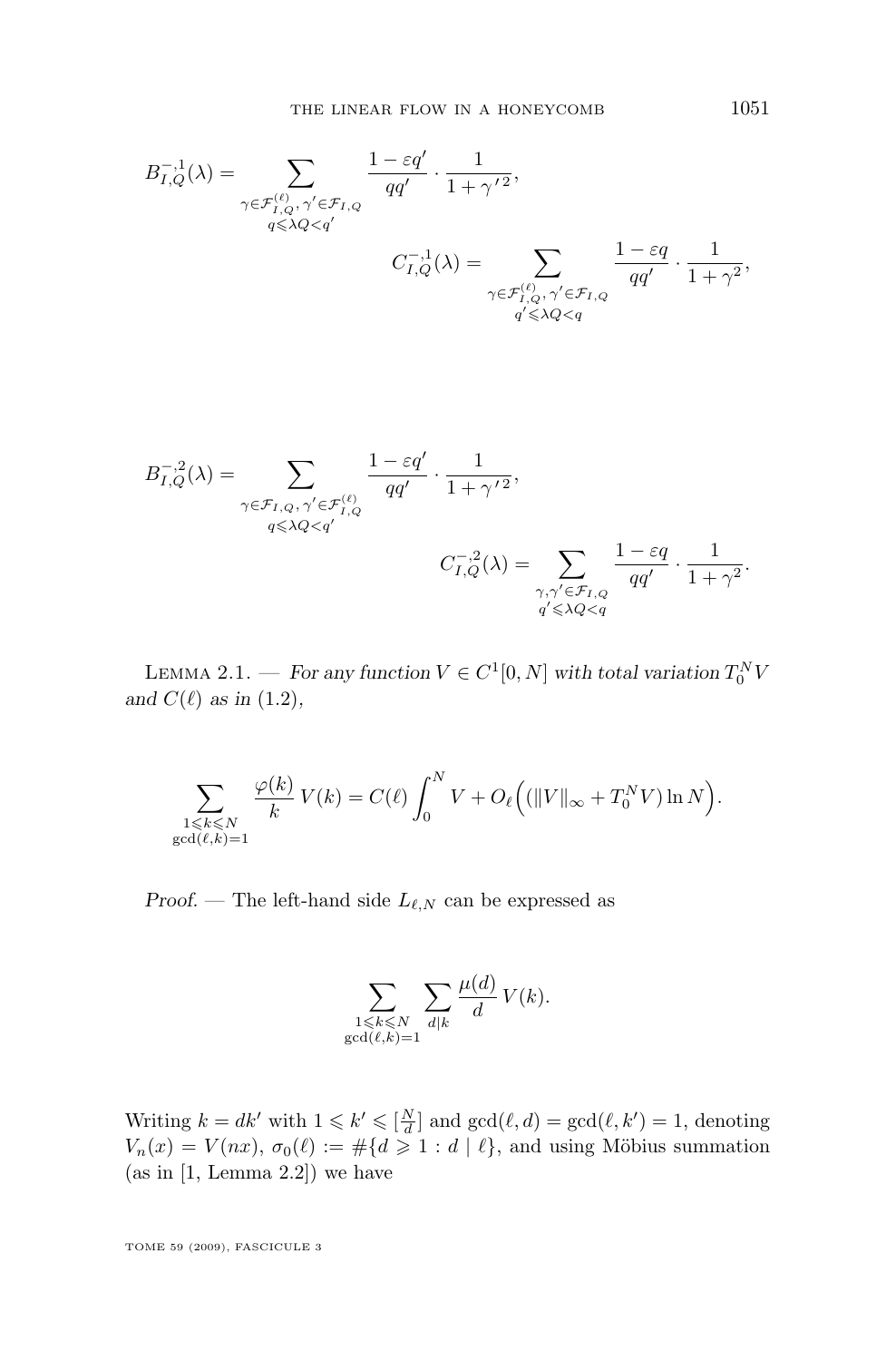<span id="page-10-0"></span> $L_{\ell,N}$ 

$$
= \sum_{\substack{1 \le d \le N \\ \gcd(\ell, d) = 1}} \frac{\mu(d)}{d} \sum_{\substack{1 \le k' \le [N/d] \\ \gcd(\ell, d) = 1}} V_d(k')
$$
\n
$$
= \sum_{\substack{1 \le d \le N \\ \gcd(\ell, d) = 1}} \frac{\mu(d)}{d} \left( \frac{\varphi(\ell)}{\ell} \int_0^{\lceil N/d \rceil} V_d + O\left(\left(\lVert V_d \rVert_{\infty} + T_0^{\lceil N/d \rceil} V_d\right) \sigma_0(\ell)\right) \right)
$$
\n
$$
= \frac{\varphi(\ell)}{\ell} \sum_{\substack{1 \le d \le N \\ \gcd(\ell, d) = 1}} \frac{\mu(d)}{d} \cdot \frac{1}{d} \left( \int_0^N V + O\left(\frac{d}l \lVert V \rVert_{\infty} \right) \right)
$$
\n
$$
+ O_{\ell} \left(\left(\lVert V \rVert_{\infty} + T_0^N V\right) \sum_{d=1}^N \frac{1}{d}\right)
$$
\n
$$
= \frac{\varphi(\ell)}{\ell} \sum_{\substack{1 \le d \le N \\ \gcd(\ell, d) = 1}} \frac{\mu(d)}{d^2} \int_0^N V + O\left(\lVert V \rVert_{\infty} \ln N\right) + O_{\ell} \left(\left(\lVert V \rVert_{\infty} + T_0^N V\right) \ln N\right)
$$
\n
$$
= \frac{\varphi(\ell)}{\ell} \left( \sum_{\substack{d \ge 1 \\ \gcd(\ell, d) = 1}} \frac{\mu(d)}{d^2} + O\left(\sum_{d > N} \frac{1}{d^2}\right) \right) \int_0^N V + O_{\ell} \left(\left(\lVert V \rVert_{\infty} + T_0^N V\right) \ln N\right)
$$
\nwith\n
$$
= C(\ell) \int_0^N V + O_{\ell} \left(\left(\lVert V \rVert_{\infty} + T_0^N V\right) \ln N\right),
$$
\nwith

$$
C(\ell) = \frac{\varphi(\ell)}{\ell} \sum_{\substack{d \geq 1 \\ \gcd(\ell, d) = 1}} \frac{\mu(d)}{d^2} = \frac{\varphi(\ell)}{\ell} \prod_{\substack{p \nmid \ell \\ p \text{ prime}}} \left(1 - \frac{1}{p^2}\right)
$$

$$
= \frac{\varphi(\ell)}{\zeta(2)\ell} \prod_{\substack{p \mid \ell \\ p \text{ prime}}} \left(1 - \frac{1}{p^2}\right)^{-1},
$$

which gives the desired estimate.  $\hfill \Box$ 

LEMMA 2.2. — *For any function*  $V \in C^1[0, N]$  *and any*  $\delta > 0$ *,* 

$$
\sum_{n=1}^N \frac{\varphi(\ell n)}{n} V(n) = \ell C(\ell) \int_0^N V + O_{\ell,\delta} \left( (\|V\|_{\infty} + T_0^N V) N^{\delta} \right).
$$

*Proof.* — Let  $\ell = p_1^{\alpha_1} \cdots p_r^{\alpha_r}$  with  $p_1, \ldots, p_r$  distinct primes and  $\alpha_1, \ldots, \alpha_r$  $\alpha_r \in \mathbb{N}$  (so  $r = \omega(\ell),$  the number of prime divisors of  $\ell).$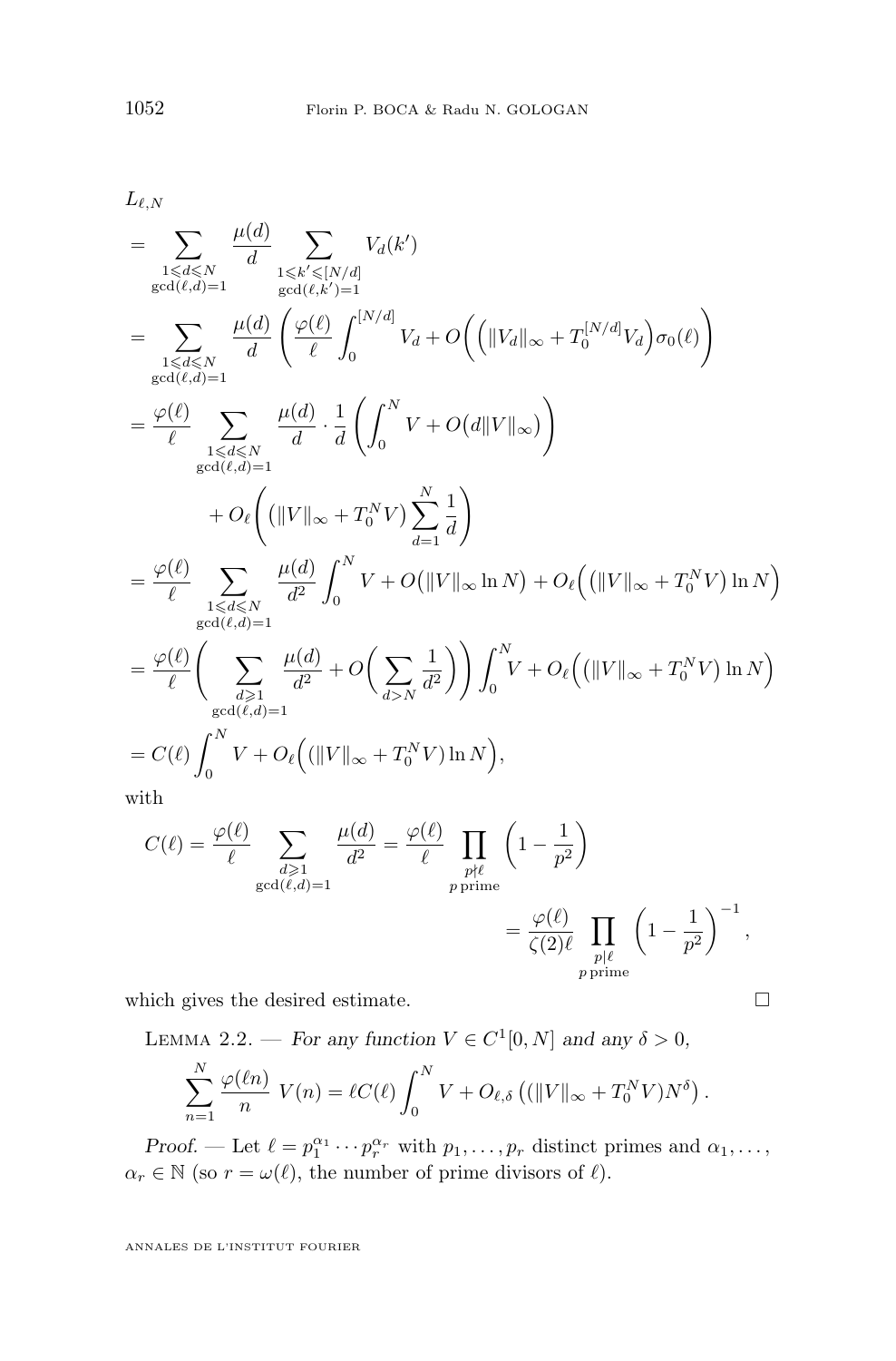<span id="page-11-0"></span>Writing  $n = p_1^{k_1} \cdots p_r^{k_r} m$  with  $k_i \geqslant 0$  and  $\gcd(\ell, m) = 1$ , we obtain

$$
(2.9) \quad \sum_{1 \leqslant n \leqslant N} \frac{\varphi(\ell n)}{n} V(n) = \sum_{\substack{k_1, \ldots, k_r \geqslant 0 \\ p_1^{k_1} \cdots p_r^{k_r} \leqslant N}} \prod_{1 \leqslant i \leqslant r} \frac{\varphi(p_i^{k_i + \alpha_i})}{p_i^{k_i}} \sum_{\substack{1 \leqslant m \leqslant N/(p_1^{k_1} \cdots p_r^{k_r}) \\ \gcd(\ell, m) = 1}} \frac{\varphi(m)}{m} V_{p_1^{k_1} \cdots p_r^{k_r}}(m).
$$

According to Lemma [2.1](#page-9-0) the inner sum above can be expressed as

$$
C(\ell) \int_0^{N/(p_1^{k_1}\cdots p_r^{k_r})} V(p_1^{k_1}\cdots p_r^{k_r}x) \, dx + O_{\ell}\left((\|V\|_{\infty} + T_0^N V) \ln N\right)
$$
  
= 
$$
\frac{C(\ell)}{p_1^{k_1}\cdots p_r^{k_r}} \int_0^N V + O_{\ell}\left((\|V\|_{\infty} + T_0^N V) \ln N\right).
$$

Inserting this into (2.9) and using the fact that the number of terms in the first sum in (2.9) is  $\ll (\ln N)^{\omega(\ell)}$  and  $\varphi(p_i^{k_i+\alpha_i}) = p_i^{k_i+\alpha_i}(1-p_i^{-1})$  we infer that the expression in (2.9) is given by

(2.10) 
$$
\ell C(\ell) \prod_{\substack{p|\ell \\ p \text{ prime}}} \left(1 - \frac{1}{p}\right) \sum_{\substack{k_1, \dots, k_r \geq 0 \\ p_1^{k_1} \cdots p_r^{k_r} \leq N}} \frac{1}{p_1^{k_1} \cdots p_r^{k_r}} \int_0^N V
$$

$$
+ O_{\ell} \left( (\|V\|_{\infty} + T_0^N V)(\ln N)^{1 + \omega(\ell)} \right).
$$

The statement now follows from (2.10), using

$$
\sum_{k_1,\dots,k_r\geqslant 0} \frac{1}{p_1^{k_1}\cdots p_r^{k_r}} = \prod_{\substack{p|\ell \\ p \text{ prime}}} \left(1 - \frac{1}{p}\right)^{-1}
$$

and the bound

$$
\sum_{\substack{k_1,\dots,k_r\geqslant 0\\p_1^{k_1}\cdots p_r^{k_r}>N}}\frac{1}{p_1^{k_1}\cdots p_r^{k_r}}\ll_{p_1,\dots,p_r}\frac{(\ln N)^{r-1}}{N}.
$$

 $\Box$ 

The following estimate [\[4,](#page-32-0) Proposition A4] will be employed several times.

LEMMA 2.3. — Assume that  $q \geq 1$  and h are two given integers,  $\mathcal{I}$  and  $\mathcal J$  are intervals of length less than q, and  $f : \mathcal I \times \mathcal J \to \mathbb R$  is a  $C^1$  function.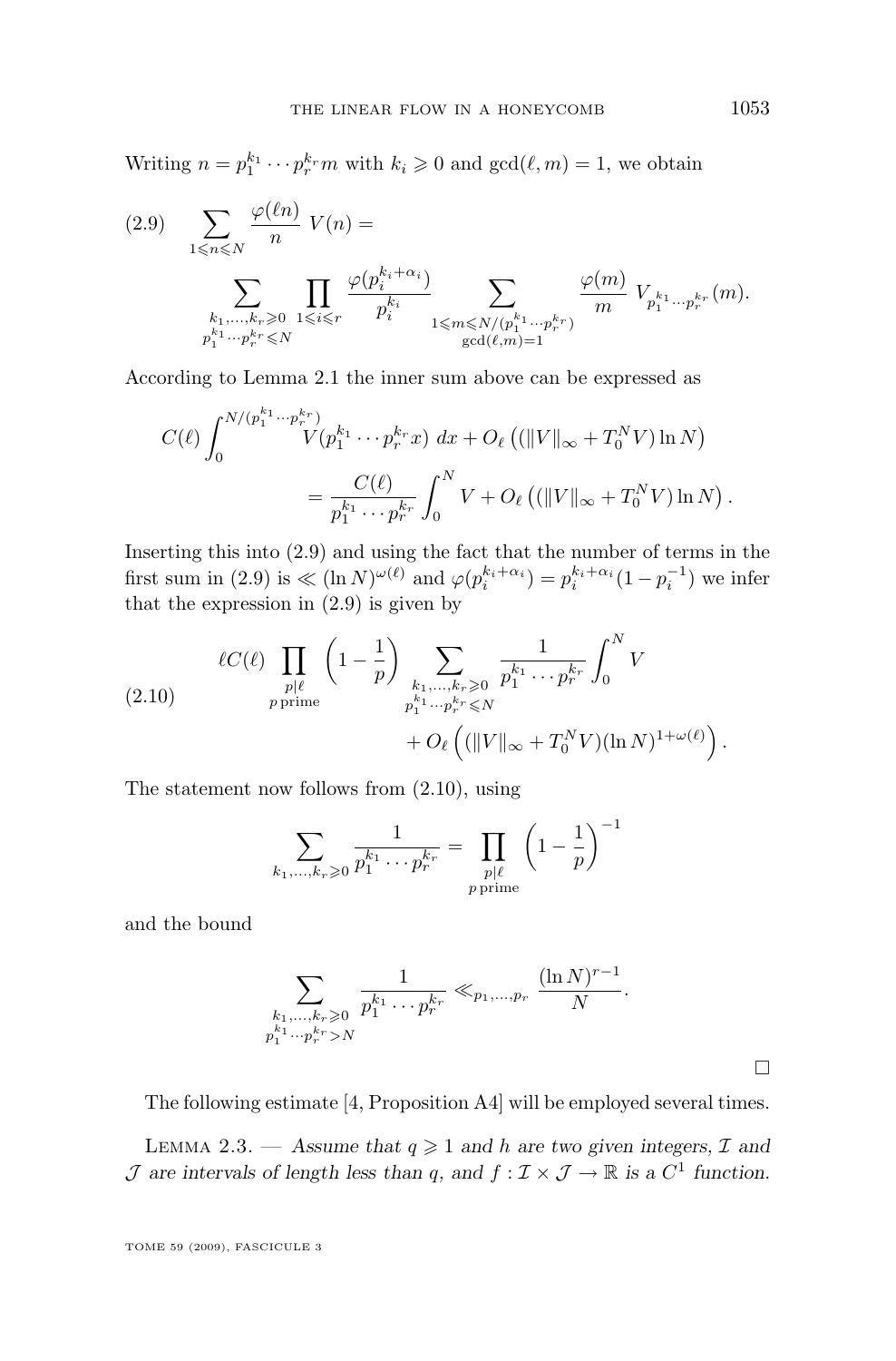*Then for any integer*  $T > 1$  *and any*  $\delta > 0$ 

$$
\sum_{\substack{a \in \mathcal{I}, b \in \mathcal{J} \\ ab = h \pmod{q} \\ \gcd(b,q) = 1}} f(a,b) = \frac{\varphi(q)}{q^2} \iint_{\mathcal{I} \times \mathcal{J}} f(x,y) \, dx dy + \mathcal{E},
$$

*with*

$$
\mathcal{E}\ll_{\delta} T^{2}||f||_{\infty}q^{\frac{1}{2}+\delta}\gcd(h,q)^{\frac{1}{2}}+T||\nabla f||_{\infty}q^{\frac{3}{2}+\delta}\gcd(h,q)^{\frac{1}{2}}+\frac{||\nabla f||_{\infty}|\mathcal{I}||\mathcal{J}|}{T},
$$

*where*  $||f||_{\infty}$ *, respectively*  $||\nabla f||_{\infty}$ *, denotes the sup-norm of f, respectively*  $of \left| \frac{\partial f}{\partial x} \right| + \left| \frac{\partial f}{\partial y} \right|$ , on  $\mathcal{I} \times \mathcal{J}$ .

Lemma [2.3](#page-11-0) will be typically applied to the following situations: Let  $I$  be a subinterval of [0, 1]. For every  $q \in [1, Q]$  consider the intervals  $\mathcal{I} = qI$ and  $\mathcal{J} = J_{\lambda,q} = (\max\{\lambda Q, Q - q\}, Q]$ , and the functions  $f_q$  and  $g_q$  defined on  $qI \times J_{\lambda,q}$  by

$$
f_q(u,v) := \frac{1}{qv} \cdot \frac{1}{1 + \left(\frac{u}{q}\right)^2}, \qquad g_q(u,v) = \frac{1 - \varepsilon v}{qv} \cdot \frac{1}{1 + \left(\frac{u}{q}\right)^2}.
$$

We clearly have

(2.11)

$$
\max\left\{\|f_q\|_{\infty},\|g_q\|_{\infty}\right\} \ll \lambda \frac{1}{Qq}, \qquad \max\left\{\|\nabla f_q\|_{\infty},\|\nabla g_q\|_{\infty}\right\} \ll \lambda \frac{1}{Qq^2}.
$$

PROPOSITION 2.4. — *For every*  $\lambda \in (0,1]$  *and*  $c_1 \in (0,1)$ *,* 

$$
A_{I,Q}(\lambda) = c_I A(\ell) I_1(\lambda) + O_{\delta,\lambda,\ell}(Q^{\delta+\theta_1(c_1)}),
$$

*where*

$$
I_1(\lambda) = \int_{\lambda}^1 \frac{1}{x} \ln \frac{1}{\max\{\lambda, 1 - x\}} dx
$$
  
= 
$$
\begin{cases} \ln(1 - \lambda) \ln \lambda + \int_{\lambda}^{1 - \lambda} \frac{1}{x} \ln \frac{1}{1 - x} dx & \text{if } \lambda \in \left(0, \frac{1}{2}\right], \\ (\ln \lambda)^2 & \text{if } \lambda \in \left[\frac{1}{2}, 1\right], \end{cases}
$$

 $and \theta_1(c_1) = \max\left\{2c_1 - \frac{1}{2}, -c_1, -1\right\}.$ 

*Proof.* — There is at most one  $\gamma \in \mathcal{F}_{I,Q}$  with  $\gamma' \notin I$ . Since  $\frac{1}{|I|} \ll Q^c$ and  $\frac{1}{qq'} \leq \frac{1}{Q}$ , the total contribution to the final asymptotic results from Theorem [1.1](#page-3-0) resulting from replacing the two conditions  $\gamma, \gamma' \in \mathcal{F}_{I,Q}$  by  $a \in qI$  or by  $a' \in q'I$  will be  $\ll Q^{-1}$  and respectively  $\ll Q^{\frac{1}{8}-1}$ , thus negligible. As a result we shall tacitly do this in formulas [\(2.12\)](#page-13-0), [\(2.15\)](#page-13-0),  $(2.18), (2.22), (2.24), \text{ and } (2.27).$  $(2.18), (2.22), (2.24), \text{ and } (2.27).$  $(2.18), (2.22), (2.24), \text{ and } (2.27).$  $(2.18), (2.22), (2.24), \text{ and } (2.27).$  $(2.18), (2.22), (2.24), \text{ and } (2.27).$  $(2.18), (2.22), (2.24), \text{ and } (2.27).$  $(2.18), (2.22), (2.24), \text{ and } (2.27).$  $(2.18), (2.22), (2.24), \text{ and } (2.27).$ 

<span id="page-12-0"></span>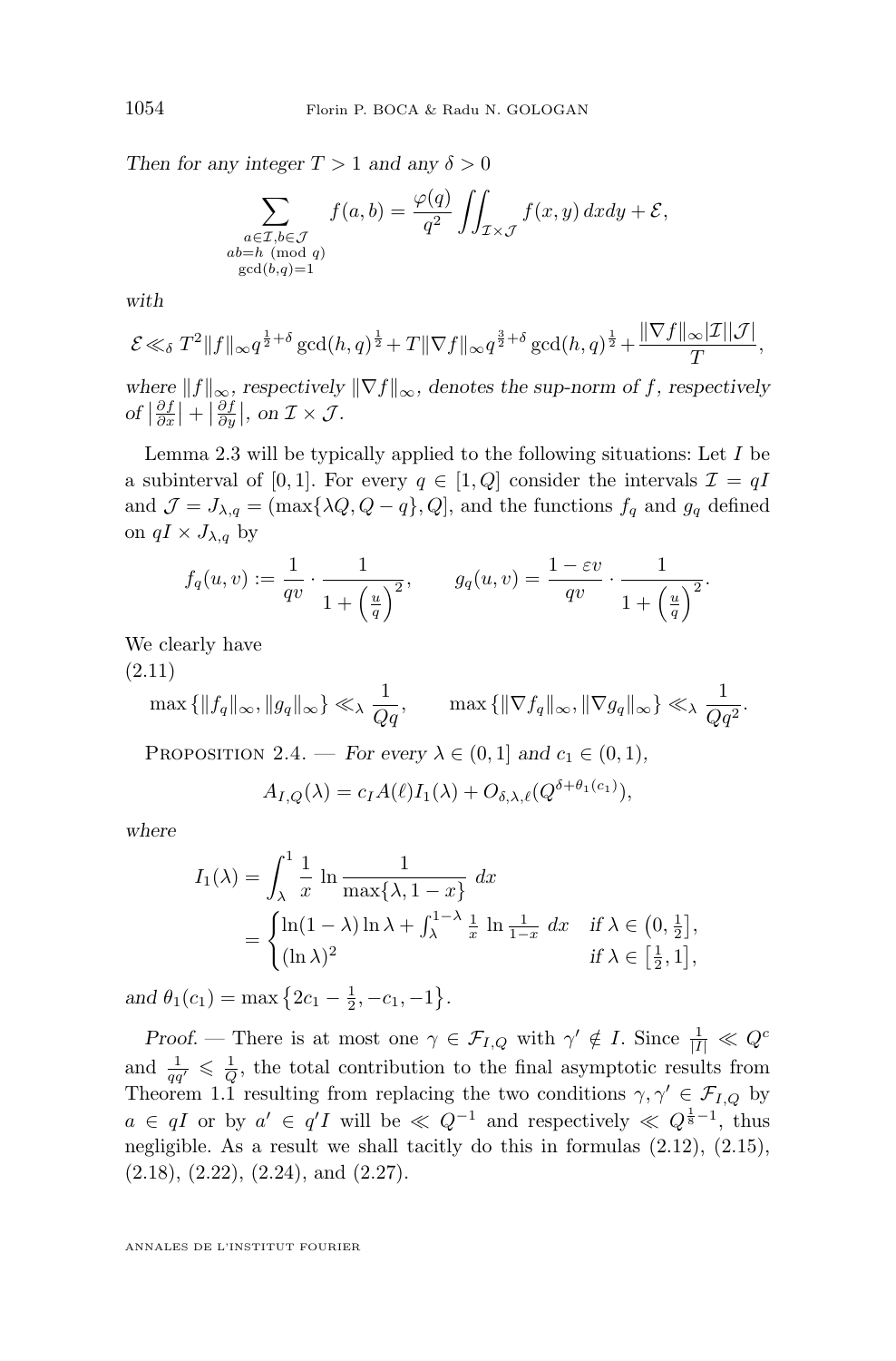<span id="page-13-0"></span>Furthermore, the summation constraints in  $\gamma = \frac{a}{q} \in \mathcal{F}_{I,Q}$  and  $\gamma' = \frac{a'}{q'}$  $\frac{a^{\prime }}{q^{\prime }}\in$  $\mathcal{F}_Q$  will translate, using standard properties of Farey fractions, into the following constraints on the triplet  $(q, a, q')$ :

$$
\begin{cases} q \in (\lambda Q, Q], \\ a \in qI, \quad q' \in J_{\lambda, q}, \quad \gcd(q', q) = 1, \quad aq' = -1 \pmod{q}. \end{cases}
$$

Summing first over q and then after integer pairs  $(a, q') \in qI \times J_{\lambda,q}$  as above (note that the number of such pairs is  $\leq q|I|$ ) we infer

(2.12) 
$$
A_{I,q}^{+}(\lambda) = \sum_{q \in (\lambda Q, Q]} \sum_{\substack{(a,q') \in qI \times J_{\lambda,q} \\ \gcd(q',q)=1 \\ aq' \equiv -1 \pmod{q}}} f_q(a,q') + O\left(\frac{1}{Q}\right).
$$

Applying Lemma [2.3](#page-11-0) with  $T = [Q^{c_1}]$  and [\(2.11\)](#page-12-0), the inner sum in (2.12) can be expressed as

$$
\frac{\varphi(q)}{q^2} \int_{J_{\lambda,q}} \frac{dv}{qv} \int_{qI} \frac{du}{1 + \left(\frac{u}{q}\right)^2} \n+ O_{\delta,\lambda} \left(Q^{2c_1} q^{\frac{1}{2} + \delta} Q^{-2} + Q^{c_1} q^{\frac{3}{2} + \delta} Q^{-3} + q^2 Q^{-3} Q^{-c_1}\right) \n= c_I \frac{\varphi(q)}{q^2} \ln \frac{1}{\max \left\{\lambda, 1 - \frac{q}{Q}\right\}} + O_{\delta,\lambda} \left(Q^{2c_1 - \frac{3}{2} + \delta} + Q^{-1 - c_1}\right).
$$

Summing over  $q \in (\lambda Q, Q]$  in (2.13) and employing (2.12) and [\[1,](#page-32-0) Lemma 2.3] we find

(2.14) 
$$
A_{I,Q}^+(\lambda) = \frac{c_I}{\zeta(2)} I_1(\lambda) + O_{\delta,\lambda} \left(Q^{\delta + \theta_1(c_1)}\right).
$$

To estimate  $A_{I,Q}^{-,1}(\lambda)$ , note first that  $gcd(\ell, q) = 1$  because  $\ell | q - a$  and  $gcd(q, a) = 1$ . As a result, putting  $w = q - a = \ell u$ ,  $v = q'$  and using  $a'q - aq' = 1$  and  $q' > Q - q$ , we find (with  $\overline{\ell}$  denoting the multiplicative inverse of  $\ell \pmod{q}$ 

$$
A_{I,Q}^{-,1}(\lambda) = \sum_{\substack{\lambda Q < q \leq Q \\ \gcd(\ell,q)=1}} \sum_{\substack{(w,v) \in q(1-I) \times J_{\lambda,q} \\ \ell|w, \gcd(v,q)=1}} \frac{1}{qv} \cdot \frac{1}{1 + \left(\frac{q-w}{q}\right)^2} + O\left(\frac{1}{Q}\right)
$$
\n
$$
(2.15)
$$
\n
$$
= \sum_{\substack{\lambda Q < q \leq Q \\ \gcd(\ell,q)=1}} \sum_{\substack{(u,v) \in (q/\ell)(1-I) \times \in J_{\lambda,q} \\ \gcd(\ell,q)=1}} f_q(q - \ell u, v) + O\left(\frac{1}{Q}\right).
$$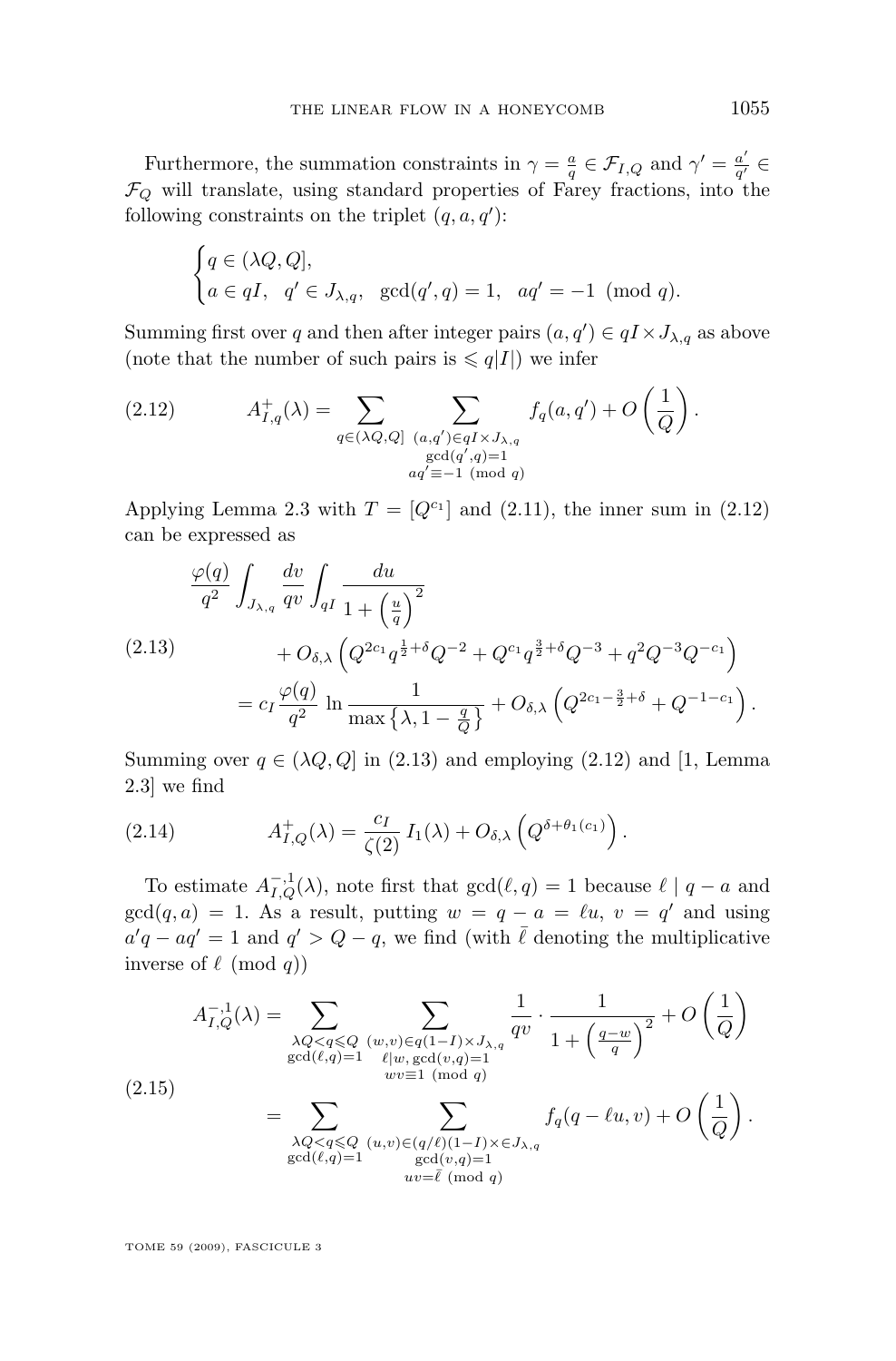<span id="page-14-0"></span>By Lemma [2.3](#page-11-0) (with  $T = [Q^{c_1}]$ ) and [\(2.11\)](#page-12-0) the inner sum in [\(2.15\)](#page-13-0) can be expressed as

(2.16)

$$
\frac{\varphi(q)}{q^2} \int_{J_{\lambda,q}} \frac{dv}{qv} \int_{\frac{q}{\ell}(1-I)} \frac{du}{1 + \left(\frac{q - \ell u}{q}\right)^2} + O_{\delta,\lambda,\ell} \left(Q^{2c_1 - \frac{3}{2} + \delta} + Q^{-1 - c_1}\right)
$$
  
= 
$$
c_I \frac{\varphi(q)}{\ell q^2} \ln \frac{1}{\max\left\{\lambda, 1 - \frac{q}{Q}\right\}} + O_{\delta,\lambda,\ell} \left(Q^{2c_1 - \frac{3}{2} + \delta} + Q^{-1 - c_1}\right).
$$

Summing over q in  $(2.16)$  $(2.16)$  $(2.16)$  and employing  $(2.15)$  and Lemma 2.1 we find

.

(2.17) 
$$
A_{I,Q}^{-1}(\lambda) = \frac{c_I C(\ell)}{\ell} I_1(\lambda) + O_{\delta,\lambda,\ell} \left(Q^{\delta + \theta_1(c_1)}\right)
$$

Using the second inequality in [\(2.4\)](#page-7-0) and  $\sum_{\gamma \in \mathcal{F}_{I,Q}} \frac{1}{qq'} \leq 1$  we infer

(2.18) 
$$
A_{I,Q}^{-,2} = \sum_{\substack{\gamma \in \mathcal{F}_{I,Q}, \gamma' \in \mathcal{F}_{I,Q}^{(\ell)} \\ \min\{q,q'\}> \lambda Q}} \frac{1}{qq'} \cdot \frac{1}{1+\gamma'^2} + O\left(\frac{1}{Q}\right).
$$

We now proceed as for  $A_{I,Q}^{-1}$ , noting that  $gcd(\ell, q') = 1$  because  $\ell | q' - a'$ and  $gcd(q', a') = 1$ . As above, with  $w = q' - a' = \ell u$ ,  $v = q$ , we infer (2.19)

$$
A_{I,Q}^{-,2}(\lambda) = \sum_{\substack{q' \in (\lambda Q,Q] \\ \gcd(\ell,q')=1}} \sum_{\substack{(w,v) \in q'(1-I) \times J_{\lambda,q'}} \\ wv=-1 \pmod{q'}} \frac{1}{q'v} \cdot \frac{1}{1 + \left(\frac{q'-w}{q'}\right)^2} + O\left(\frac{1}{Q}\right)
$$
  
\n
$$
= \sum_{\substack{q' \in (\lambda Q,Q] \\ \gcd(\ell,q')=1}} \sum_{\substack{(w,v) \in (q'/\ell)(1-I) \times J_{\lambda,q'}} \\ wv=-1 \pmod{q'}} f_{q'}(q'-\ell u, v) + O\left(\frac{1}{Q}\right)
$$
  
\n
$$
= \sum_{\substack{q' \in (\lambda Q,Q] \\ q' \in (\lambda Q,Q]}} \frac{\varphi(q')}{q'^2} \int_{J_{\lambda,q'}} \frac{dv}{q'v} \int_{\frac{q'}{q'}(1-I)} \frac{du}{1 + \left(\frac{q'-\ell u}{q'}\right)^2}
$$
  
\n
$$
+ O_{\delta,\lambda,\ell} \left(Q(Q^{2c_1-\frac{3}{2}+\delta}+Q^{-1-c_1})\right)
$$
  
\n
$$
= \frac{c_I}{\ell} \sum_{\substack{q' \in (\lambda Q,Q] \\ q' \in (\lambda Q')=1}} \frac{\varphi(q')}{q'^2} \ln \frac{1}{\max \{\lambda, 1 - \frac{q'}{Q}\}} + O_{\delta,\lambda,\ell} \left(Q^{\delta+\theta_1(c_1)}\right)
$$
  
\n
$$
= \frac{c_I C(\ell)}{\ell} I_1(\lambda) + O_{\delta,\lambda,\ell} \left(Q^{\delta+\theta_1(c_1)}\right).
$$

The estimate for  $A_{I,Q}(\lambda)$  follows from [\(2.7\)](#page-8-0), [\(2.14\)](#page-13-0), (2.17) and (2.19).  $\Box$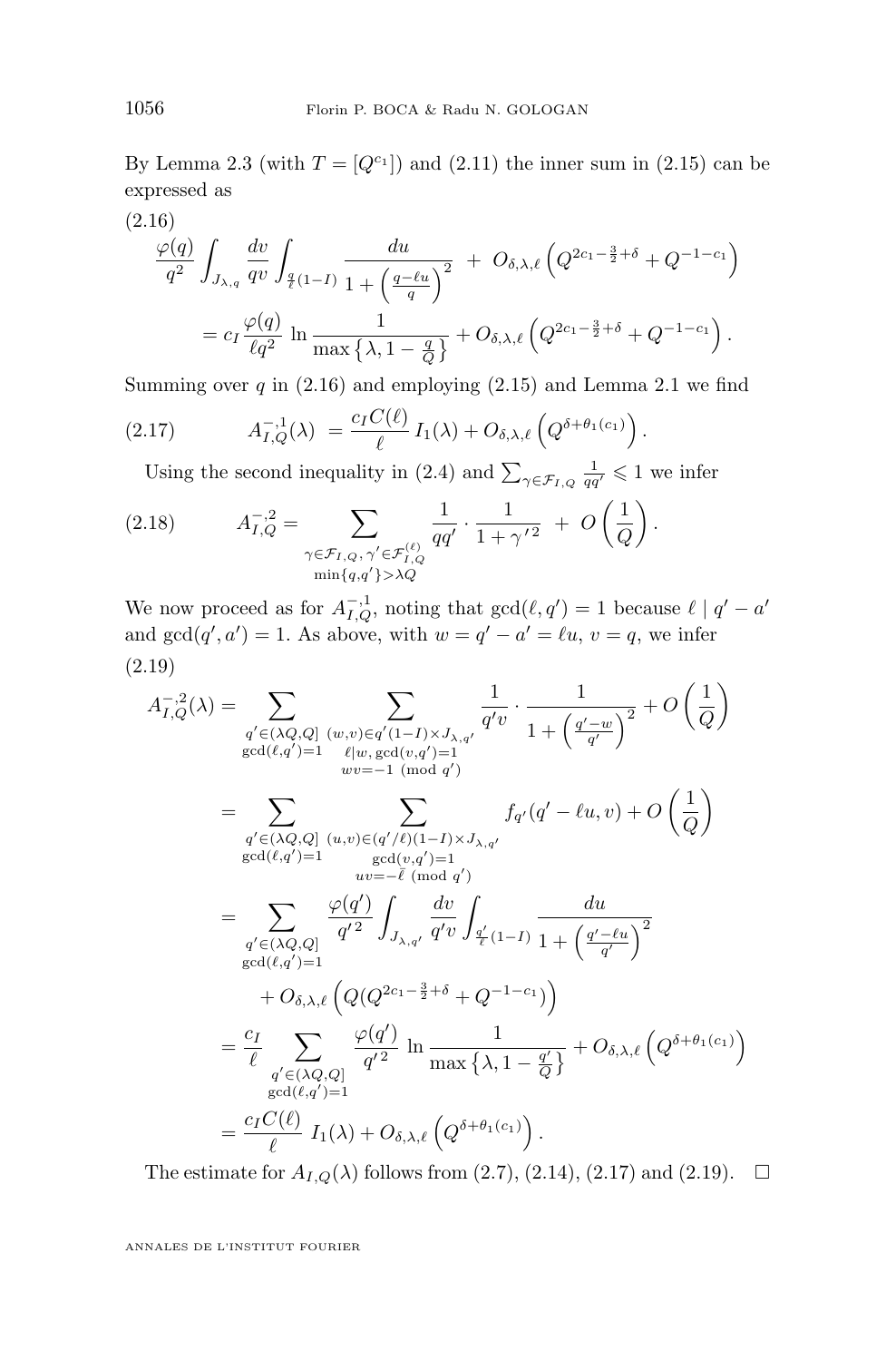<span id="page-15-0"></span>PROPOSITION 2.5. — *For every*  $\lambda \in (0, 1]$  *and*  $c_1 \in (0, 1)$ *,* 

$$
B_{I,Q}(\lambda) = c_I A(\ell) I_2(\lambda) + O_{\delta,\lambda,\ell} \left( Q^{\delta + \theta_1(c_1)} \right) = C_{I,Q}(\lambda),
$$

*where*

$$
I_2(\lambda) = \int_{\max\{\lambda, 1-\lambda\}}^1 \frac{1-x}{x} \ln \frac{\lambda}{1-x} \, dx.
$$

*Proof. —* Using the argument leading to [\(2.18\)](#page-14-0) we see that

$$
B_{I,Q}^+(\lambda) = \tilde{B}_{I,Q}^+(\lambda) + O\left(\frac{1}{Q}\right) = \sum_{\substack{\gamma,\gamma' \in \mathcal{F}_{I,Q} \\ q \leq \lambda Q < q'}} \frac{1 - \varepsilon q'}{qq'} \cdot \frac{1}{1 + \gamma^2} + O\left(\frac{1}{Q}\right).
$$

Using customary properties of Farey fractions we infer (setting  $u = q - a$ ,  $v = q'$ 

$$
\tilde{B}_{I,Q}^+(\lambda) = \sum_{q \leq \lambda Q} \sum_{\substack{(u,v) \in q(1-I) \times J_{\lambda,q} \\ uv \equiv 1 \pmod{q}}} g_q(q-u,v) + O\left(\frac{1}{Q}\right).
$$

Applying Lemma [2.3](#page-11-0) to  $g_q$  and  $T = [Q^{c_1}]$  to the inner sum above and using  $(2.11)$  we find

$$
B_{I,Q}^{+}(\lambda) = \sum_{q \leq \lambda Q} \left( \frac{\varphi(q)}{q^2} \int_{q(1-I)} \frac{du}{1 + \frac{(q-u)^2}{q^2}} \int_{J_{\lambda,q}} \frac{1 - \varepsilon v}{qv} dv + O_{\delta} \left( \frac{Q^{2c_1} q^{\frac{1}{2} + \delta}}{Qq} + \frac{Q^{c_1} q^{\frac{3}{2} + \delta}}{Qq^2} + \frac{q^2 \frac{1}{Qq^2}}{Q^{c_1}} \right) \right)
$$
  
=  $c_I \sum_{q \leq \lambda Q} \frac{\varphi(q)}{q} V(q) + O_{\delta} \left( Q^{\max\{2c_1 - \frac{1}{2} + \delta, -c_1\}} \right),$ 

where

$$
V(n) = \frac{1}{n} \int_{\max\{\lambda, 1 - \frac{n}{Q}\}}^1 \frac{1 - y}{y} dy, \qquad n \in [1, \lambda Q].
$$

Using

(2.20) 
$$
||V||_{\infty} \le \frac{1}{\lambda Q}
$$
 and  $T_0^{\lambda Q} V \ll_{\lambda} \frac{1}{Q}$ ,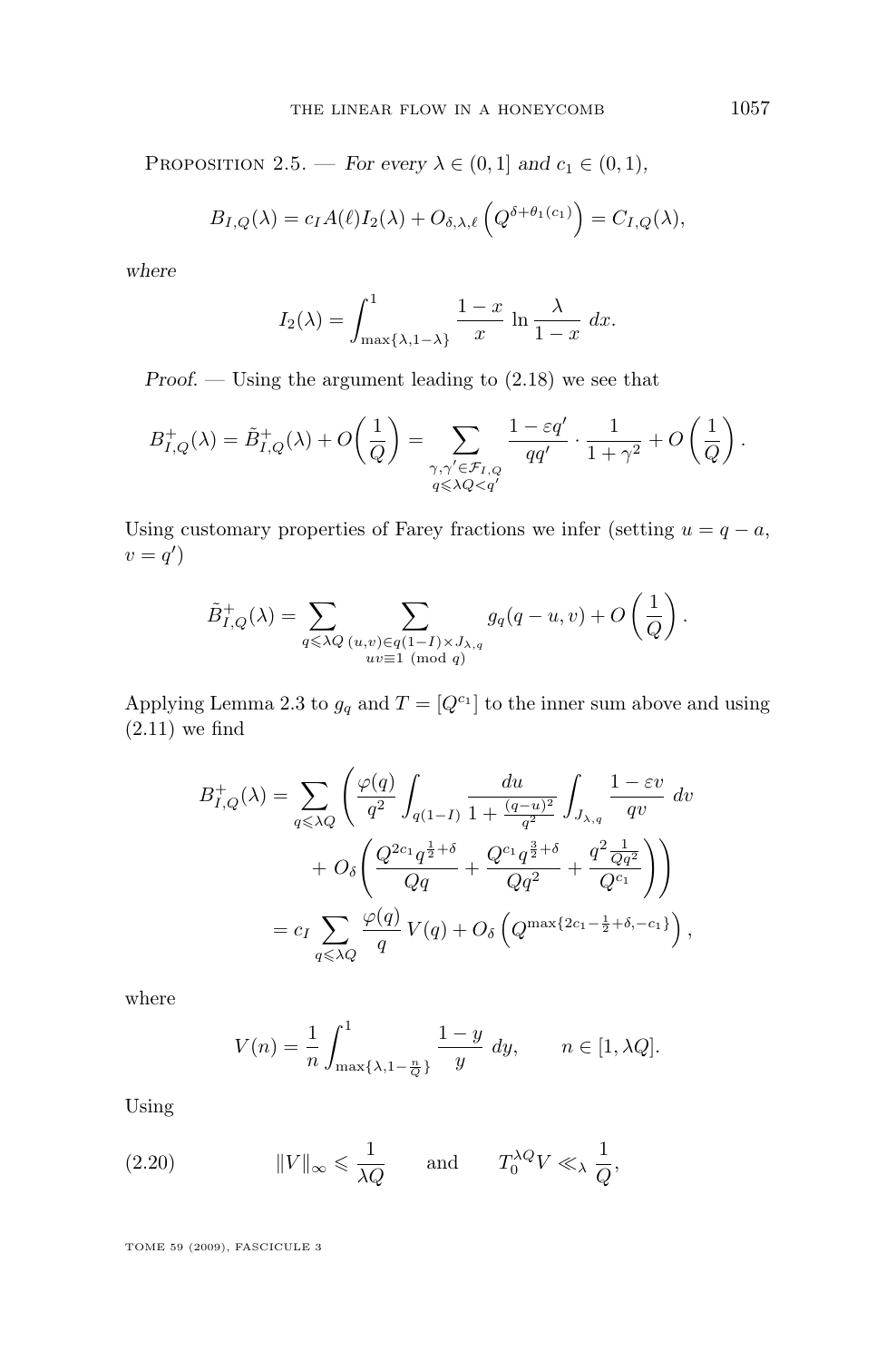<span id="page-16-0"></span>and applying Möbius summation to  $V$  (e.g. [\[1,](#page-32-0) Lemma 2.3]) and Tonelli's theorem we find

$$
B_{I,Q}^{+}(\lambda) = \frac{c_I}{\zeta(2)} \int_0^{\lambda Q} \frac{du}{u} \int_{\max\{\lambda, 1-\frac{u}{Q}\}}^1 \frac{1-y}{y} dy + O_{\delta}\left(Q^{\delta+\theta_1(c_1)}\right)
$$
  
\n(2.21)  
\n
$$
= \frac{c_I}{\zeta(2)} \int_0^{\lambda} \frac{dx}{x} \int_{\max\{\lambda, 1-x\}}^1 \frac{1-y}{y} dy + O_{\delta}\left(Q^{\delta+\theta_1(c_1)}\right)
$$
  
\n
$$
= \frac{c_I}{\zeta(2)} I_2(\lambda) + O_{\delta}\left(Q^{\delta+\theta_1(c_1)}\right).
$$

The condition  $\ell | q - a$  gives  $gcd(\ell, q) = 1$ . Taking  $q - a = \ell u$  and  $v = q'$ and proceeding as in the case of  $A_{I,Q}^{-1}$  from the proof of Proposition [2.4](#page-12-0) we have

(2.22)

$$
B_{I,Q}^{-,1}(\lambda) = \sum_{\substack{\gamma \in \mathcal{F}_{I,Q}^{(\ell)}, \gamma' \in \mathcal{F}_{I,Q} \\ q \leq \lambda Q < q' \\ \gcd(\ell,q) = 1}} \frac{1 - \varepsilon q'}{qq'} \cdot \frac{1}{1 + \gamma^2}
$$
\n
$$
= \sum_{\substack{q \leq \lambda Q \\ \gcd(\ell,q) = 1}} \sum_{\substack{(u,v) \in (q/\ell)(1-I) \times J_{\lambda,q} \\ \gcd(v,q) = 1 \\ uv \equiv \ell \pmod{q}}} \frac{1 - \varepsilon v}{qv} \cdot \frac{1}{1 + \left(\frac{q - \ell u}{q}\right)^2} + O\left(\frac{1}{Q}\right)
$$
\n
$$
= \frac{c_I}{\ell} \sum_{\substack{q \leq \lambda Q \\ \gcd(\ell,q) = 1}} \frac{\varphi(q)}{q} V(q) + O_{\delta,\ell}\left(Q^{\delta + \theta_1(c_1)}\right).
$$

Applying Lemma [2.1](#page-9-0) to the last sum in (2.22) we find

(2.23) 
$$
B_{I,Q}^{-,1} = \frac{c_I C(\ell)}{\ell} \int_0^{\lambda Q} \frac{du}{u} \int_{\max\{\lambda, 1-\frac{u}{Q}\}}^1 \frac{1-y}{y} dy + O_{\delta,\ell} \left(Q^{\delta + \theta_1(c_1)}\right)
$$

$$
= \frac{c_I C(\ell)}{\ell} I_2(\lambda) + O_{\delta,\ell} \left(Q^{\delta + \theta_1(c_1)}\right).
$$

To estimate  $B_{I,Q}^{-,2}$  we first fix  $q \in (\lambda Q, Q]$ , then set  $u = q - a$ ,  $v = q'$ . Since  $\ell \mid q' - a'$  and  $gcd(q', a') = 1$  we have  $gcd(\ell, q') = 1$ . Moreover,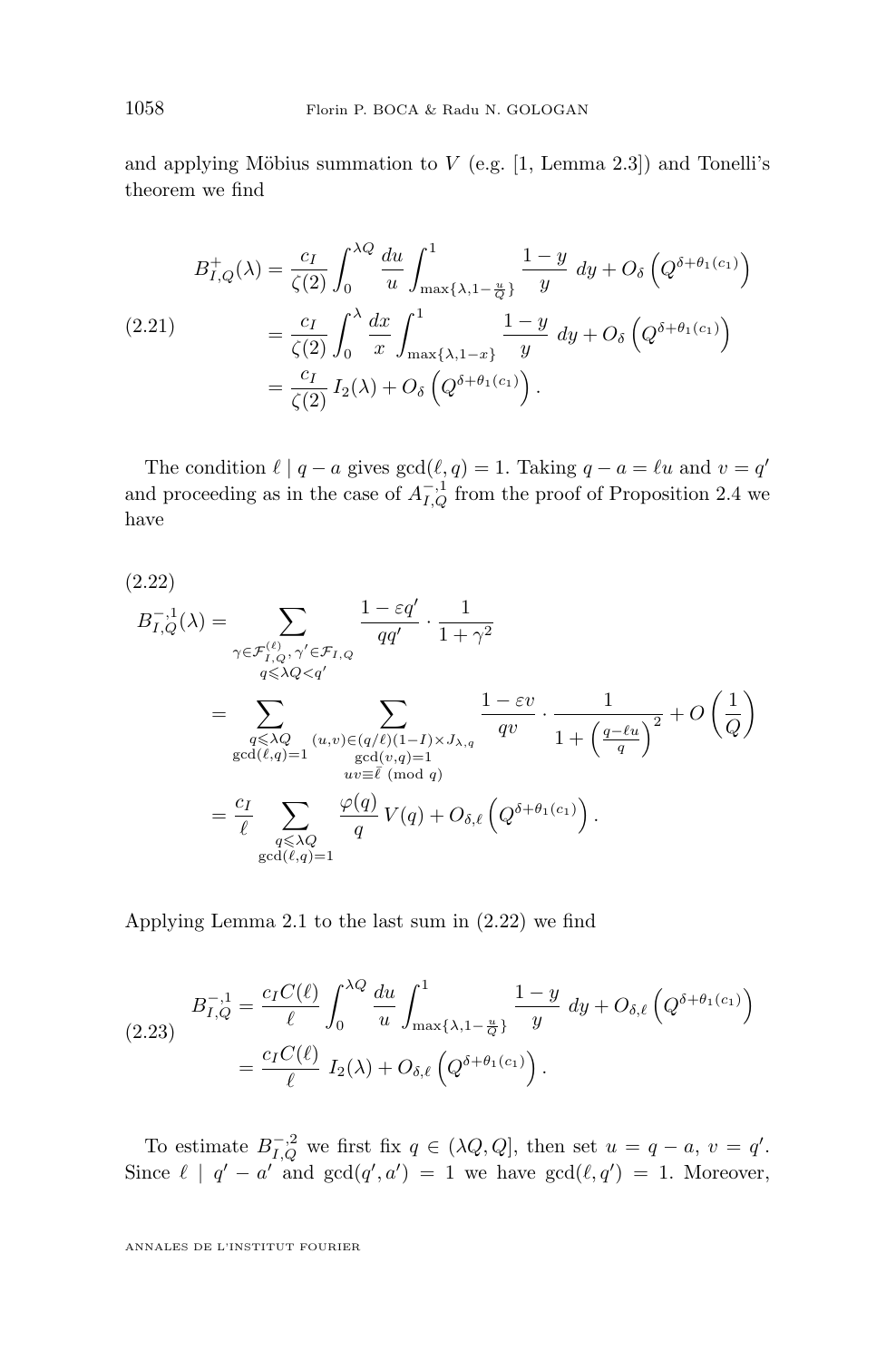<span id="page-17-0"></span> $q' - a' = \frac{q'u - 1}{q}$  is divisible by  $\ell$ , so  $uv \equiv 1 \pmod{(\ell q)}$  and we have

$$
B_{I,Q}^{-,2}(\lambda) = \sum_{\substack{\gamma \in \mathcal{F}_{I,Q}, \gamma' \in \mathcal{F}_{I,Q}^{(\ell)} \\ q \leq \lambda Q < q' \\ q \leq \lambda Q \leq q' \\ \gcd(\ell q, v) = 1}} \frac{1 - \varepsilon q'}{qq'} \cdot \frac{1}{1 + \left(\frac{a}{q}\right)^2} \tag{2.24}
$$
\n
$$
= \sum_{q \leq \lambda Q} \sum_{\substack{(u,v) \in q(1-I) \times J_{\lambda,q} \\ \gcd(\ell q, v) = 1 \\ uv \equiv 1 \pmod{(\ell q)}}} g_q(q - u, v) + O\left(\frac{1}{Q}\right).
$$

By (2.24), Lemma [2.3](#page-11-0) and [\(2.11\)](#page-12-0) it follows that  $B_{I,Q}^{-,2}(\lambda)$  can be expressed as

(2.25)  
\n
$$
\sum_{q \leq \lambda Q} \left( \frac{\varphi(\ell q)}{\ell^2 q^2} q c_I \frac{1}{q} \int_{J_{\lambda,q}} \frac{1 - \frac{v}{Q}}{v} dv + O_{\delta} \left( Q^{2c_1 - 1} q^{-\frac{1}{2} + \delta} + Q^{-c_1 - 1} \right) \right)
$$
\n
$$
= \frac{c_I}{\ell^2} \sum_{q \leq \lambda Q} \frac{\varphi(\ell q)}{q} V(q) + O_{\delta} \left( Q^{\max\{2c_1 - \frac{1}{2} + \delta, -c_1\}} \right).
$$

From (2.25), Lemma [2.2](#page-10-0) and [\(2.20\)](#page-15-0) we infer

(2.26) 
$$
B_{I,Q}^{-,2}(\lambda) = \frac{c_I C(\ell)}{\ell} \int_0^{\lambda Q} V + O_{\delta,\ell} \left( Q^{\delta + \theta_1(c_1)} \right) = \frac{c_I C(\ell)}{\ell} I_2(\lambda) + O_{\delta,\ell} \left( Q^{\delta + \theta_1(c_1)} \right).
$$

The desired estimate on  $B_{I,Q}(\lambda)$  follows from [\(2.8\)](#page-8-0), [\(2.21\)](#page-16-0), [\(2.23\)](#page-16-0) and (2.26).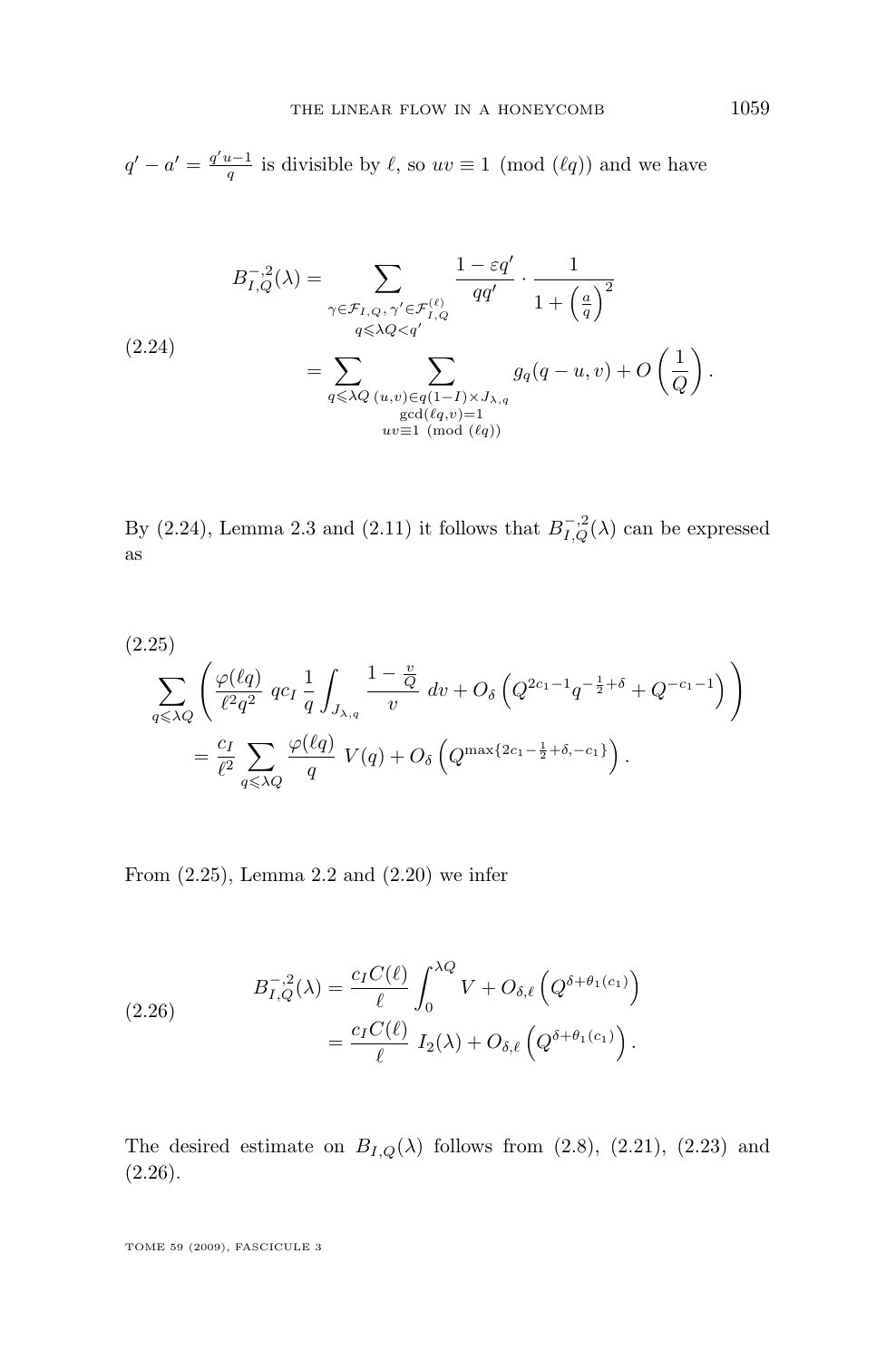<span id="page-18-0"></span>In similar fashion one gets

$$
(2.27)
$$
\n
$$
C_{I,Q}^{+}(\lambda) = \sum_{\substack{\gamma,\gamma' \in \mathcal{F}_{I,Q} \\ q' \leq \lambda Q < q}} \frac{1 - \varepsilon q}{qq'} \cdot \frac{1}{1 + \gamma'^2}
$$
\n
$$
= \sum_{\substack{q' \leq \lambda Q \\ q \text{ odd } (v,q') = 1, uv = -1 \pmod{q'}}} \sum_{\substack{q,q'(q'-u,v) + Q \\ q \text{ odd } (v,q') = 1, uv = -1 \pmod{q'}}} g_{q'}(q'-u,v) + O\left(\frac{1}{Q}\right)
$$
\n
$$
= \frac{c_I}{\zeta(2)} I_2(\lambda) + O_{\delta}\left(Q^{\delta + \theta_1(c_1)}\right),
$$
\n
$$
C_{I,Q}^{-1}(\lambda) = \sum_{\substack{\gamma \in \mathcal{F}_{I,Q}^{(\ell)}, \gamma' \in \mathcal{F}_{I,Q} \\ q' \leq \lambda Q < q}} \frac{1 - \varepsilon q}{qq'} \cdot \frac{1}{1 + \gamma'^2}
$$
\n
$$
= \sum_{\substack{q' \leq \lambda Q \\ q \text{ odd } (v,q') = 1}} \sum_{\substack{u,v = (-a',q) \in q'(1-I) \times J_{\lambda,q'}} g_{q'}(q'-u,v) + O\left(\frac{1}{Q}\right)
$$
\n
$$
= \sum_{\substack{q' \leq \lambda Q \\ q \text{ odd } (v,q') = 1}} \sum_{\substack{u,v = -1 \pmod{(kq')}} g_{q'}(q'-u,v) + O\left(\frac{1}{Q}\right)}
$$
\n
$$
= \sum_{\substack{q' \leq \lambda Q \\ q' \leq \lambda Q}} \left(\frac{\varphi(\ell q')}{\ell^2 q'^2} q' c_I V(q') + O_{\delta}\left(Q^{\max\{2c_1 - \frac{3}{2} + \delta, -c_1 - 1\}}\right)\right)
$$
\n
$$
= \frac{c_I C(\ell)}{\ell} I_2(\lambda) + O_{\delta,\lambda,\ell}\left(Q^{\delta + \theta_1(c_1)}\right),
$$
\n
$$
C_{I,Q}^{-2}(\lambda) = \sum_{\substack{\gamma \in \mathcal{F}_{I,Q}, \gamma' \in \mathcal{F}_{I,Q}^{(\ell)}} \frac{1 - \vare
$$

The desired estimate on  $C_{I,Q}(\lambda)$  follows from [\(2.8\)](#page-8-0) and (2.27).

COROLLARY 2.6. — *For every*  $\lambda > 0$  *and*  $\delta > 0$ *,* 

$$
\mathbb{G}_{\ell,I,\varepsilon}^{(1)}(\lambda) = c_I A(\ell) G^{(1)}(\lambda) + O_{\delta,\ell} \left( \varepsilon^{-\delta + \theta(c,c_1)} \right),
$$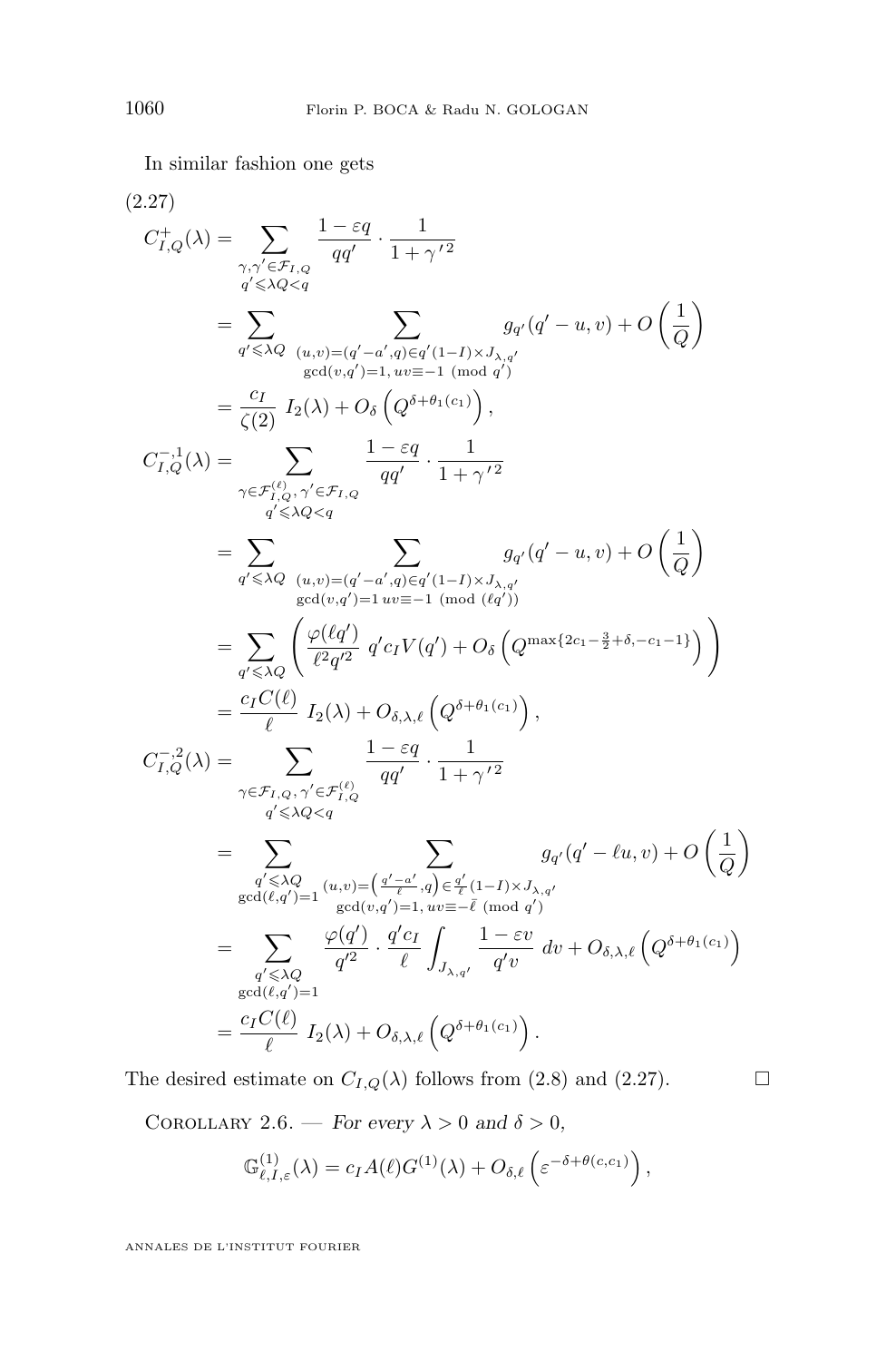<span id="page-19-0"></span>with 
$$
G^{(1)}
$$
 given by  
\n
$$
\begin{cases}\n\ln(1-\lambda)\ln\lambda + \int_{\lambda}^{1-\lambda} \frac{1}{u} \ln \frac{1}{1-u} du + 2 \int_{1-\lambda}^{1} \frac{1-u}{u} \ln \frac{\lambda}{1-u} du & \text{if } \lambda \in (0, \frac{1}{2}], \\
(\ln \lambda)^2 + 2 \int_{\lambda}^{1} \frac{1-u}{u} \ln \frac{\lambda}{1-u} du & \text{if } \lambda \in [\frac{1}{2}, 1], \\
0 & \text{if } \lambda \in [1, \infty).\n\end{cases}
$$

## **3.** The contribution of consecutive Farey fractions  $\gamma < \gamma'$  $\textbf{with} \ \ \gamma \in \mathcal{F}_Q^{(\ell)} \ \textbf{or} \ \ \gamma' \in \mathcal{F}_Q^{(\ell)}$

Suppose first that  $\gamma < \gamma'$  are consecutive in  $\mathcal{F}_{I,Q}$  and  $\gamma \in \mathcal{F}_{I,Q}^{(\ell)}$ , where again  $Q = \left[\frac{1}{\varepsilon}\right]$ . Consider  $t_{-1} = \gamma'$  and for  $k \geqslant 0$  set

$$
a_k = ka + a'
$$
,  $q_k = kq + q'$ ,  $\gamma_k = \frac{a_k}{q_k}$ ,  $t_k = \gamma_k - \frac{\varepsilon}{q_k} = \frac{a_k - \varepsilon}{q_k}$ .

Inequalities [\(2.1\)](#page-6-0) show that

$$
(3.1)
$$

$$
\gamma \stackrel{k}{\longleftarrow} \gamma_{k+1} < \gamma_k < \dots < \gamma_1 < \gamma_0 = \gamma' \quad \text{and} \quad t_{k+1} < t_k < \gamma_{k+1} < \gamma_k.
$$

Since  $q \equiv a \pmod{\ell}$  and  $a'q - aq' = 1$ , we cannot have  $q' \equiv a' \pmod{\ell}$ , and so  $\gamma' \in \mathcal{F}_{I,Q} \backslash \mathcal{F}^{(\ell)}$ . Moreover, since  $\ell \mid (q-a)$  we must have  $\gcd(\ell, q) = 1$ and  $q_k \not\equiv a_k \pmod{\ell}$  for all  $k \geqslant 0$ .

$$
q_{\ell,\varepsilon}(\omega) = q_{k+1} \quad \left| q_{\ell,\varepsilon}(\omega) = q_1 \quad \left| q_{\ell,\varepsilon}(\omega) = q_0 \right| = q'
$$
\n
$$
\overline{\gamma \quad t_{k+1} \quad t_k \quad \gamma_{k+1} \quad t_1 \quad t_0} \qquad \qquad \gamma_0 = \gamma'
$$

*Figure 3.1.* The horizontal free path when  $\gamma \in \mathcal{F}_{I,Q}^{(\ell)}$  and  $\gamma' \in \mathcal{F}_{I,Q} \setminus \mathcal{F}^{(\ell)}$ 

The number  $K = \left[\frac{\lambda Q - q'}{q}\right]$  $\left[\frac{q'-q'}{q}\right]$  is the unique integer  $K \geqslant 1$  for which  $q_K =$  $Kq + q' \leq \lambda Q < q_{K+1} = (K+1)q + q'.$  The presence of the sink at  $\gamma$ , (3.1) and  $\gamma_k \notin \mathcal{F}^{(\ell)}$  show that (see also Figure 3.1)

$$
q_{\ell,\varepsilon}(\omega) = q_{k+1} \quad \text{if } t_{k+1} < \tan \omega < t_k, \ \ k \geq -1,
$$

and the contribution to  $\mathbb{G}_{I,Q}(\lambda)$  of the interval  $[\gamma, \gamma']$  is given by

(3.2) 
$$
\arctan t_K - \arctan \gamma = \frac{1 - \varepsilon q}{q(Kq + q')} \cdot \frac{1}{1 + \gamma^2} + O\left(\frac{1}{q^2(Kq + q')^2}\right).
$$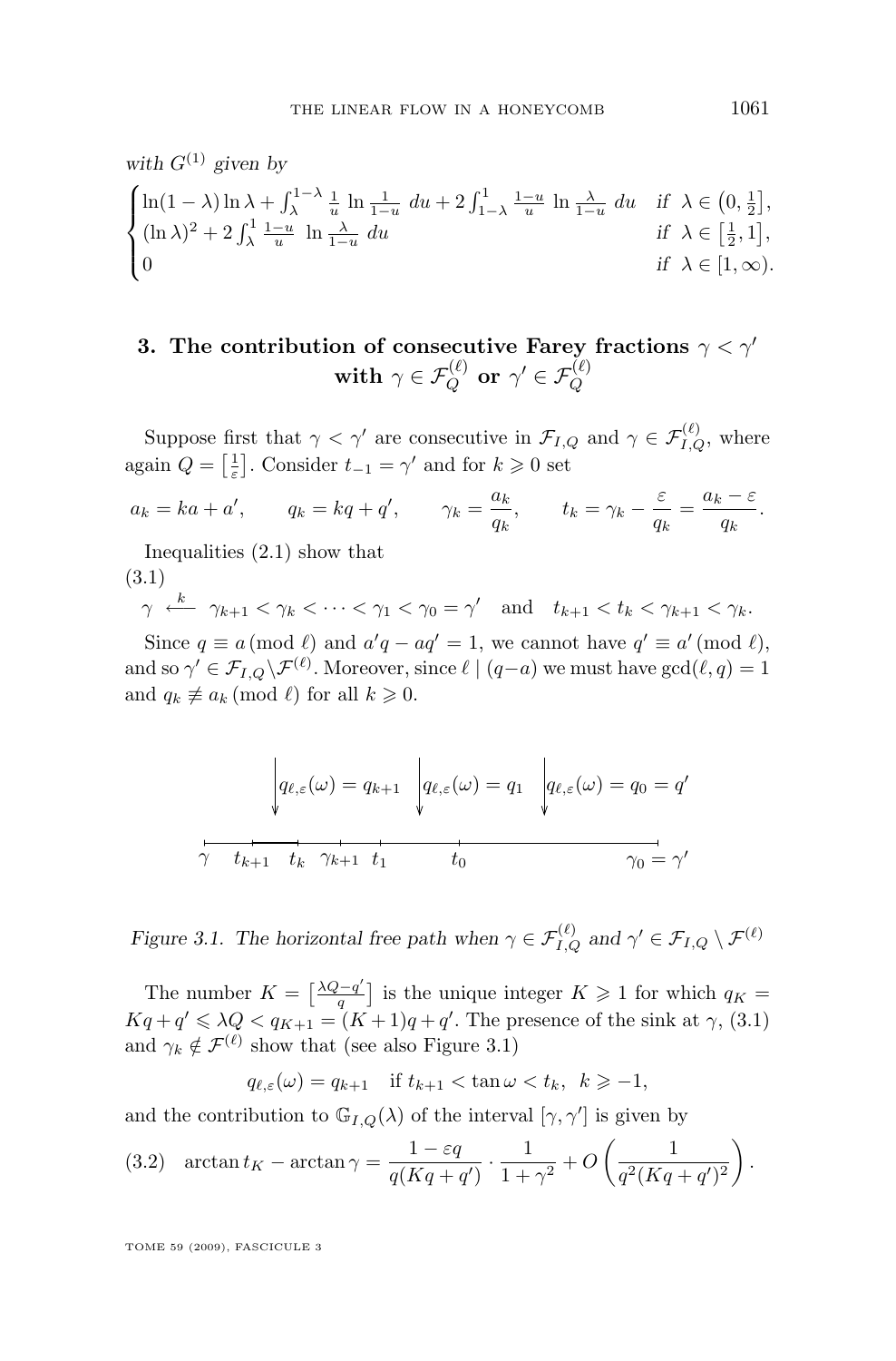Since  $qq' \geq Q$  and  $\sum_{\gamma \in \mathcal{F}_{I,Q}} \frac{1}{qq'} \leq 1$ , it follows from [\(3.2\)](#page-19-0) that the total contribution to  $\tilde{\mathbb{G}}_{\ell,I,\varepsilon}(\lambda)$  of intervals  $[\gamma,\gamma'] \subseteq I$  with  $\gamma < \gamma'$  consecutive in  $\mathcal{F}_Q$  and  $\gamma \in \mathcal{F}^{(\ell)}$  is given by

$$
\begin{split} \mathbb{G}^{(2)}_{\ell,I,\varepsilon}(\lambda)=&\\ \sum_{k=0}^{\infty}\sum_{\substack{\gamma\in\mathcal{F}^{(\ell)}_{I,Q}\\ q_k\leqslant \lambda Q< q_{k+1}}}\frac{1-\varepsilon q}{q(kq+q')}\cdot\frac{1}{1+\gamma^2}+O\left(\frac{1}{Q}\right)=S_{I,Q}(\lambda)+O\left(\frac{1}{Q}\right). \end{split}
$$

When  $\gamma' \in \mathcal{F}_{I,Q}^{(\ell)}$  similar bookkeeping with  $q'_k = kq' + q$ ,  $a'_k = ka' + a$ ,  $u_k = \frac{a'_k + \varepsilon}{q'_k}$ , provides the contribution

$$
\mathbb{G}_{\ell,I,\varepsilon}^{(3)}(\lambda) = \sum_{k=0}^{\infty} \sum_{\substack{\gamma' \in \mathcal{F}_{I,Q}^{(\ell)} \\ q'_k \leqslant \lambda Q < q'_{k+1}}} (\arctan \gamma' - \arctan u_k)
$$
\n
$$
= \sum_{k=0}^{\infty} \sum_{\substack{\gamma' \in \mathcal{F}_{I,Q}^{(\ell)} \\ q'_k \leqslant \lambda Q < q'_{k+1}}} \frac{1 - \varepsilon q'}{q'(kq' + q)} \cdot \frac{1}{1 + \gamma'^2} + O\left(\frac{1}{Q}\right).
$$

The situation is analogous to the one encountered in [\[5,](#page-32-0) Section 5]. Consider the "Farey triangle"  $\mathcal{T} = \{(x, y) \in (0, 1]^2 : x + y > 1\}$ , the sets

$$
\Omega_k = \left\{ (x, y) \in \mathbb{R}^2 : \left[ \frac{\lambda - y}{x} \right] = k \right\}, \quad k \geqslant 0,
$$

$$
I_k = \left[ \frac{\lambda - 1}{k}, \frac{\lambda - 1}{k - 1} \right] \cap [0, 1), \quad k \geqslant 1,
$$

and for  $q \in QI_k$ ,  $k \geq 1$ , the intervals

$$
J_{k,q}^{(0)} = (\lambda - k\varepsilon q, 1] = \{\varepsilon q' : (\varepsilon q, \varepsilon q') \in \Omega_{k-1} \cap T\} \subseteq (1 - \varepsilon q, 1],
$$
  

$$
J_{k,q}^{(1)} = (1 - \varepsilon q, \lambda - k\varepsilon q] = \{\varepsilon q' : (\varepsilon q, \varepsilon q') \in \Omega_k \cap T\} \subseteq (1 - \varepsilon q, 1].
$$

Denote

$$
f_{k,q}(q',a) = \frac{1 - \varepsilon q}{q(kq + q')} \cdot \frac{1}{1 + \left(\frac{a}{q}\right)^2}, \quad g_{k,q}(x,y) := f_{k,q}(x,q-y), \quad k \geq 0.
$$

When  $\lambda \geqslant 2$ , we have

$$
\min\{k:\Omega_k\cap T\}\neq\emptyset\}=[\lambda]-1\geqslant 1,\min\{k:I_k\neq\emptyset\}=[\lambda]\geqslant 2,
$$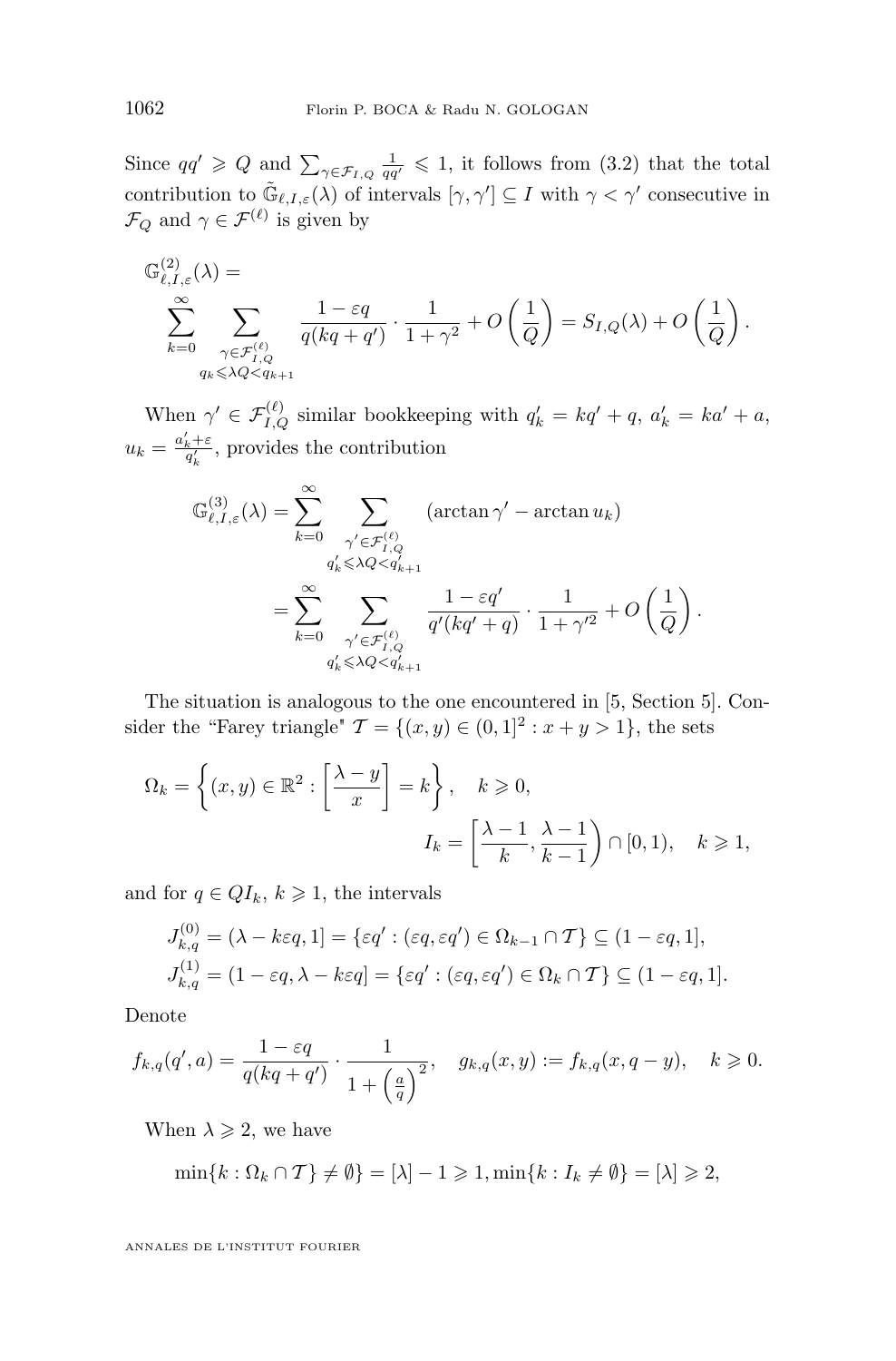

*Figure 3.2. The set*  $\Omega_k \cap T$ 

and

$$
S_{I,Q}(\lambda) = \sum_{k=1}^{\infty} \sum_{\substack{\gamma \in \mathcal{F}_{I,Q}^{(\ell)} \\ (q,q') \in Q(\Omega_k \cap T)}} f_{k,q}(q',a) = \sum_{\substack{\gamma \in \mathcal{F}_{I,Q}^{(\ell)} \\ \sum_{k=2}^{\infty} \sum_{\substack{q \in QI_k \\ \gcd(\ell,q)=1}}} \left( S_{I,Q,k}(\lambda,q) + T_{I,Q,k}(\lambda,q) \right),
$$

with

$$
S_{I,Q,k}(\lambda, q) = \sum_{\substack{(a,q') \in qI \times QJ_{k,q}^{(1)} \ aq' \equiv 1 \pmod{q}, \ \ell|(q-a)}} f_{k,q}(q',a),
$$

$$
-aq' \equiv 1 \pmod{q}, \ \ell|(q-a)
$$

$$
T_{I,Q,k}(\lambda, q) = \sum_{\substack{(a,q') \in qI \times QJ_{k,q}^{(0)} \ aq' \equiv 1 \pmod{q}, \ \ell|(q-a)}} f_{k-1,q}(q',a).
$$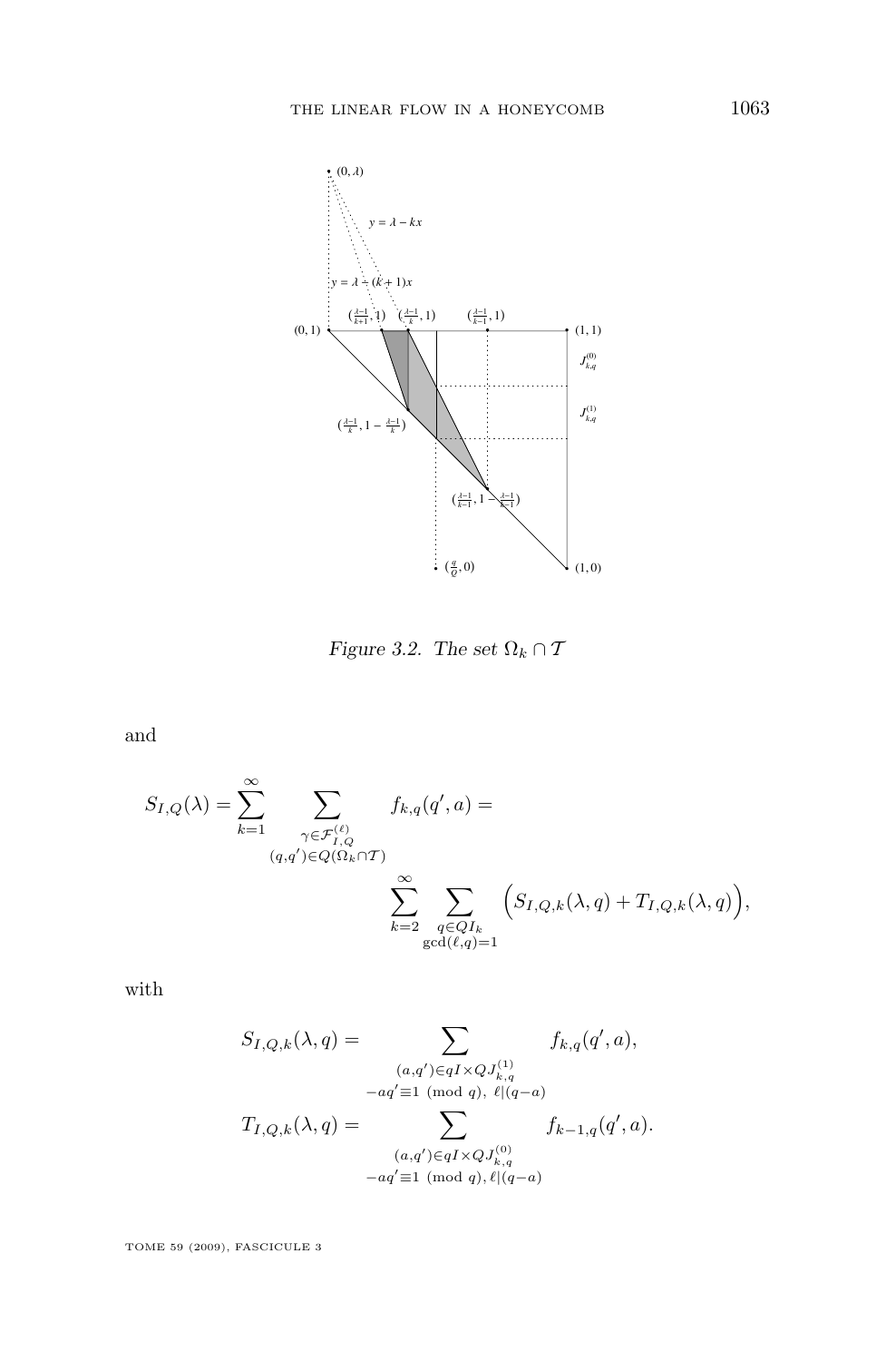<span id="page-22-0"></span>Taking  $x = q'$ ,  $y = q - a = \ell z \in q(1 - I)$ , and  $\overline{\ell}$  the multiplicative inverse of  $\ell \pmod{q}$ , we can write

$$
S_{I,Q,k}(\lambda, q) = \sum_{\substack{(x,y)\in QJ_{k,q}^{(1)}\times q(1-I),\\xy\equiv 1\pmod{q}, \ell|y}} f_{k,q}(x, q - y) =
$$
  

$$
\sum_{\substack{(x,z)\in QJ_{k,q}^{(1)}\times (q/\ell)(1-I),\\gcd(x,q)=1,\ xz\equiv \ell\pmod{q}}} g_{k,q}(x, \ell z),
$$
  

$$
T_{I,Q,k}(\lambda, q) = \sum_{\substack{(x,z)\in QJ_{k,q}^{(0)}\times (q/\ell)(1-I),\\gcd(x,q)=1,\ xz\equiv \ell\pmod{q}}} g_{k-1,q}(x, \ell z).
$$

Since  $(q, x) \in Q\Omega_k$ , we have  $Q - (k + 1)q < x \leq \lambda - kq$ , so  $(\lambda - 1)Q \leq$  $\lambda Q - q < kq + x \leq t$  and one finds

$$
||g_{k,q}||_{\infty} \leqslant \frac{1}{qQ}, \qquad ||\nabla g_{k,q}||_{\infty} \leqslant \frac{3}{q^2Q}, \qquad \forall k \geqslant 1.
$$

Since  $\ell \mid (q - a)$  and  $gcd(q, q - a) = 1$  we have  $gcd(\overline{\ell}, q) = 1$ . The length of each of the intervals  $QJ_{k,q}^{(0)}$  and  $QJ_{k,q}^{(1)}$  is less than q, so we can apply Lemma [2.3](#page-11-0) with  $T = [Q^{c_1}]$  to find

(3.3)  

$$
S_{I,Q,k}(\lambda, q) = \frac{\varphi(q)}{q^2} \iint_{QJ_{k,q}^{(1)} \times \frac{q}{\ell}(1-I)} g_{k,q}(x, \ell z) dx dz + \mathcal{E}_{k,q,\ell}^{(1)}
$$

$$
= \frac{c_I}{\ell} \cdot \frac{\varphi(q)}{q^2} \cdot \frac{Q-q}{Q} \int_{Q-q}^{\lambda Q - kq} \frac{dx}{x + kq} + \mathcal{E}_{k,q,\ell}^{(1)},
$$

with

$$
(3.4) \quad \mathcal{E}_{k,q,\ell}^{(1)} \ll_{\delta,\ell} T^2 \frac{1}{qQ} q^{\frac{1}{2}+\delta} + T \frac{1}{q^2Q} q^{\frac{3}{2}+\delta} + \frac{q \frac{Q}{Q^c} \cdot \frac{1}{q^2Q}}{T} \ll
$$
  

$$
Q^{2c_1-1} q^{-\frac{1}{2}+\delta} + \frac{Q^{-c-c_1}}{q}.
$$

A similar argument shows that  $T_{I,Q,k}(\lambda, q)$  can be expressed as

$$
(3.5) \quad \frac{c_I}{\ell} \cdot \frac{\varphi(q)}{q^2} \cdot \frac{Q - q}{Q} \int_{\lambda Q - kq}^{Q} \frac{dx}{x + (k-1)q} + O_{\delta,\ell} \left( Q^{2c_1 - 1} q^{-\frac{1}{2} + \delta} + \frac{Q^{-c - c_1}}{q} \right).
$$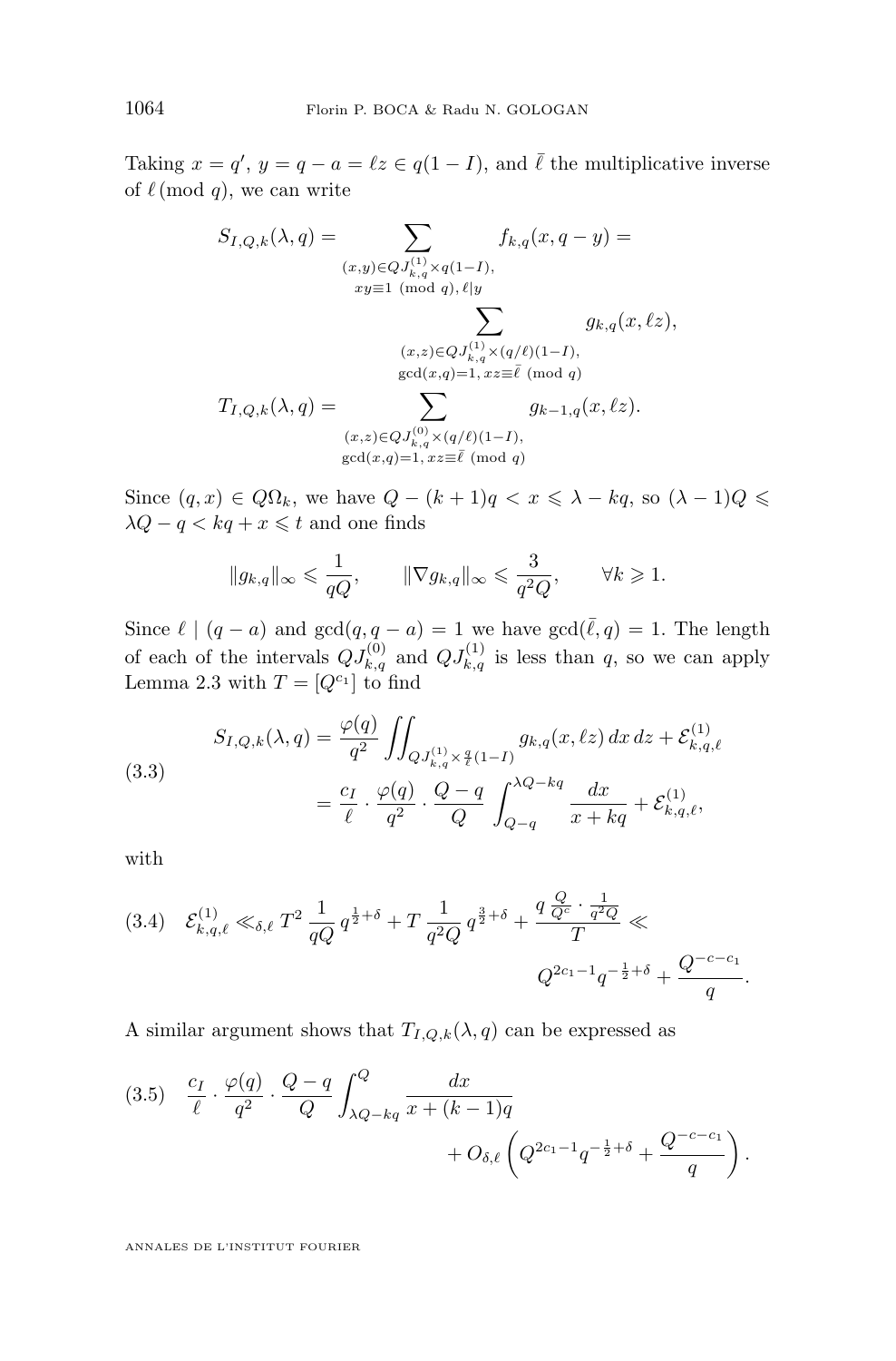<span id="page-23-0"></span>But

$$
\int_{Q-q}^{\lambda Q - kq} \frac{dx}{x + kq} + \int_{\lambda Q - kq}^{Q} \frac{dx}{x + (k-1)q} \n= \int_{Q + (k-1)q}^{\lambda Q} \frac{du}{u} + \int_{\lambda Q - q}^{Q + (k-1)q} \frac{du}{u} = \ln \frac{\lambda Q}{\lambda Q - q},
$$

hence [\(3.3\)](#page-22-0)–[\(3.5\)](#page-22-0) show that  $S_{I,Q,k}(\lambda, q) + T_{I,Q,k}(\lambda, q)$  can be expressed as

$$
(3.6) \quad \frac{c_I}{\ell} \cdot \frac{\varphi(q)}{q^2} \cdot \frac{Q-q}{Q} \ln \frac{\lambda Q}{\lambda Q-q} + O_{\delta,\ell} \left( Q^{2c_1-1} q^{-\frac{1}{2}+\delta} + \frac{Q^{-c-c_1}}{q} \right).
$$

The intervals  $I_k$  are disjoint, so when summing over k and  $q \in QI_k$  (or in a smaller range) we are actually summing over  $q \in [1, Q]$ . This way in  $(3.6)$ the error will sum up to

$$
O_{\delta,\ell}\left(Q^{2c_1-1}\sum_{q\leq Q}q^{-\frac{1}{2}+\delta}+Q^{-c-c_1}\sum_{q\leq Q}\frac{1}{q}\right)=O_{\ell,\delta}\Big(Q^{\delta-\theta(c,c_1)}\Big),
$$

while the main term will sum up to

$$
M_{\ell,I}(Q) = \frac{c_I}{\ell} \sum_{\substack{q \le Q \\ \gcd(\ell,q)=1}} \frac{\varphi(q)}{q} W(q),
$$

where

$$
W(q) = \frac{Q - q}{qQ} \ln \frac{\lambda Q}{\lambda Q - q}, \qquad q \in [1, Q],
$$

with  $||W||_{\infty} \ll \frac{\lambda}{Q}$  and  $T_0^Q W \ll \frac{\lambda}{Q}$ . Lemma [2.1](#page-9-0) now provides

$$
M_{\ell,I}(Q) = \frac{c_I C(\ell)}{\ell} \int_0^Q W(q) \, dq + O\left(\frac{\lambda \ln Q}{Q}\right),
$$

and we proved

PROPOSITION 3.1. — *For any*  $\delta > 0$ *, uniformly in*  $\lambda$  *on compacts of* [2,∞)*,*

$$
(3.7) \t\mathbb{G}_{\ell,I,\varepsilon}^{(2)}(\lambda) = \frac{c_I C(\ell)}{\ell} \int_0^1 \frac{1-u}{u} \ln \frac{\lambda}{\lambda-u} \ du + O_{\delta,\ell}\Big(\varepsilon^{-\delta+\theta(c,c_1)}\Big).
$$

An identical formula holds for  $\mathbb{G}^{(3)}_{\ell,I,\varepsilon}(\lambda)$ .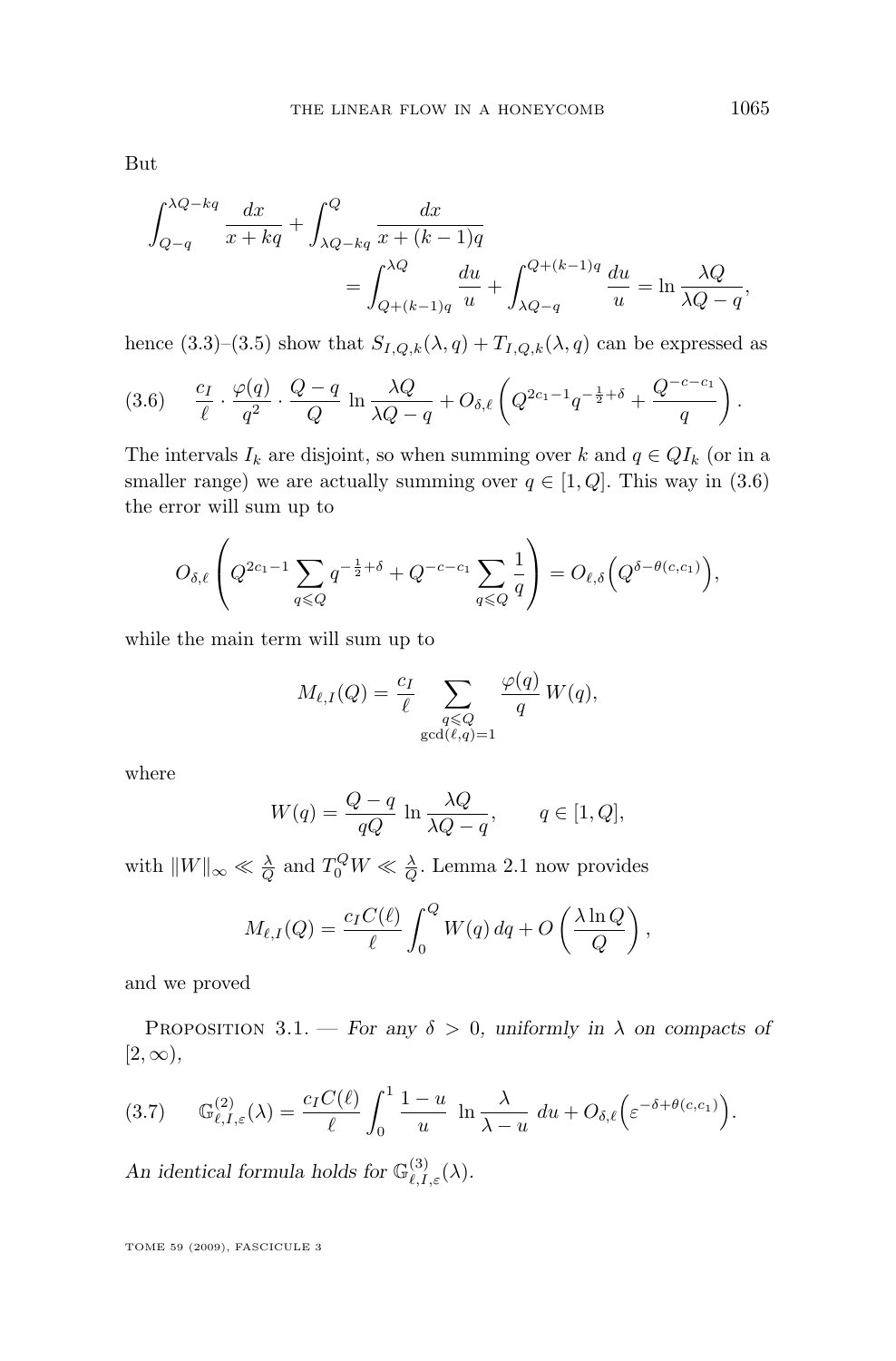<span id="page-24-0"></span>

*Figure 3.3. The set*  $\bigcup_{k=1}^{\infty} \Omega_k \cap T$  *when*  $1 < \lambda < 2$ 

When  $1 < \lambda < 2$  the contribution to  $S_{I,Q}(\lambda)$  of  $\gamma$  with  $q + q' \leq \lambda Q$  is

$$
A_{I,Q}(\lambda) = \sum_{k=1}^{\infty} \sum_{\substack{\gamma \in \mathcal{F}_{I,Q}^{(\ell)} \\ (q,q') \in Q(\Omega_k \cap T)}} f_{k,q}(q',a)
$$
  
\n
$$
= \sum_{k=2}^{\infty} \sum_{\substack{q \in QI_k \\ \gcd(\ell,q)=1}} \sum_{\substack{(a,q') \in qI \times QJ_{k,q}^{(1)} \\ (a,q') \in qI \times QJ_{k,q}^{(1)} }} f_{k,q}(q',a)
$$
  
\n
$$
+ \sum_{k=2}^{\infty} \sum_{\substack{q \in QI_k \\ \gcd(\ell,q)=1}} \sum_{\substack{(a,q') \in qI \times QJ_{k,q}^{(0)} \\ (a,q') \in qI \times QJ_{k,q}^{(0)} }} f_{k-1,q}(q',a)
$$
  
\n
$$
+ \sum_{\substack{(\lambda-1)Q \leq q \leq Q \\ \gcd(\ell,q)=1}} \sum_{\substack{(a,q') \in qI \times QJ_{k,q}^{(1)} \\ (a,q') \in qI \times QJ_{1,q}^{(1)} }} f_{1,q}(q',a),
$$

and the contribution of  $\gamma$  with  $q + q' > \lambda Q$  is

$$
B_{I,Q}(\lambda) = \sum_{\substack{(\lambda-1)Q < q \leq Q\\ \gcd(\ell,q)=1}} \sum_{\substack{(a,q') \in qI \times (\lambda Q - q,Q] \\ aq' \equiv -1 \pmod{q}, \ell|(q-a)}} f_{0,q}(q',a).
$$

Using  $||f_{k,q}||_{\infty} \leqslant \frac{1}{qQ}$  and  $||\nabla f_{k,q}||_{\infty} \leqslant \frac{3}{q^2Q}$  on  $(QJ_{k,q}^{(0)} \cup QJ_{k+1,q}^{(1)}) \times qI$  if  $k \geq 1, \|f_{0,q}\|_{\infty} \leq \frac{1}{(\lambda-1)qQ}$  and  $\|\nabla f_{0,q}\|_{\infty} \leq \frac{1}{(\lambda-1)q^2Q}$  on  $QJ_{1,q}^{(0)} \times qI$ , and summing as in the case  $\lambda > 2$  we also obtain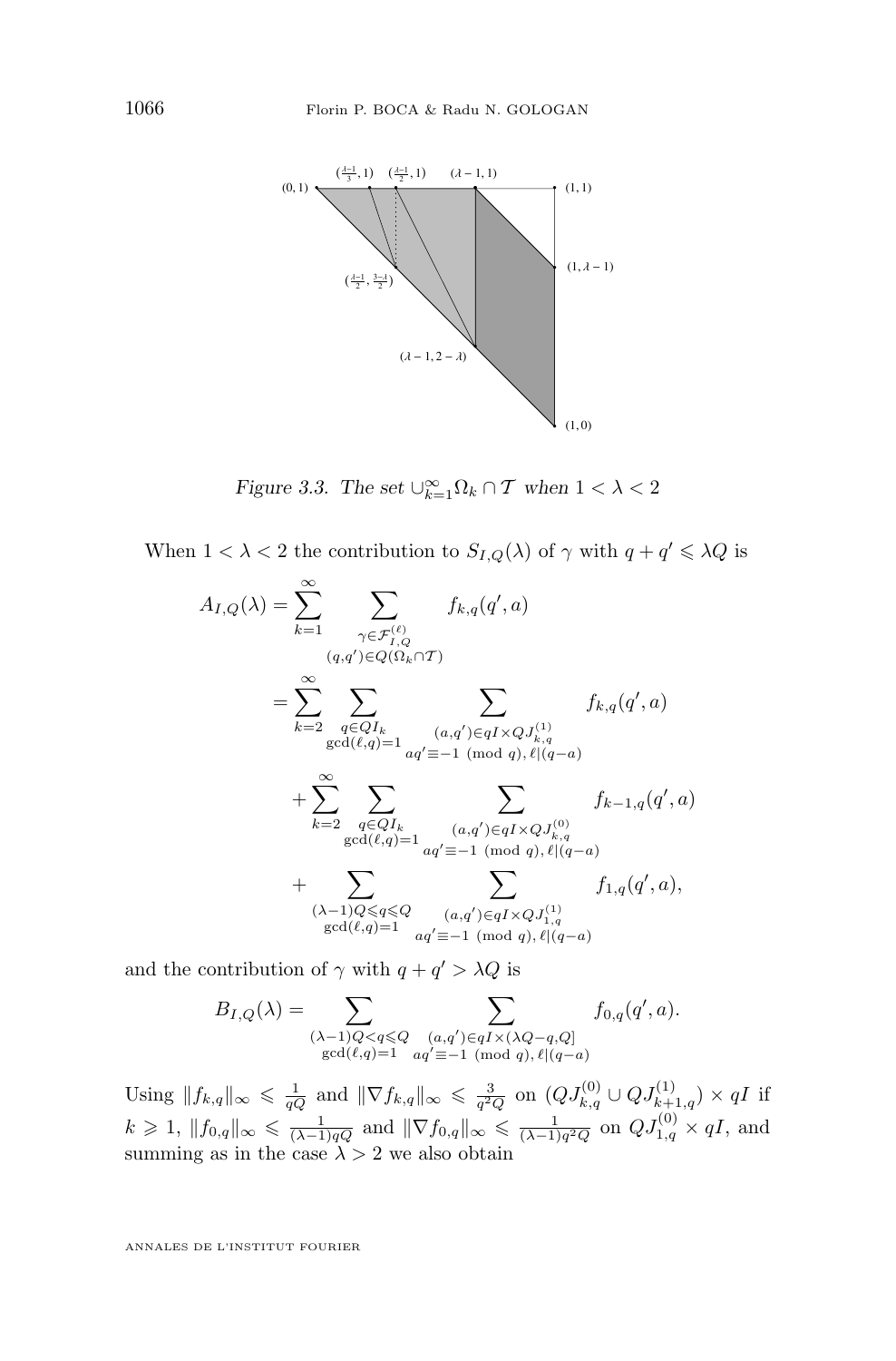<span id="page-25-0"></span>PROPOSITION 3.2. — *For every*  $\delta > 0$ , uniformly in  $\lambda$  on compacts of (1, 2]*,*

$$
(3.8) \t\mathbb{G}_{\ell,I,\varepsilon}^{(2)}(\lambda) = \frac{c_I C(\ell)}{\ell} \int_0^1 \frac{1-u}{u} \ln \frac{\lambda}{\lambda-u} \ du + O_{\delta,\ell}\Big(\varepsilon^{-\delta+\theta(c,c_1)}\Big).
$$

An identical asymptotic formula holds for  $\mathbb{G}^{(3)}_{\ell,I,\varepsilon}(\lambda)$ .

As a result formula [\(3.7\)](#page-23-0) will also hold when  $1 < \lambda \leq 2$ .

Consider finally the case  $0 < \lambda \leq 1$ . When  $q' > \lambda Q$  we have  $q_k > \lambda Q$  for all  $k \geq 0$ . So the contribution of each  $\gamma \in \mathcal{F}_{I,Q}^{(\ell)}$  with  $q' > \lambda Q$  is in this case

$$
\arctan\gamma' - \arctan\gamma = \frac{1}{qq'} \cdot \frac{1}{1+\gamma^2} + O\left(\frac{1}{q^2q'^2}\right),\,
$$

summing up to

$$
(3.9) \quad C_{I,Q}(\lambda) = \sum_{\substack{1 \leq q \leq Q \\ \gcd(\ell,q)=1}} \sum_{\substack{(a,q') \in qI \times J_{\lambda,q} \\ \gcd(q',q)=1, \ell|(q-a)}} \frac{1}{qq'} \cdot \frac{1}{1 + \left(\frac{a}{q}\right)^2} + O\left(\frac{1}{Q}\right).
$$

Using the same estimates as in case  $\lambda > 2$ , (3.9) leads to

(3.10)

$$
C_{I,Q}(\lambda) = \frac{c_I C(\ell)}{\ell} \int_0^1 \frac{1}{u} \ln \frac{1}{\max\{1-u,\lambda\}} du + O_{\delta,\ell}\Big(Q^{\delta-\theta(c,c_1)}\Big)
$$
  
= 
$$
\frac{c_I C(\ell)}{\ell} \Bigg( \int_0^{1-\lambda} \frac{1}{u} \ln \frac{1}{1-u} du + \ln(1-\lambda) \ln \lambda \Bigg) + O_{\delta,\ell}\Big(Q^{\delta-\theta(c,c_1)}\Big).
$$

Finally the contribution of each  $\gamma \in \mathcal{F}_{I,Q}^{(\ell)}$  with  $q' \leq \lambda Q$  is

$$
\arctan t_0 - \arctan \gamma = \frac{1 - \varepsilon q}{qq'} \cdot \frac{1}{1 + \gamma^2} + O\left(\frac{1}{q^2 q'^2}\right),\,
$$

summing up to

(3.11)  
\n
$$
D_{I,Q}(\lambda) = \sum_{\substack{(1-\lambda)Q < q \leq Q}} \sum_{\substack{(a,q') \in qI \times (Q-q,\lambda Q] \\ \gcd(\ell,q)=1}} \frac{1-\varepsilon q}{qq'} \cdot \frac{1}{1+\left(\frac{a}{q}\right)^2} + O\left(\frac{1}{Q}\right)
$$
\n
$$
= \frac{c_I C(\ell)}{\ell} \int_{1-\lambda}^1 \frac{1-u}{u} \ln \frac{\lambda}{1-u} du + O_{\delta,\ell} \left(\lambda Q^{-1+\delta} + Q^{\delta + \max\{2c_1 - \frac{1}{2}, -c-c_1\}}\right).
$$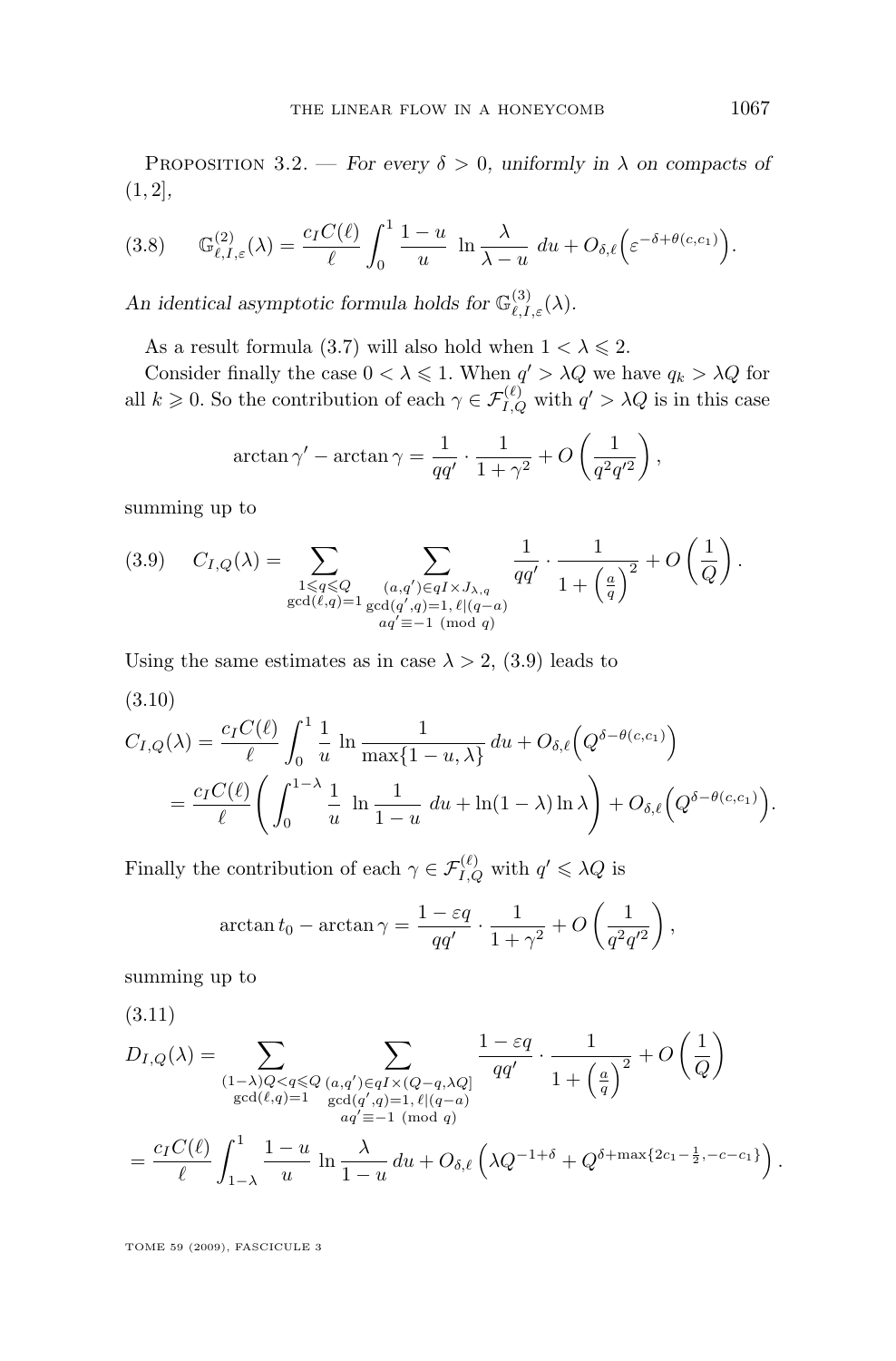From [\(3.10\)](#page-25-0) and [\(3.11\)](#page-25-0) we infer, uniformly in  $\lambda$  on compacts of (0, 1],

(3.12) 
$$
\mathbb{G}_{\ell,I,\varepsilon}^{(2)}(\lambda) = C_{I,Q}(\lambda) + D_{I,Q}(\lambda)
$$

$$
= \frac{c_I C(\ell)}{\ell} \left( \int_0^1 \frac{1}{u} \ln \frac{1}{1-u} du - \lambda \right) + O_{\delta,\ell} \left( \lambda Q^{-1+\delta} + Q^{\delta + \max\{2c_1 - \frac{1}{2}, -c - c_1\}} \right),
$$

whence

PROPOSITION 3.3. — *For every*  $\delta > 0$ *, uniformly in*  $\lambda$  *on compacts of* (0, 1]*,*

$$
\mathbb{G}_{\ell,I,\varepsilon}^{(2)}(\lambda) = \frac{c_I C(\ell)(\zeta(2)-\lambda)}{\ell} + O_{\delta,\ell}\Big(\varepsilon^{-\delta+\theta(c,c_1)}\Big).
$$

An identical formula holds for  $\mathbb{G}^{(3)}_{\ell,I,\varepsilon}(\lambda)$ .

### **4. End of the proof of Theorem [1.1](#page-3-0)**

From Corollary [2.6](#page-18-0) and Propositions [3.1,](#page-23-0) [3.2,](#page-24-0) 3.3 we gather

$$
\tilde{\mathbb{G}}_{\ell,I,\varepsilon}(\lambda) = c_I G_{\ell}(\lambda) + O_{\delta,\ell}\Big(\varepsilon^{-\delta + \theta(c,c_1)}\Big),
$$

with repartition function  $G_\ell$  given by

$$
G_{\ell}(\lambda) = \begin{cases} 1 - \frac{\lambda}{\zeta(2)} + A(\ell)H_1(\lambda) & \text{if } \lambda \in (0, \frac{1}{2}], \\ 1 - \frac{\lambda}{\zeta(2)} + A(\ell)H_2(\lambda) & \text{if } \lambda \in [\frac{1}{2}, 1], \\ \frac{2C(\ell)}{\ell} H_3(\lambda) & \text{if } \lambda \in [1, \infty), \end{cases}
$$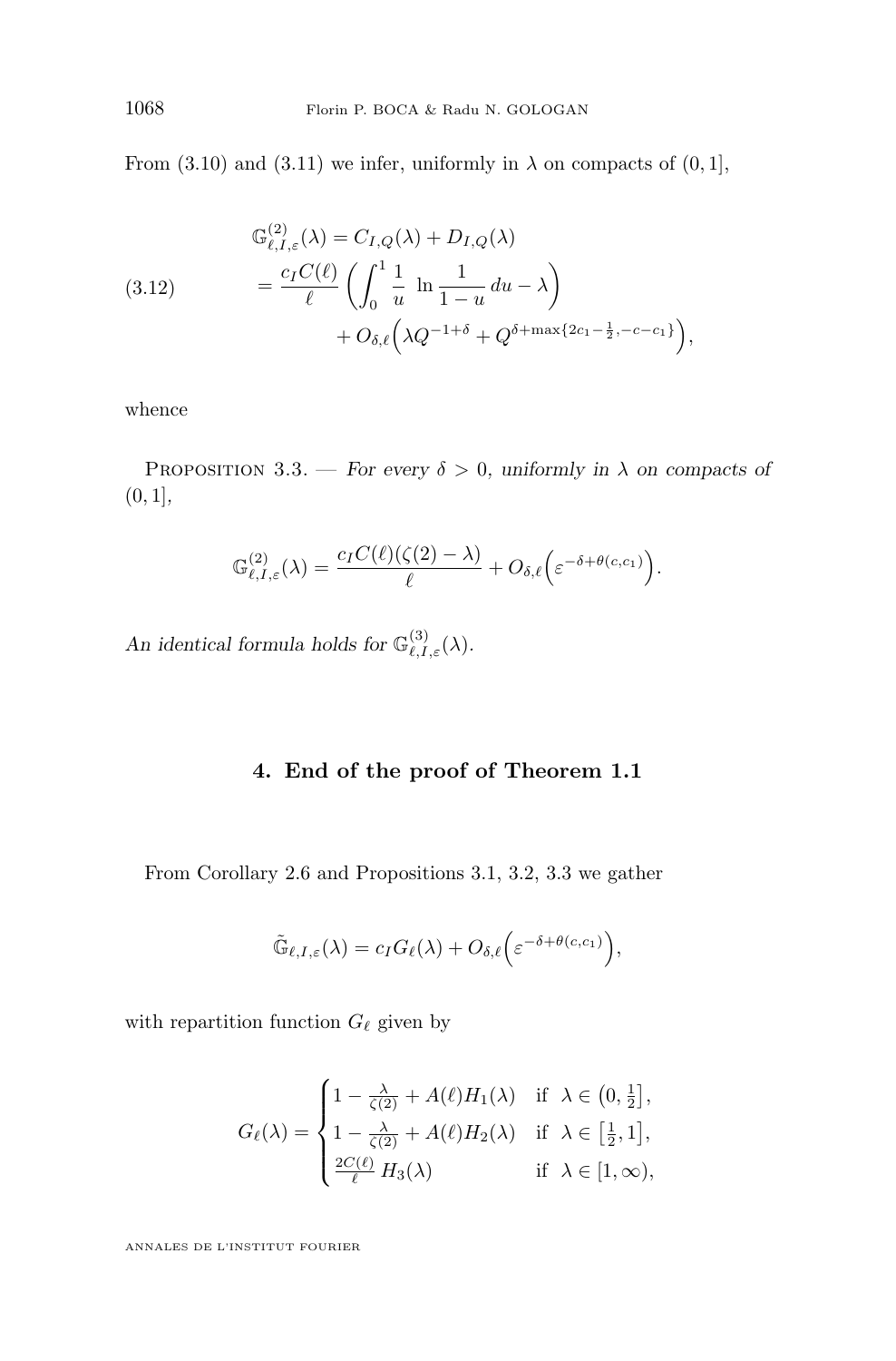where

$$
H_1(\lambda) = \lambda - \zeta(2) + (\ln \lambda) \ln(1 - \lambda) + 2 \int_{\lambda}^{1 - \lambda} \frac{1}{u} \ln \frac{1}{1 - u} du
$$
  
+ 
$$
2 \int_{1 - \lambda}^{1} \frac{1 - u}{u} \ln \frac{\lambda}{1 - u} du,
$$
  
= 
$$
-\lambda - (\ln \lambda) \ln(1 - \lambda) + \int_{1 - \lambda}^{1} \frac{1}{u} \ln \frac{1}{1 - u} du - \int_{0}^{\lambda} \frac{1}{u} \ln \frac{1}{1 - u} du
$$
  
= 
$$
-\lambda,
$$
  

$$
H_2(\lambda) = \lambda - \zeta(2) + (\ln \lambda)^2 + 2 \int_{\lambda}^{1} \frac{1 - u}{u} \ln \frac{\lambda}{1 - u} du
$$
  
= 
$$
3\lambda - 2 - \zeta(2) - (\ln \lambda)^2
$$
  
+ 
$$
2(1 - \lambda) \ln \left(\frac{1}{\lambda} - 1\right) + 2 \int_{\lambda}^{1} \frac{1}{u} \ln \frac{1}{1 - u} du,
$$
  

$$
H_3(\lambda) = \int_{0}^{1} \frac{1 - u}{u} \ln \frac{\lambda}{\lambda - u} du.
$$

This establishes part (i) in Theorem [1.1.](#page-3-0) Using also

$$
H_3'(\lambda) = \int_0^1 \frac{1-u}{u} \left(\frac{1}{\lambda} - \frac{1}{\lambda - u}\right) du = -\frac{1}{\lambda} \int_0^1 \frac{1-u}{\lambda - u} du
$$
  
=  $-\frac{1}{\lambda} + \left(1 - \frac{1}{\lambda}\right) \ln\left(1 - \frac{1}{\lambda}\right), \quad \lambda > 1,$ 

it follows that the density of the repartition function  $G_{\ell}$  is

$$
g_{\ell}(\lambda) = -G'_{\ell}(\lambda)
$$
  
\n
$$
= \begin{cases} \frac{1}{\zeta(2)} + A(\ell) & \text{if } \lambda \in \left(0, \frac{1}{2}\right], \\ \frac{1}{\zeta(2)} + A(\ell) \left(-3 + \frac{2}{\lambda} - 2\left(\frac{1}{\lambda} - 1\right) \ln\left(\frac{1}{\lambda} - 1\right)\right) & \text{if } \lambda \in \left[\frac{1}{2}, 1\right), \\ \frac{2C(\ell)}{\ell} \left(\frac{1}{\lambda} - \left(1 - \frac{1}{\lambda}\right) \ln\left(1 - \frac{1}{\lambda}\right)\right) & \text{if } \lambda \in (1, \infty). \end{cases}
$$

Part (ii) of Theorem [1.1](#page-3-0) can now be deduced from part (i) by a standard approximation argument [\[1,](#page-32-0) [2,](#page-32-0) [3,](#page-32-0) [6\]](#page-32-0) based on  $\tau_{\ell,\varepsilon}(\omega) \approx \frac{q_{\ell,\varepsilon}(\omega)}{\cos \omega}$  for  $\tan \omega \in I$ with  $I \subseteq [0, 1]$  interval of length  $|I| \asymp \varepsilon^c$ . We skip the detailed proof, which can be easily reconstructed from some of the arguments in the next section.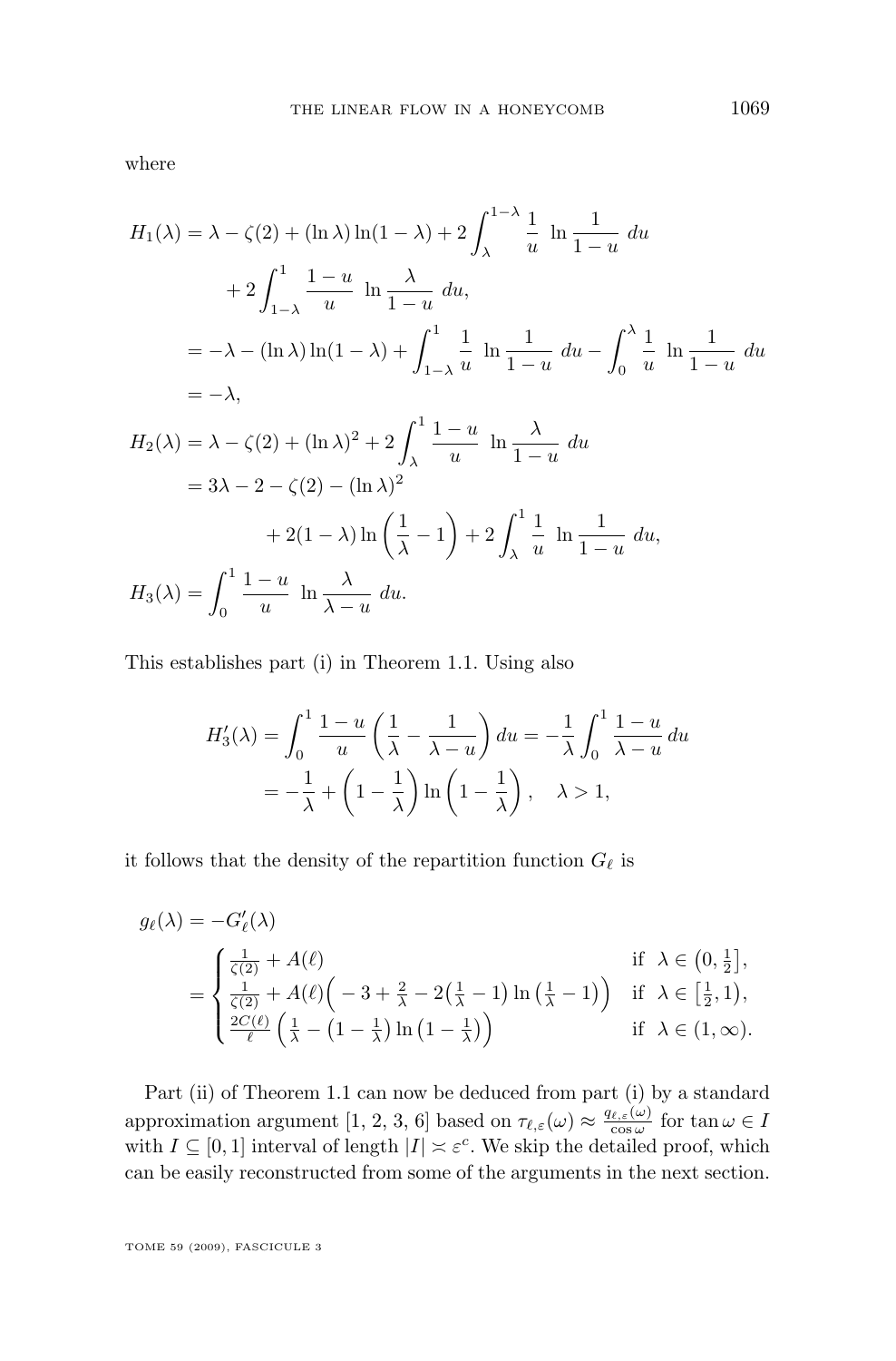#### <span id="page-28-0"></span>**5. The conversion from a honeycomb to a square lattice with congruence constraints**

In the situation of the honeycomb it suffices to consider  $\omega \in [0, \frac{\pi}{6}]$ . The linear transformation

$$
\mathbb{R}^2 \ni (x, y) \xrightarrow{T} \quad (x', y') = \left(x - \frac{y}{\sqrt{3}}, \frac{2y}{\sqrt{3}}\right) \in \mathbb{R}^2
$$

maps the first sextant  $\Gamma_+ := \{(q + \frac{a}{2}, \frac{a\sqrt{3}}{2}) : q, a \in \mathbb{Z}, 0 \leq a \leq q\}$  of the grid of equilateral triangles of side 1 onto the first quadrant of the square lattice  $\mathbb{Z}^2 = \{(q, a) : a, q \in \mathbb{Z}\}$ . Elements of the subset  $\Gamma^{\text{hex}}_+ \subseteq \Gamma_+$  of vertices from the honeycomb grid map to integer lattice points  $(q, a)$  with  $q \not\equiv a \pmod{3}$ (see Figure 5.1).



*Figure 5.1. The free path length in the honeycomb and in the deformed honeycomb*

T also maps circular scatterers  $(q + \frac{a}{2}, \frac{a\sqrt{3}}{2}) + \varepsilon(\cos \theta, \sin \theta)$  centered at  $(x_0, y_0) = (q + \frac{a}{2}, \frac{a\sqrt{3}}{2})$  to ellipsoidal scatterers  $(q, a) + \varepsilon(\cos\theta - \frac{\sin\theta}{\sqrt{3}})$  $\frac{1}{3}$ ,  $\frac{2 \sin \theta}{\sqrt{3}}$  $\frac{\ln \theta}{3})$ centered at  $(x'_0, y'_0) = (q, a)$ . Denote  $\omega_0 = \arctan \frac{y_0}{x_0}$  and  $\omega'_0 = \arctan \frac{y'_0}{x'_0}$ . Denote also  $S_{\varepsilon} = \{ \delta(\cos \frac{\pi}{3}, \sin \frac{\pi}{3}) : |\delta| \leqslant \varepsilon \}.$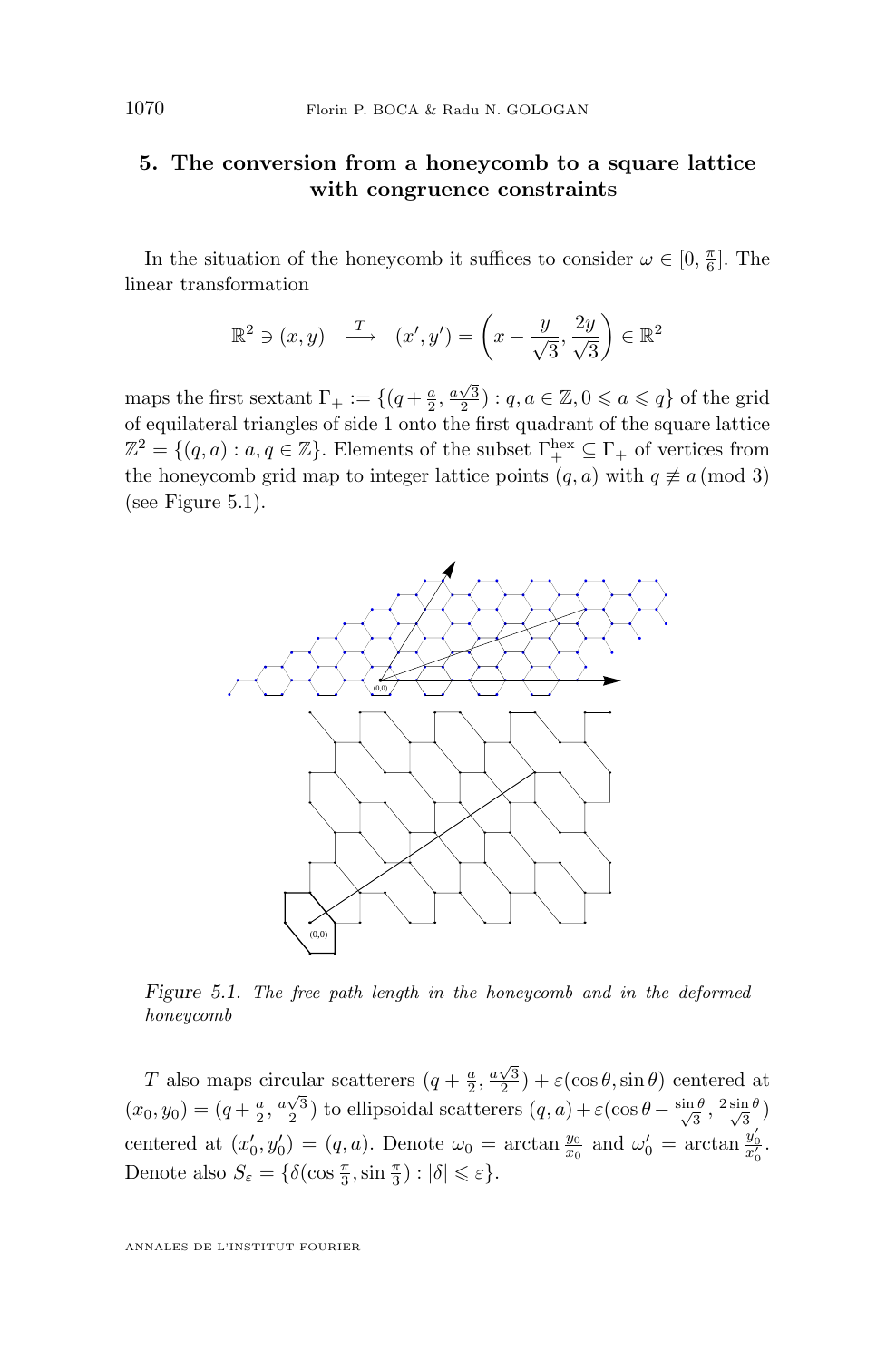<span id="page-29-0"></span>

*Figure 5.2. Change of scatterers under the linear transformation* T

In the honeycomb with scatterers  $\{(x_0, y_0) + S_{\varepsilon} : (x_0, y_0) \in \Gamma_+^{\text{hex}}\}$  of same length, the "local" repartition function

$$
\tilde{\mathbb{G}}_{I,\varepsilon}^{\text{hex}}(\lambda) = \left| \left\{ \omega \in \arctan I : \tilde{q}_{\varepsilon}^{\text{hex}}(\omega) > \frac{\lambda}{\varepsilon} \right\} \right|, \qquad I \subseteq \left[ 0, \frac{\pi}{6} \right] \text{ interval},
$$

of the "horizontal" free path length  $\tilde{q}_{\varepsilon}^{\text{hex}}(\omega)$  defined as the infimum of the set

$$
\left\{q \in \mathbb{N}: \exists a \in \mathbb{N}, \exists (x_0, y_0) \in \Gamma_+^{\text{hex}}, \left(\frac{q + a/2}{\cos \omega}, \frac{a\sqrt{3}/2}{\sin \omega}\right) \in (x_0, y_0) + S_{\varepsilon}\right\},\right\}
$$

turns out to be closely related with  $\mathbb{G}_{3,I,\varepsilon}(\lambda)$ , being estimated through the same approximation procedure as for the later when  $I \subseteq [0,1]$  is a short interval of length  $|I| \n\approx \varepsilon^c$ ,  $0 < \varepsilon < 1$ . Indeed, the equality

$$
T^{-1}(x'_0, y'_0 + \delta) = \left(x'_0 + \frac{y'_0 + \delta}{2}, \frac{(y'_0 + \delta)\sqrt{3}}{2}\right),
$$

shows that T maps the oblique scatterer  $(x_0, y_0) + S_\varepsilon$  from the honeycomb onto the vertical scatterer  $(x'_0, y'_0) + V_\varepsilon$  from the square lattice with  $x'_0 \equiv y'_0$ (mod 3), and the line through the origin with slope  $\frac{y'_0+\delta}{x'_0}$  onto the line through the origin with slope  $\Phi\left(\frac{y'_0+\delta}{x'_0}\right)$ , where  $\Phi$  is the bijection

$$
\Phi : [0, 1] \to \left[0, \frac{\sqrt{3}}{3}\right], \qquad \Phi(\mu) = \frac{\mu\sqrt{3}}{2 + \mu}, \qquad \Phi^{-1}(x) = \frac{2x}{\sqrt{3} - x}.
$$

In the process the condition  $\tilde{q}_{\varepsilon}^{\text{hex}}(\omega) > \frac{\lambda}{\varepsilon}$  above is being replaced by  $q_{3,\varepsilon}(\omega') > \frac{\lambda}{\varepsilon}$  in the square lattice. The only difference arises from replacing expressions (with  $x'_0 = q$ ,  $y'_0 = a$  and  $0 \le \delta \le \frac{1}{q}$ )

$$
\arctan \frac{y_0' + \delta}{x_0'} - \arctan \frac{y_0'}{x_0'} = \frac{\delta}{x_0'} \cdot \frac{1}{1 + \frac{y_0'^2}{x_0'^2}} + O\left(\frac{\delta^2}{x_0'^2}\right) = \frac{\delta q}{q^2 + a^2} + O\left(\frac{\delta^2}{q^2}\right)
$$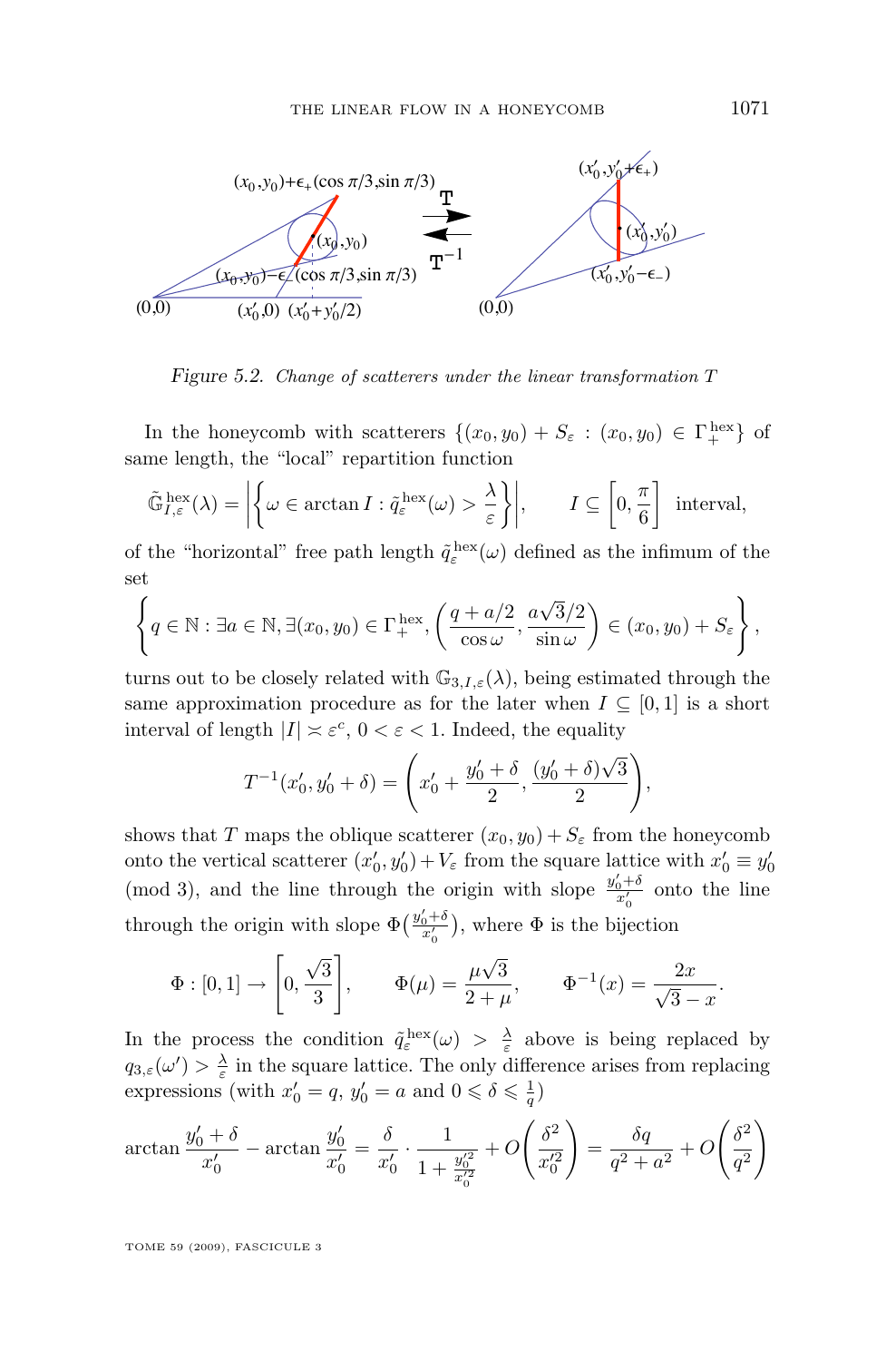<span id="page-30-0"></span>that collect the contribution of angles  $\omega$  for  $\mathbb{G}_{3,I,\varepsilon}(\lambda)$ , by

$$
\arctan \Phi \left( \frac{y_0' + \delta}{x_0'} \right) - \arctan \Phi \left( \frac{y_0'}{x_0'} \right)
$$
  
\n
$$
= \arctan \frac{(y_0' + \delta)\sqrt{3}}{2x_0' + y_0' + \delta} - \arctan \frac{y_0' \sqrt{3}}{2x_0' + y_0'}
$$
  
\n
$$
= \left( \frac{(y_0' + \delta)\sqrt{3}}{2x_0' + y_0' + \delta} - \frac{y_0' \sqrt{3}}{2x_0' + y_0'} \right) \frac{1}{1 + \left( \frac{y_0' \sqrt{3}}{2x_0' + y_0'} \right)^2}
$$
  
\n
$$
= \frac{2x_0' \delta \sqrt{3}}{(2x_0' + y_0')^2} \left( 1 + O \left( \frac{\delta}{2x_0' + y_0'} \right) \right) \frac{1}{1 + \left( \frac{y_0' \sqrt{3}}{2x_0' + y_0'} \right)^2}
$$
  
\n
$$
= \frac{\delta q \sqrt{3}}{2(q^2 + aq + a^2)} + O \left( \frac{\delta^2}{q^2} \right).
$$

The effect will only be on the main term, where  $c_J = \int_J \frac{dx}{1+x^2}$ ,  $J \subseteq [0,1]$ , J will be replaced by  $c_I^{\text{hex}} := \int_{\Phi^{-1}(I)}$  $\frac{\sqrt{3}}{2(1+x+x^2)} dx, I \subseteq [0, \frac{1}{\sqrt{3}}]$  $\frac{1}{3}$ . In this way we obtain, uniformly in  $\lambda$  on compacts in  $\mathbb{R}_+ \setminus \{1\}$ ,

(5.1) 
$$
\tilde{\mathbb{G}}_{I,\varepsilon}^{\text{hex}}(\lambda) = c_I^{\text{hex}} G_3(\lambda) + O_\delta\left(\varepsilon^{-\delta + \theta(c,c_1)}\right).
$$

The change of variable  $x = \Phi(\mu)$  gives

$$
c_{[\tan \omega_0, \tan \omega_1]}^{\Delta} = \frac{\sqrt{3}}{2} \int_{\Phi^{-1}(\tan \omega_0)}^{\Phi^{-1}(\tan \omega_1)} \frac{dx}{x^2 + x + 1} = \int_{\tan \omega_0}^{\tan \omega_1} \frac{d\mu}{\mu^2 + 1} = \omega_1 - \omega_0.
$$

In this case  $\tilde{q}_{\varepsilon}^{\text{hex}}(\omega)$  and the free path length  $\tilde{\tau}_{\varepsilon}^{\text{hex}}(\omega)$  are related (by the rule of Sines) by

$$
\tilde{\tau}_{\varepsilon}^{\text{ hex}}(\omega) = \frac{\sin \frac{2\pi}{3}}{\sin \left(\frac{\pi}{3} - \omega\right)} \; \tilde{q}_{\varepsilon}^{\text{ hex}}(\omega) = \frac{\sqrt{3}}{2} \cdot \frac{\tilde{q}_{\varepsilon}^{\text{ hex}}(\omega)}{\cos \left(\frac{\pi}{6} + \omega\right)},
$$

so that

(5.2)  
\n
$$
\tilde{\mathbb{P}}_{I,\varepsilon}^{\text{hex}}(\lambda) := \left| \left\{ \omega \in \arctan I : \tilde{\tau}_{\varepsilon}^{\text{hex}}(\omega) > \frac{\lambda}{\varepsilon} \right\} \right|
$$
\n
$$
= \left| \left\{ \omega \in \arctan I : \tilde{q}_{\varepsilon}^{\text{hex}}(\omega) > \frac{2\lambda \cos \left( \frac{\pi}{6} + \omega \right)}{\varepsilon \sqrt{3}} \right\} \right|.
$$

Fix  $\omega_I \in \arctan I$ . Using  $\left| \cos \left( \frac{\pi}{6} + \omega \right) - \cos \left( \frac{\pi}{6} + \omega_I \right) \right| \leqslant |\omega - \omega_I| \ll \varepsilon^c$ , [\(2.2\)](#page-6-0), and  $c_I^{\text{hex}} \asymp \varepsilon^c$ , equalities (5.1) and (5.2) yield

(5.3) 
$$
\tilde{\mathbb{P}}_{I,\varepsilon}^{\text{hex}}(\lambda) = c_I^{\text{hex}} G_3 \left( \frac{2\lambda \cos\left(\frac{\pi}{6} + \omega_I\right)}{\sqrt{3}} \right) + O_\delta \left( \varepsilon^{2c} + \varepsilon^{-\delta + \theta(c,c_1)} \right).
$$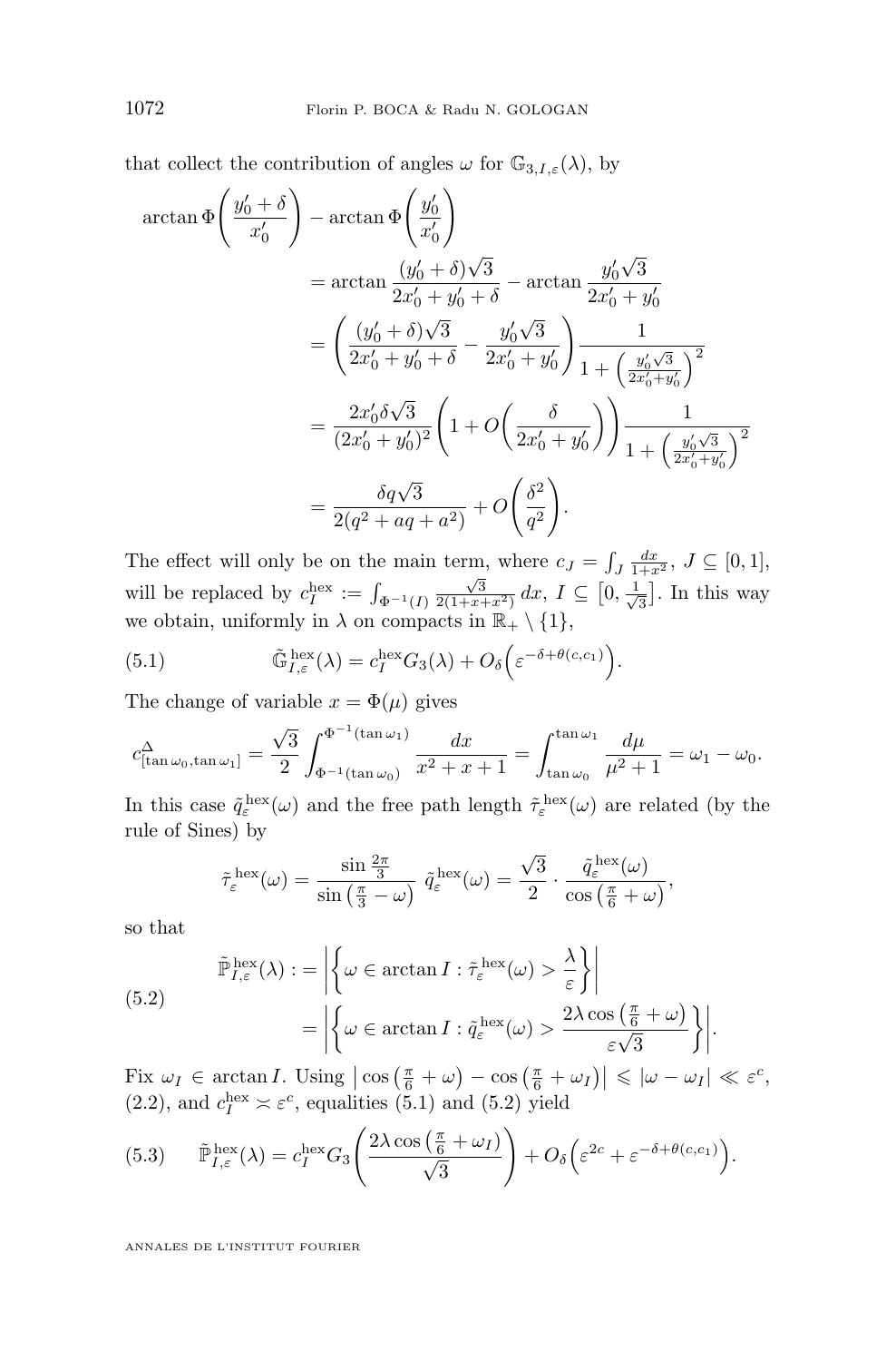Let  $\varepsilon_{\pm} = \varepsilon_{\pm}(\omega_0, \varepsilon)$  as in Figure [5.2.](#page-29-0) Consider the case of scatterers  $(x_0, y_0) + S_{\omega_0, \varepsilon}, (x_0, y_0) \in \Gamma_+^{\text{hex}}, \text{ where } S_{\omega_0, \varepsilon} \text{ denotes the segment}$ 

$$
\{\delta(\cos\frac{\pi}{3}, \sin\frac{\pi}{3}) : -\varepsilon_- \leq \delta \leq \varepsilon_+\}.
$$

Let  $\tilde{\tilde{\tau}}_{\varepsilon}^{\text{hex}}(\omega)$  denote the free path length and  $\tilde{\tilde{\mathbb{P}}}_{I,\varepsilon}^{\text{hex}}(\lambda) = |\{\omega \in \arctan I :$  $\tilde{\tau}_{\varepsilon}^{\text{hex}}(\omega) > \frac{\lambda}{\varepsilon}\}$ . Since  $|\cos \omega_{\pm} - \cos \omega_{I}| \ll \varepsilon^c$  and  $\cos(\frac{\pi}{6} + \omega_{I}) > \frac{1}{2}$  there exists  $C_1 > 0$  such that

(5.4) 
$$
\varepsilon' := \varepsilon \left( \frac{1}{\cos(\frac{\pi}{6} + \omega_I)} - C_1 \varepsilon^c \right) \le \varepsilon_- \le \varepsilon_+ \le \varepsilon''
$$
  

$$
:= \varepsilon \left( \frac{1}{\cos(\frac{\pi}{6} + \omega_I)} + C_1 \varepsilon^c \right).
$$

The inequalities  $\tilde{\tau}_{\varepsilon''}^{\Delta}(\omega) \leq \tilde{\tau}_{\varepsilon}^{\Delta}(\omega) \leq \tilde{\tau}_{\varepsilon'}^{\Delta}(\omega)$  and (5.4) combined with formula [\(5.3\)](#page-30-0) and [\(2.2\)](#page-6-0) lead to

$$
\tilde{\mathbb{P}}_{I,\varepsilon}^{\text{hex}}(\lambda) \leq \left| \left\{ \omega \in \arctan I : \tilde{\tau}_{\varepsilon'}^{\text{hex}}(\omega) > \frac{\lambda}{\varepsilon} \right\} \right|
$$
\n
$$
= \left| \left\{ \omega \in \arctan I : \tilde{\tau}_{\varepsilon'}^{\text{hex}}(\omega) > \frac{\lambda}{\varepsilon'(\cos(\frac{\pi}{6} + \omega_I) - C_1\varepsilon^c)} \right\} \right|
$$
\n
$$
= \tilde{\mathbb{P}}_{\varepsilon}^{\text{hex}} \left( \frac{\lambda}{\cos(\frac{\pi}{6} + \omega_I) - C_1\varepsilon^c} \right)
$$
\n
$$
= c_I^{\text{hex}} G_3 \left( \frac{2\lambda}{\sqrt{3}} \cdot \frac{\cos(\frac{\pi}{6} + \omega_I)}{\cos(\frac{\pi}{6} + \omega_I) - C_1\varepsilon^c} \right) + O_\delta \left( \varepsilon^{2c} + \varepsilon^{-\delta + \theta(c, c_1)} \right)
$$
\n
$$
= c_I^{\text{hex}} G_3 \left( \frac{2\lambda}{\sqrt{3}} \right) + O_\delta \left( \varepsilon^{2c} + \varepsilon^{-\delta + \theta(c, c_1)} \right),
$$

and to a similar lower bound for  $\tilde{\mathbb{P}}_{I,\varepsilon}^{\text{hex}}(\lambda)$ , and so we get

(5.5) 
$$
\tilde{\mathbb{P}}_{I,\varepsilon}^{\text{hex}}(\lambda) = c_I^{\text{hex}} G_3 \left( \frac{2\lambda}{\sqrt{3}} \right) + O_\delta \left( \varepsilon^{2c} + \varepsilon^{-\delta + \theta(c,c_1)} \right).
$$

The trivial inequality  $|\tau_{\varepsilon}^{\Delta}(\omega)-\tilde{\tau}_{\varepsilon}^{\Delta}(\omega)| \leq 2\varepsilon$  and (5.5) now provide the formula

(5.6) 
$$
\mathbb{P}^{\text{hex}}_{I,\varepsilon}(\lambda) = c_I^{\text{hex}} G_3 \left(\frac{2\lambda}{\sqrt{3}}\right) + O_\delta \left(\varepsilon^{2c} + \varepsilon^{-\delta + \theta(c,c_1)}\right)
$$

for the repartition function  $\mathbb{P}_{I,\varepsilon}^{\text{hex}}(\lambda) = |\{\omega \in \arctan I : \tau_{\varepsilon}^{\text{hex}}(\omega) > \frac{\lambda}{\varepsilon}\}|$  of  $\varepsilon\tau_{\varepsilon}^{\,\mathrm{hex}}.$ 

Finally we choose a partition  $[0, \frac{1}{\sqrt{2}}]$  $\left[\frac{1}{3}\right] = \bigcup_{j=1}^{N} I_j$  with intervals  $I_j$  of equal size  $\frac{1}{N} \approx \varepsilon^c$ . Applying (5.6) to each individual interval  $I_j$  with  $c = c_1 = \frac{1}{8}$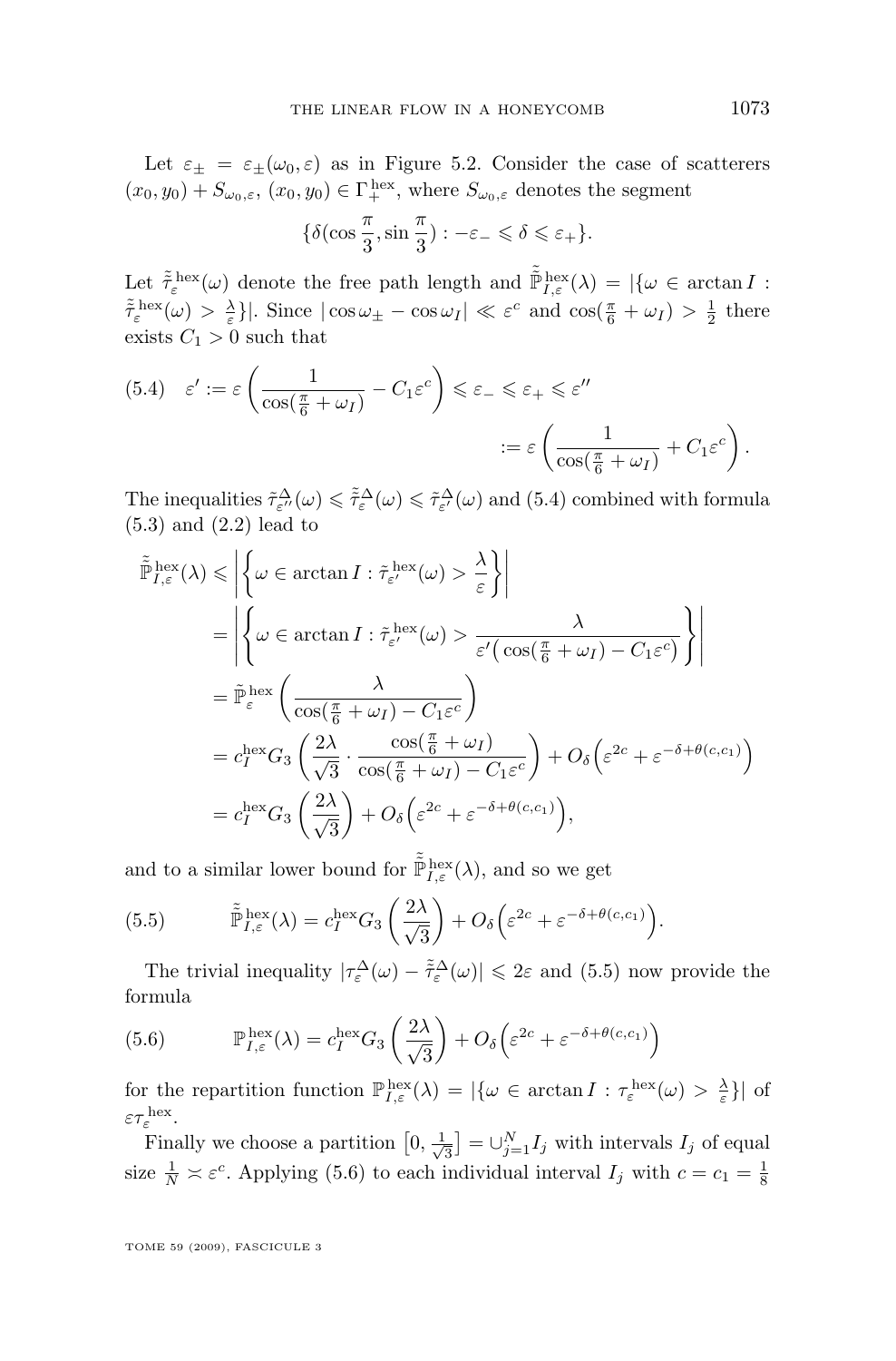<span id="page-32-0"></span>and summing over  $j$  we find

(5.7) 
$$
\mathbb{P}_{[0,1/\sqrt{3}],\varepsilon}^{\text{hex}}(\lambda) = \sum_{j=1}^{N} c_{I_j}^{\text{hex}} G_3\left(\frac{2\lambda}{\sqrt{3}}\right) + O_\delta\left(\varepsilon^{\frac{1}{8}-\delta}\right) = \frac{\pi}{6} G_3\left(\frac{2\lambda}{\sqrt{3}}\right) + O_\delta\left(\varepsilon^{\frac{1}{8}-\delta}\right).
$$

Theorem [1.2](#page-4-0) now follows immediately from (5.7) and obvious symmetry properties of the honeycomb.

#### **Acknowledgments**

We would like to thank the referee for careful reading and useful comments. The second author thanks Department of Mathematics, UIUC, for hospitality during his Fall 2007 visit, when most of this research has been completed.

#### BIBLIOGRAPHY

- [1] F. P. Boca, C. Cobeli & A. Zaharescu, "Distribution of lattice points visible from the origin", *Comm. Math. Phys.* **213** (2000), no. 2, p. 433-470.
- [2] F. P. Boca, R. N. Gologan & A. Zaharescu, "The average length of a trajectory in a certain billiard in a flat two-torus", *New York J. Math. (electronic)* **9** (2003), p. 303-330.
- [3] ——— , "The statistics of the trajectory of a certain billiard in a flat two-torus", *Comm. Math. Phys.* **240** (2003), no. 1-2, p. 53-73.
- [4] F. P. BOCA & A. ZAHARESCU, "On the correlations of directions in the Euclidean plane", *Trans. Amer. Math. Soc.* **358** (2006), no. 4, p. 1797-1825.
- [5] ——— , "The distribution of the free path lengths in the periodic two-dimensional Lorentz gas in the small-scatterer limit", *Comm. Math. Phys.* **269** (2007), no. 2, p. 425-471.
- [6] E. CAGLIOTI  $&$  F. GOLSE, "On the distribution of free path lengths for the periodic Lorentz gas. III.", *Comm. Math. Phys.* **236** (2003), no. 2, p. 199-221.
- [7] ——— , "The Boltzman-Grad limit of the periodic Lorentz gas in two space dimensions", *C. R. Math. Acad. Sci. Paris* **346** (2008), no. 7-8, p. 477-482.
- [8] P. DAHLQVIST, "The Lyapunov exponent in the Sinai billiard in the small scatterer limit", *Nonlinearity* **10** (1997), no. 1, p. 159-173.
- [9] F. Golse, "The periodic Lorentz gas in the Boltzman-Grad limit", in *International Congress of Mathematicians* (Zürich), vol. III, Eur. Math. Soc., 2006, p. 183-201.
- [10] J. Marklof & A. Strömbergsson, "The distribution of free path lengths in the periodic Lorentz gas and related lattice point problems", to appear in Ann. of Math.